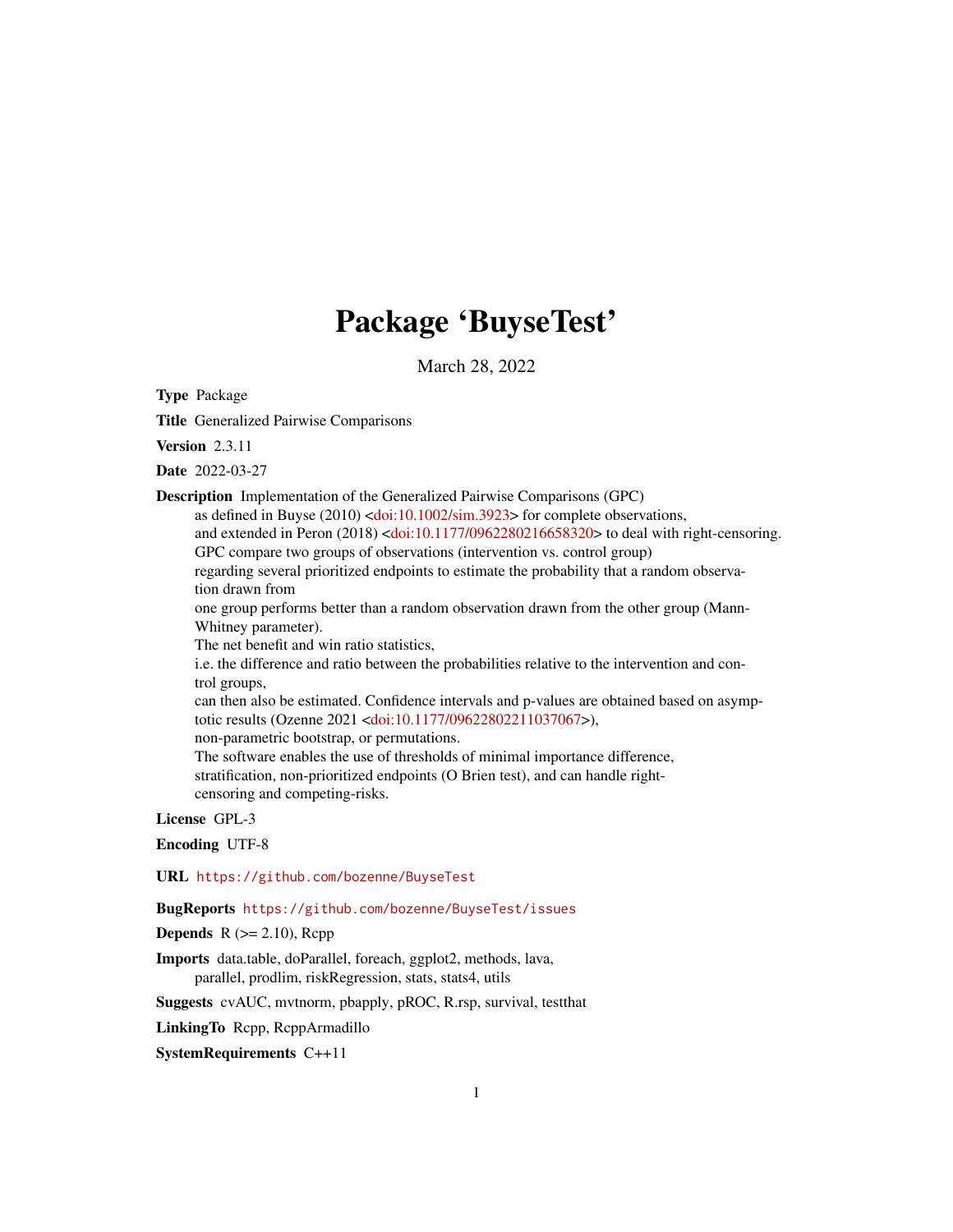### VignetteBuilder R.rsp

### NeedsCompilation yes

### RoxygenNote 7.1.2

Collate '0-onLoad.R' '1-setGeneric.R' 'BuyseMultComp.R' 'BuyseTTEM.R' 'BuyseTest-Peron.R' 'BuyseTest-check.R' 'BuyseTest-inference.R' 'BuyseTest-initialization.R' 'BuyseTest-package.R' 'BuyseTest-print.R' 'BuyseTest.R' 'BuyseTest.options.R' 'PairScore.R' 'RcppExports.R' 'S4-BuysePower.R' 'S4-BuysePower-summary.R' 'S4-BuysePower-show.R' 'S4-BuyseTest.R' 'S4-BuyseTest-coef.R' 'S4-BuyseTest-confint.R' 'S4-BuyseTest-get.R' 'S4-BuyseTest-sensitivity.R' 'S4-BuyseTest-summary.R' 'S4-BuyseTest-show.R' 'S4-BuyseTest.options.R' 'as.data.table.performance.R' 'auc.R' 'autoplot.sensitivity.R' 'brier.R' 'constStrata.R' 'discreteRoot.R' 'iid.prodlim.R' 'normexp.R' 'performance.R' 'performanceResample.R' 'powerBuyseTest.R' 'predict.logit.R' 'simBuyseTest.R' 'simCompetingRisks.R' 'valid.R'

Author Brice Ozenne [aut, cre] (<<https://orcid.org/0000-0001-9694-2956>>), Julien Peron [ctb], Eva Cantagallo [aut]

Maintainer Brice Ozenne <brice.mh.ozenne@gmail.com>

Repository CRAN

Date/Publication 2022-03-28 06:50:14 UTC

## R topics documented:

| 3   |
|-----|
| 5   |
| 5   |
| 6   |
| 6   |
| 7   |
| 7   |
| 8   |
| 8   |
| 9   |
| -9  |
| 11  |
| 12  |
| -14 |
| -16 |
| 23  |
| 24  |
| 24  |
|     |
|     |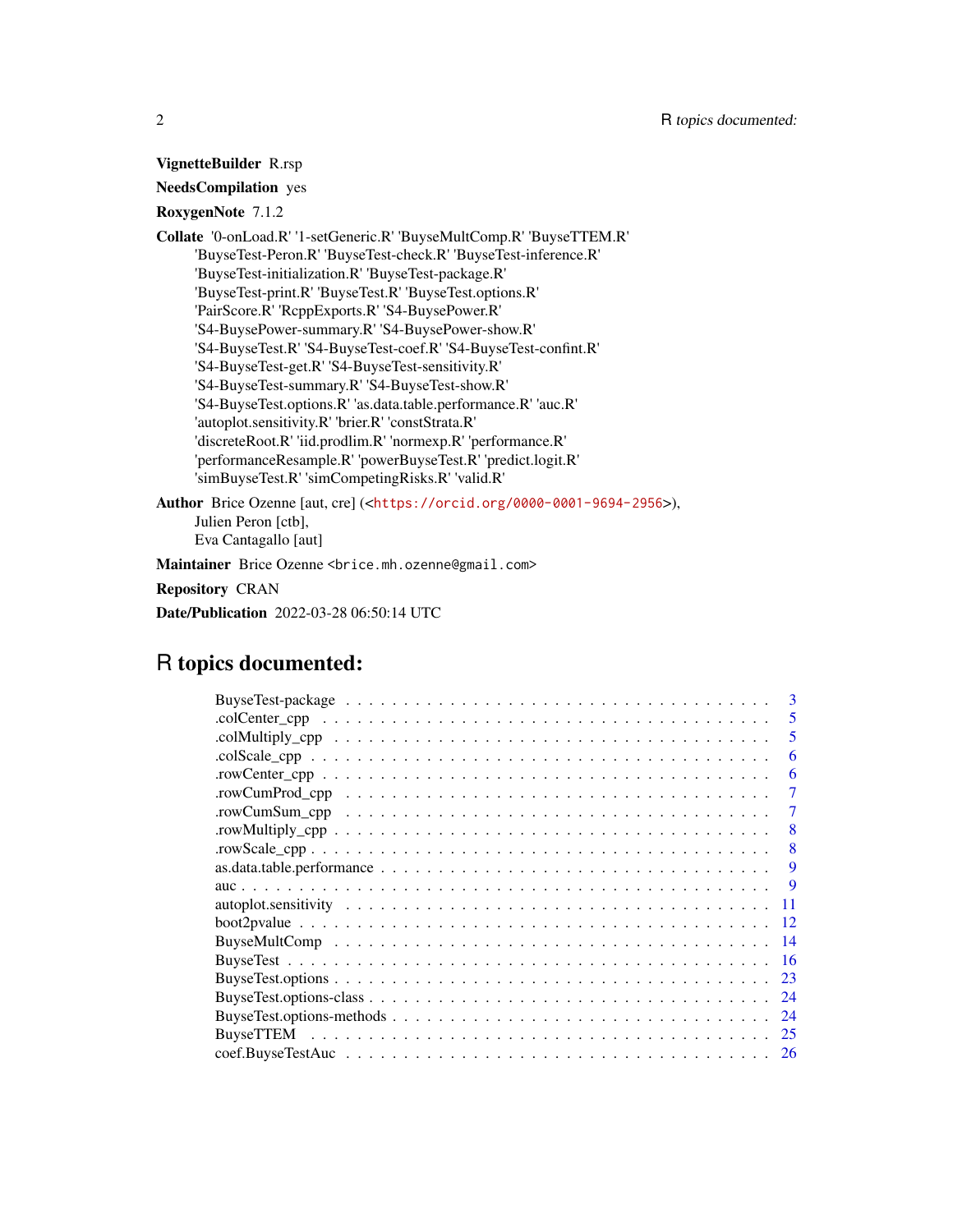<span id="page-2-0"></span>

|       |                                                                                                                      | 27 |
|-------|----------------------------------------------------------------------------------------------------------------------|----|
|       |                                                                                                                      | 28 |
|       |                                                                                                                      | 28 |
|       | $discreteRoot \dots \dots \dots \dots \dots \dots \dots \dots \dots \dots \dots \dots \dots \dots \dots \dots \dots$ | 30 |
|       |                                                                                                                      | 30 |
|       | getIid                                                                                                               | 31 |
|       |                                                                                                                      | 32 |
|       |                                                                                                                      | 35 |
|       |                                                                                                                      | 37 |
|       |                                                                                                                      | 38 |
|       |                                                                                                                      | 42 |
|       |                                                                                                                      | 42 |
|       |                                                                                                                      | 43 |
|       |                                                                                                                      | 44 |
|       |                                                                                                                      | 45 |
|       |                                                                                                                      | 47 |
|       |                                                                                                                      | 49 |
|       |                                                                                                                      | 49 |
|       |                                                                                                                      | 50 |
|       |                                                                                                                      | 50 |
|       |                                                                                                                      | 52 |
|       |                                                                                                                      | 52 |
|       |                                                                                                                      | 53 |
|       |                                                                                                                      | 56 |
|       |                                                                                                                      | 56 |
|       |                                                                                                                      | 60 |
|       |                                                                                                                      | 62 |
|       |                                                                                                                      | 64 |
| Index |                                                                                                                      | 68 |

BuyseTest-package *BuyseTest package: Generalized Pairwise Comparisons*

### Description

Implementation of the Generalized Pairwise Comparisons. [BuyseTest](#page-15-1) is the main function of the package. See the vignette of an overview of the functionalities of the package. Run citation("BuyseTest") in R for how to cite this package in scientific publications. See the section reference below for examples of application in clinical studies.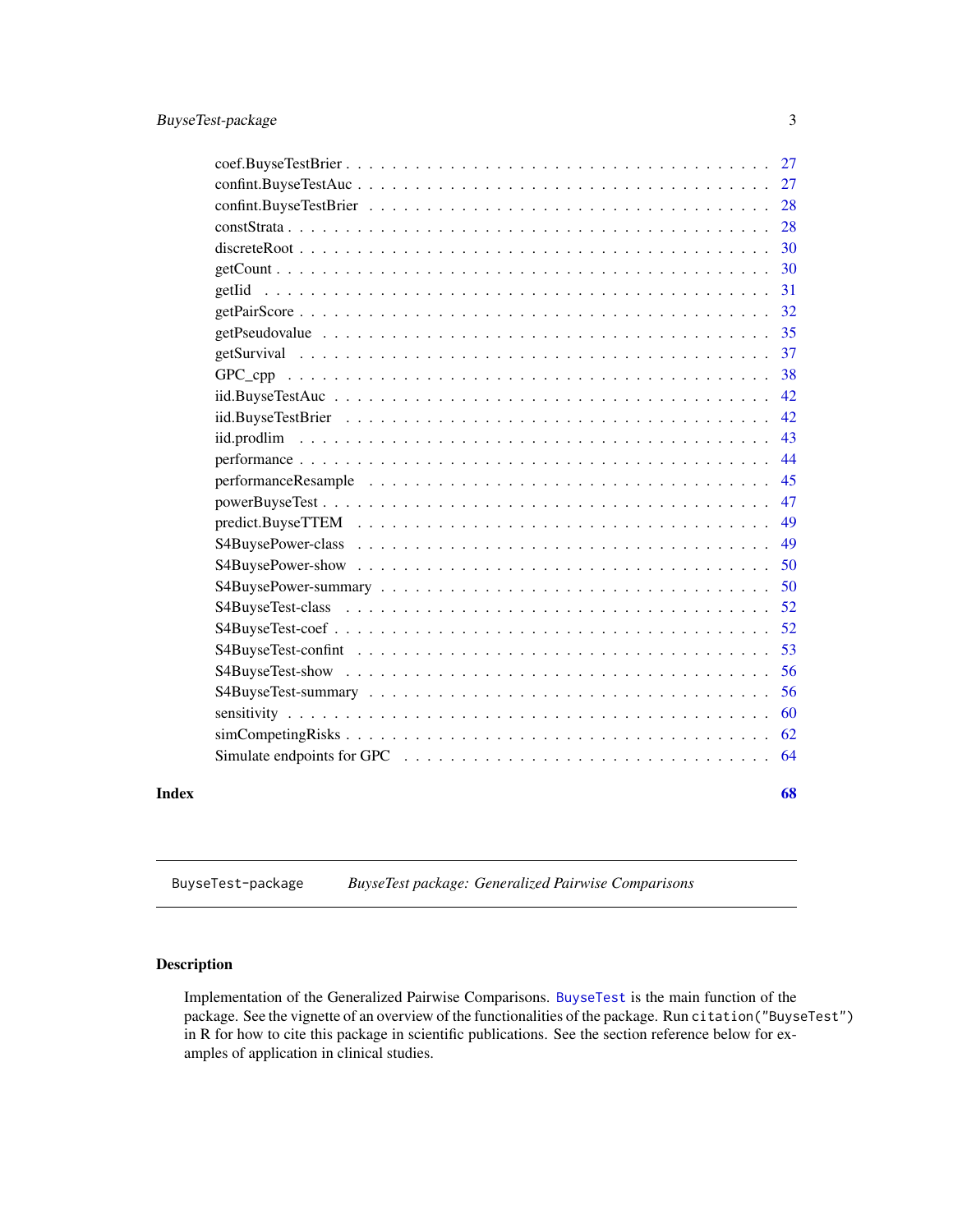#### Details

The Generalized Pairwise Comparisons form all possible pairs of observations, one observation being taken from the intervention group and the other is taken from the control group, and compare the difference in endpoints  $(Y - X)$  to the threshold of clinical relevance  $(\tau)$ .

For a single endpoint, if the difference is greater or equal than the threshold of clinical relevance  $(Y \geq X + \tau)$ , the pair is classified as favorable (i.e. win). If the difference is lower or equal than minus the threshold of clinical relevance  $(X \ge Y + \tau)$ , the pair is classified as unfavorable (i.e. loss). Otherwise the pair is classified as neutral. In presence of censoring, it might not be possible to compare the difference to the threshold. In such cases the pair is classified as uninformative.

Simultaneously analysis of several endpoints is performed by prioritizing the endpoints, assigning the highest priority to the endpoint considered the most clinically relevant. The endpoint with highest priority is analyzed first, and neutral and uninformative pair are analyzed regarding endpoint of lower priority.

#### References

Method papers on the GPC procedure and its extensions: On the GPC procedure: Marc Buyse (2010). Generalized pairwise comparisons of prioritized endpoints in the two-sample problem. *Statistics in Medicine* 29:3245-3257

On the win ratio: D. Wang, S. Pocock (2016). A win ratio approach to comparing continuous non-normal outcomes in clinical trials. *Pharmaceutical Statistics* 15:238-245

On the Peron's scoring rule: J. Peron, M. Buyse, B. Ozenne, L. Roche and P. Roy (2018). An extension of generalized pairwise comparisons for prioritized outcomes in the presence of censoring. *Statistical Methods in Medical Research* 27: 1230-1239.

On the Gehan's scoring rule: Gehan EA (1965). A generalized two-sample Wilcoxon test for doubly censored data. *Biometrika* 52(3):650-653

On inference in GPC using the U-statistic theory: Ozenne B, Budtz-Jorgensen E, Peron J (2021). The asymptotic distribution of the Net Benefit estimator in presence of right-censoring. *Statistical Methods in Medical Research* 2021 doi:10.1177/09622802211037067

On how to handle right-censoring: J. Peron, M. Idlhaj, D. Maucort-Boulch, et al. (2021) Correcting the bias of the net benefit estimator due to right-censored observations. *Biometrical Journal* 63: 893–906.

Examples of application in clinical studies:

J. Peron, P. Roy, K. Ding, W. R. Parulekar, L. Roche, M. Buyse (2015). Assessing the benefit-risk of new treatments using generalized pairwise comparisons: the case of erlotinib in pancreatic cancer. *British journal of cancer* 112:(6)971-976.

J. Peron, P. Roy, T. Conroy, F. Desseigne, M. Ychou, S. Gourgou-Bourgade, T. Stanbury, L. Roche, B. Ozenne, M. Buyse (2016). An assessment of the benefit-risk balance of FOLFORINOX in metastatic pancreatic adenocarcinoma. *Oncotarget* 7:82953-60, 2016.

Comparison between the net benefit and alternative measures of treatment effect:

J. Peron, P. Roy, B. Ozenne, L. Roche, M. Buyse (2016). The net chance of a longer survival as a patient-oriented measure of benefit in randomized clinical trials. *JAMA Oncology* 2:901-5.

E. D. Saad , J. R. Zalcberg, J. Peron, E. Coart, T. Burzykowski, M. Buyse (2018). Understanding and communicating measures of treatment effect on survival: can we do better?. *J Natl Cancer Inst*.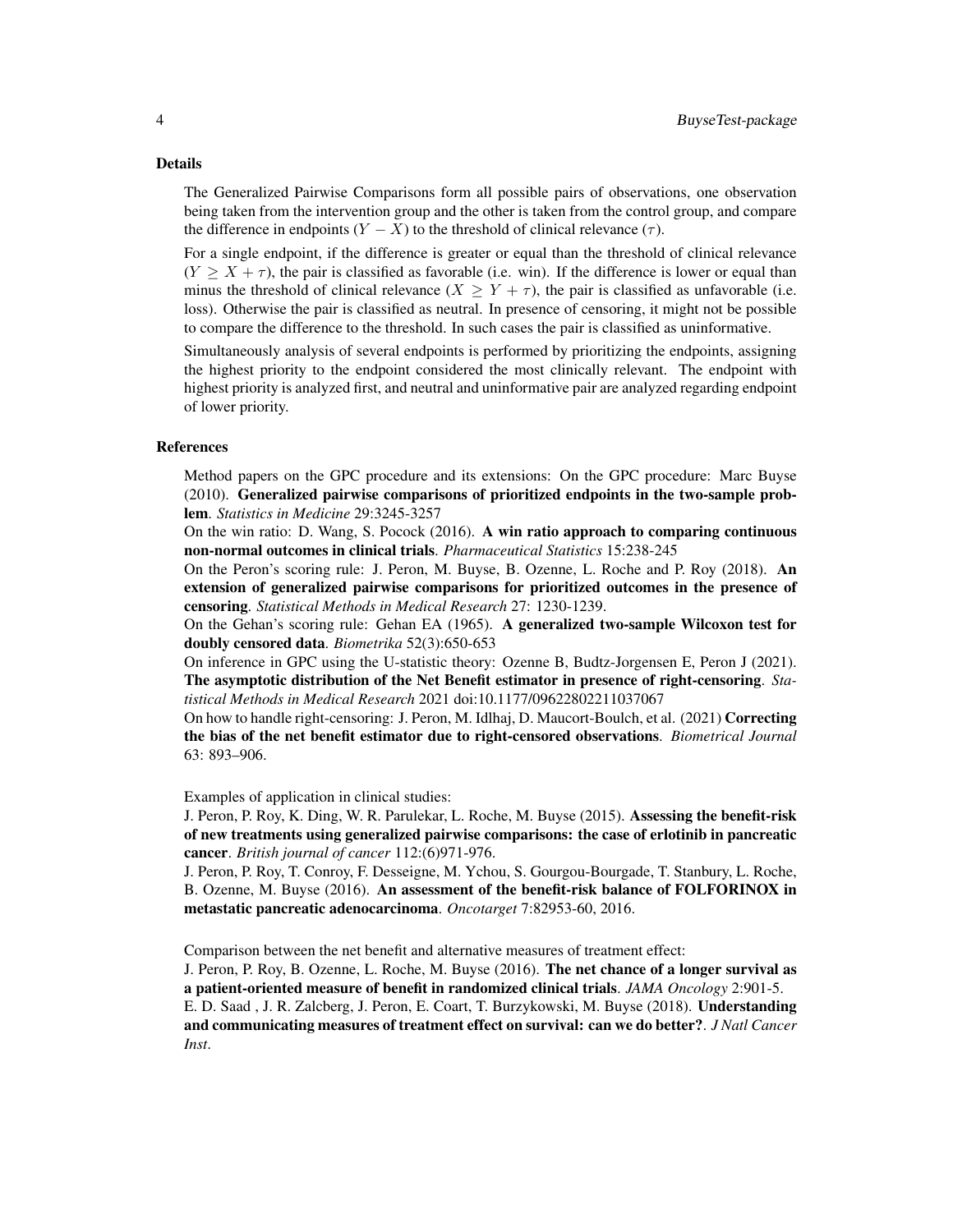<span id="page-4-0"></span>.colCenter\_cpp *Substract a vector of values in each column*

### Description

Fast computation of sweep(X, FUN = "-", STATS = center, MARGIN = 1)

### Usage

```
.colCenter_cpp(X, center)
```
### Arguments

|        | A matrix.                                        |
|--------|--------------------------------------------------|
| center | A vector with length the number of rows of $X$ . |

### Value

A matrix of same size as x.

.colMultiply\_cpp *Multiply by a vector of values in each column*

### Description

Fast computation of sweep(X, FUN = "\*", STATS = scale, MARGIN = 1)

#### Usage

```
.colMultiply_cpp(X, scale)
```
### Arguments

|       | A matrix.                                        |
|-------|--------------------------------------------------|
| scale | A vector with length the number of rows of $X$ . |

### Value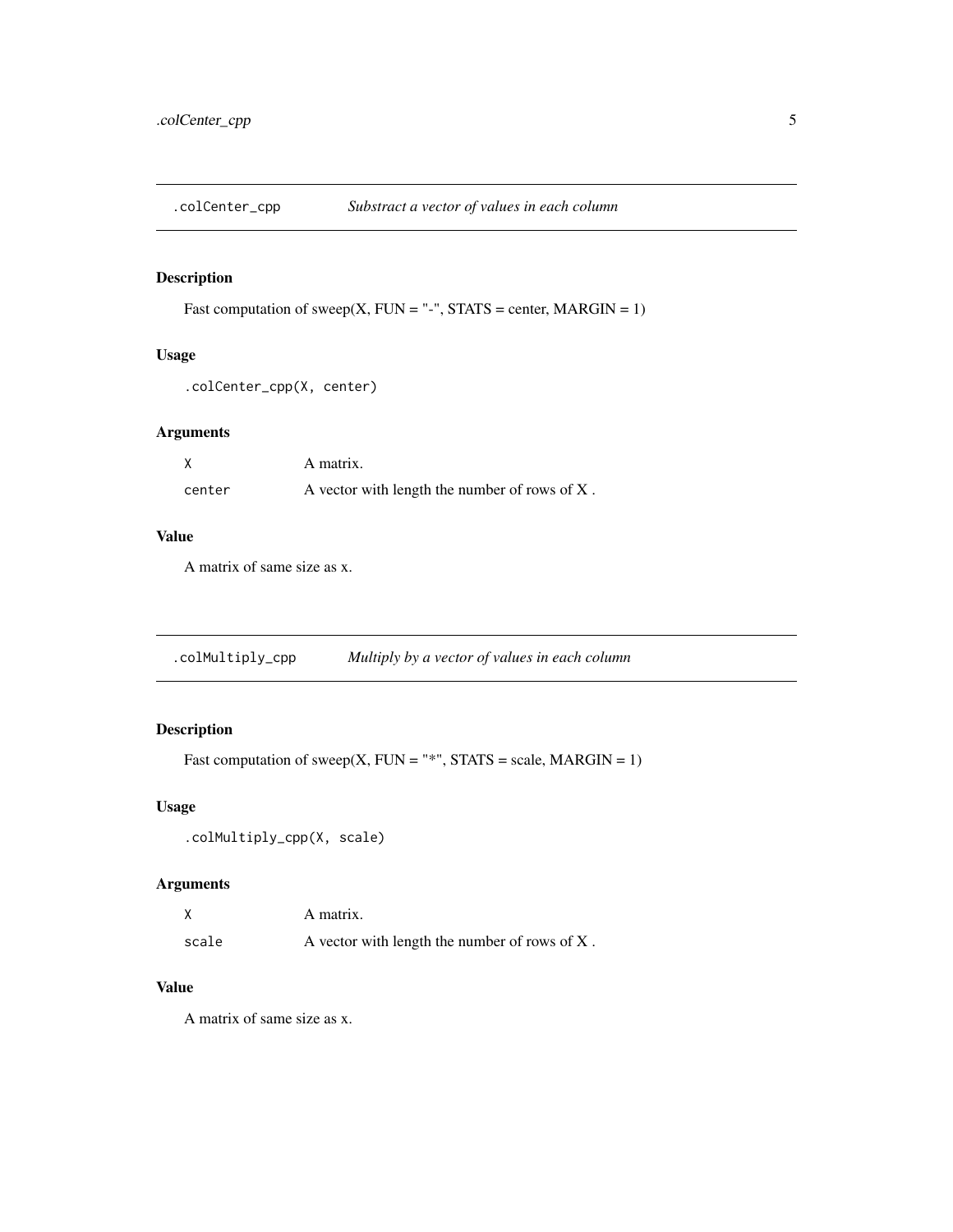<span id="page-5-0"></span>

### Description

Fast computation of sweep(X, FUN = "/", STATS = scale, MARGIN = 1)

### Usage

```
.colScale_cpp(X, scale)
```
### Arguments

|       | A matrix.                                        |
|-------|--------------------------------------------------|
| scale | A vector with length the number of rows of $X$ . |

### Value

A matrix of same size as x.

.rowCenter\_cpp *Substract a vector of values in each row*

### Description

Fast computation of sweep(X, FUN = "-", STATS = center, MARGIN =  $2$ )

#### Usage

```
.rowCenter_cpp(X, center)
```
### Arguments

|        | A matrix.                                        |
|--------|--------------------------------------------------|
| center | A vector with length the number of columns of X. |

### Value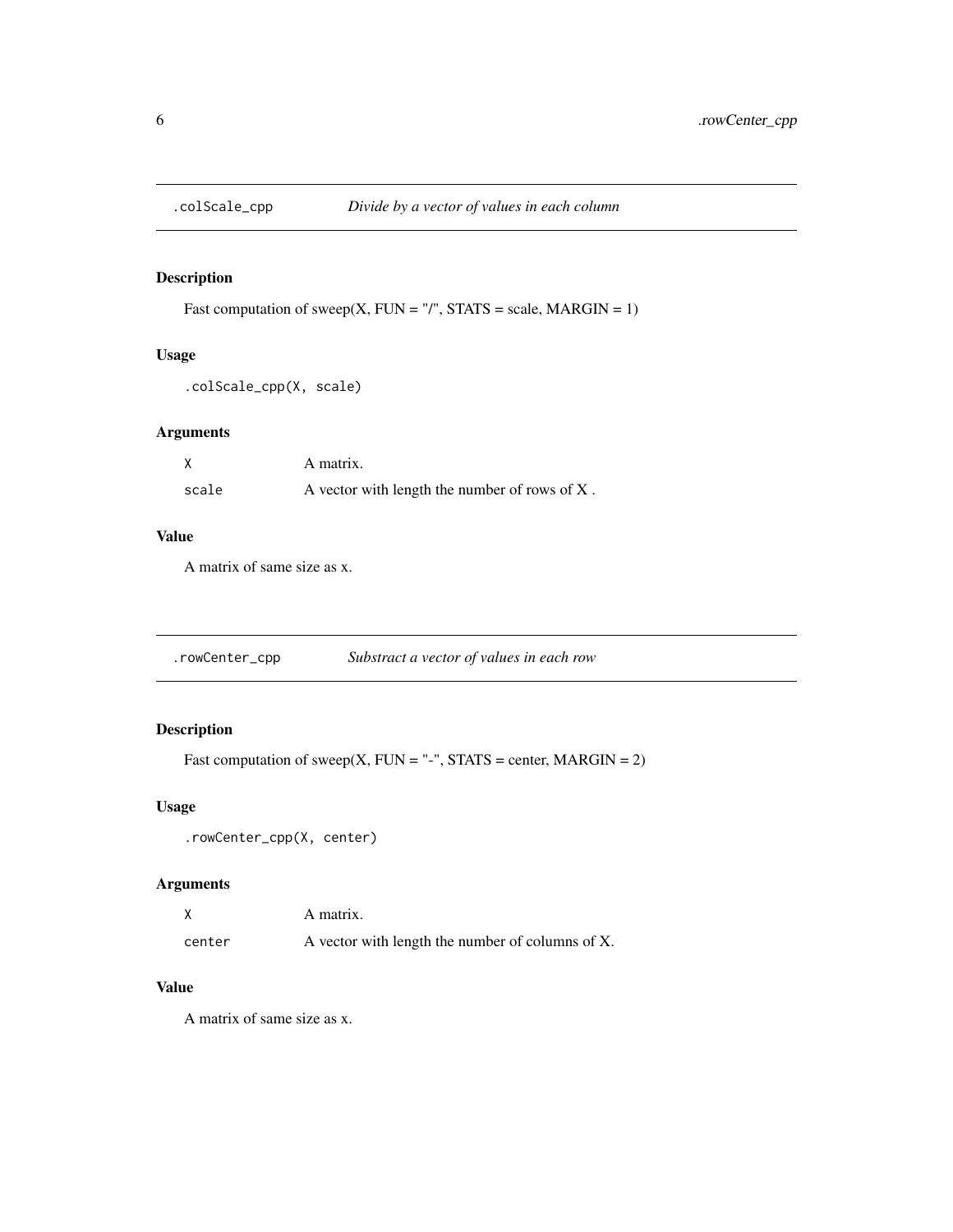<span id="page-6-0"></span>.rowCumProd\_cpp *Apply cumprod in each row*

### Description

Fast computation of  $t$ (apply(x,1,cumprod))

### Usage

.rowCumProd\_cpp(X)

### Arguments

X A matrix.

### Value

A matrix of same size as x.

.rowCumSum\_cpp *Apply cumsum in each column*

### Description

Fast computation of apply(x,2,cumsum)

### Usage

.rowCumSum\_cpp(X)

### Arguments

X A matrix.

### Value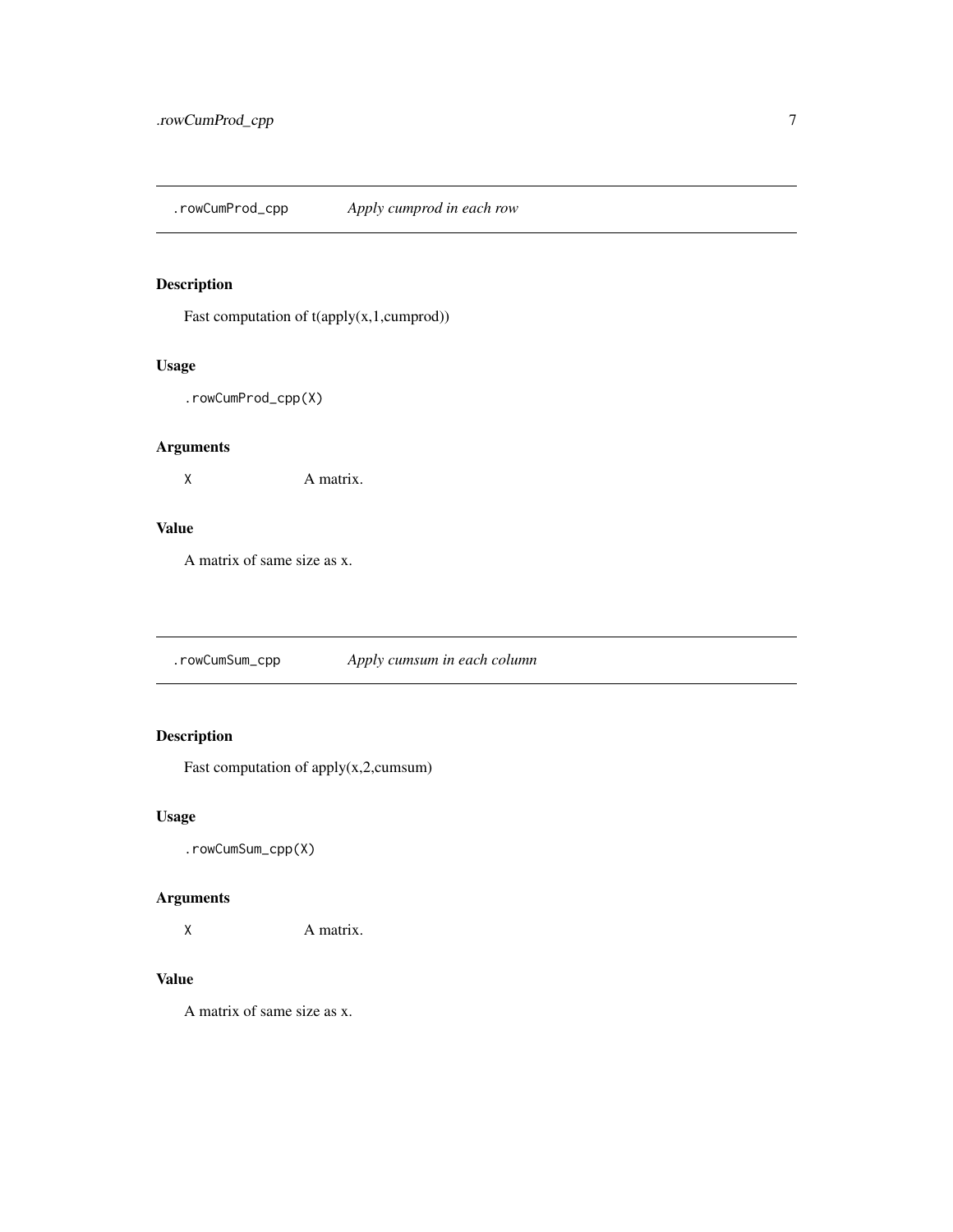<span id="page-7-0"></span>

### Description

```
Fast computation of sweep(X, FUN = "*", STATS = center, MARGIN = 2)
```
### Usage

```
.rowMultiply_cpp(X, scale)
```
### Arguments

|       | A matrix.                                        |
|-------|--------------------------------------------------|
| scale | A vector with length the number of columns of X. |

### Value

A matrix of same size as x.

### Description

Fast computation of sweep(X, FUN = "/", STATS = center, MARGIN =  $2$ )

#### Usage

```
.rowScale_cpp(X, scale)
```
### Arguments

|       | A matrix.                                        |
|-------|--------------------------------------------------|
| scale | A vector with length the number of columns of X. |

### Value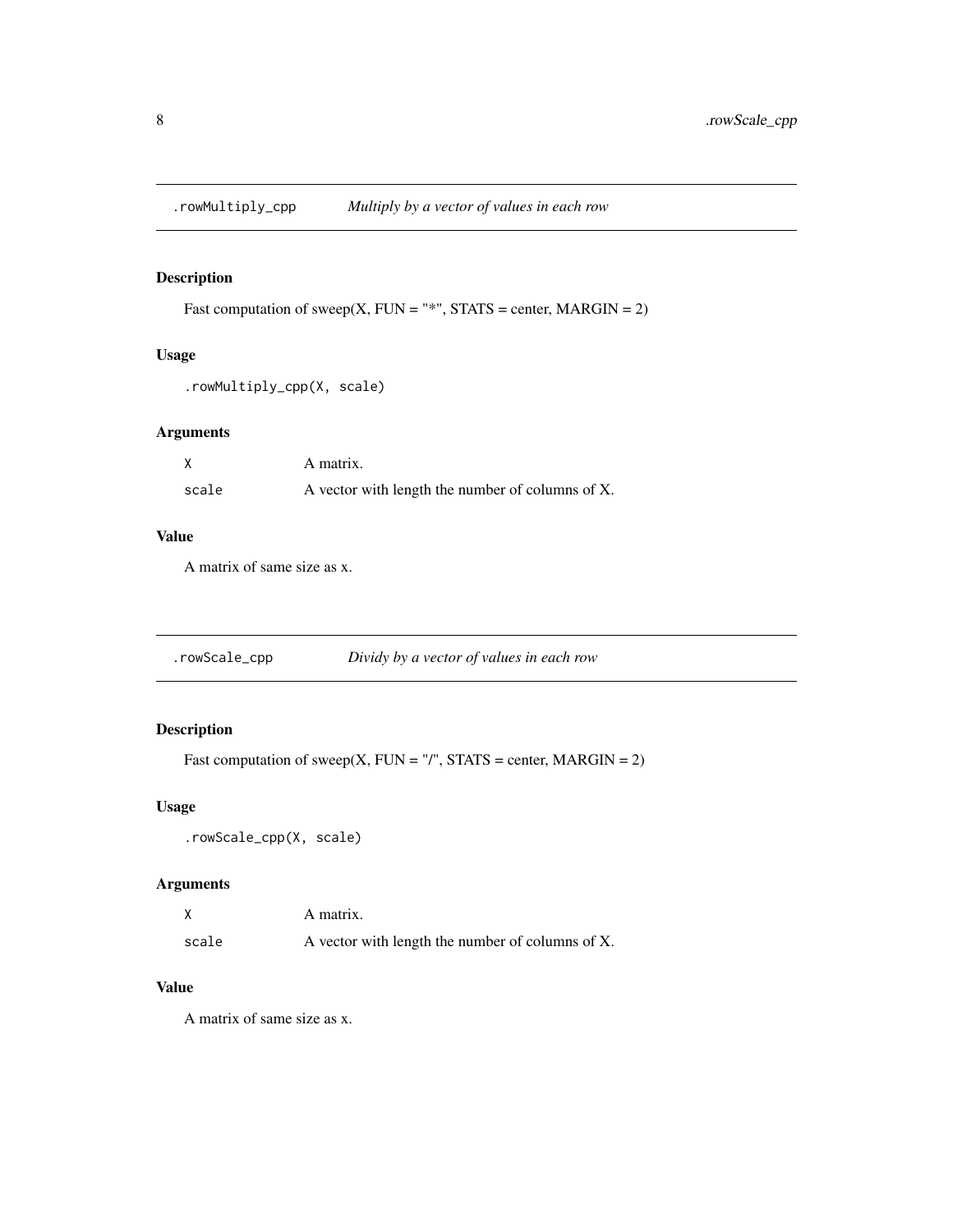<span id="page-8-0"></span>as.data.table.performance

#### Description

Extract the AUC/brier score values or the prediction into a data.table format.

#### Usage

```
## S3 method for class 'performance'
as.data.table(x, type = "metric", format = NULL, keep. rownames = FALSE, ...)
```
### Arguments

| x             | object of class "performance".                                                                                                                  |
|---------------|-------------------------------------------------------------------------------------------------------------------------------------------------|
| type          | [character] either "metric" to extract AUC/brier score or "prediction" to ex-<br>tract predictions.                                             |
| format        | [character] should the result be outcome in the long format ("long") or in the<br>wide format ("wide"). Note relevant when using type="metric". |
| keep.rownames | Not used. For compatibility with the generic method.                                                                                            |
| $\ddotsc$     | Not used. For compatibility with the generic method.                                                                                            |
|               |                                                                                                                                                 |

auc *Estimation of the Area Under the ROC Curve (EXPERIMENTAL)*

#### Description

Estimation of the Area Under the ROC curve, possibly after cross validation, to assess the discriminant ability of a biomarker regarding a disease status.

```
auc(
  labels,
 predictions,
  fold = NULL,observation = NULL,
  direction = ">',
  add.halfNeutral = TRUE,
  null = 0.5,
  conf. level = 0.95,transformation = TRUE,
  order.Hprojection = 2,
  pooling = "mean"
\mathcal{E}
```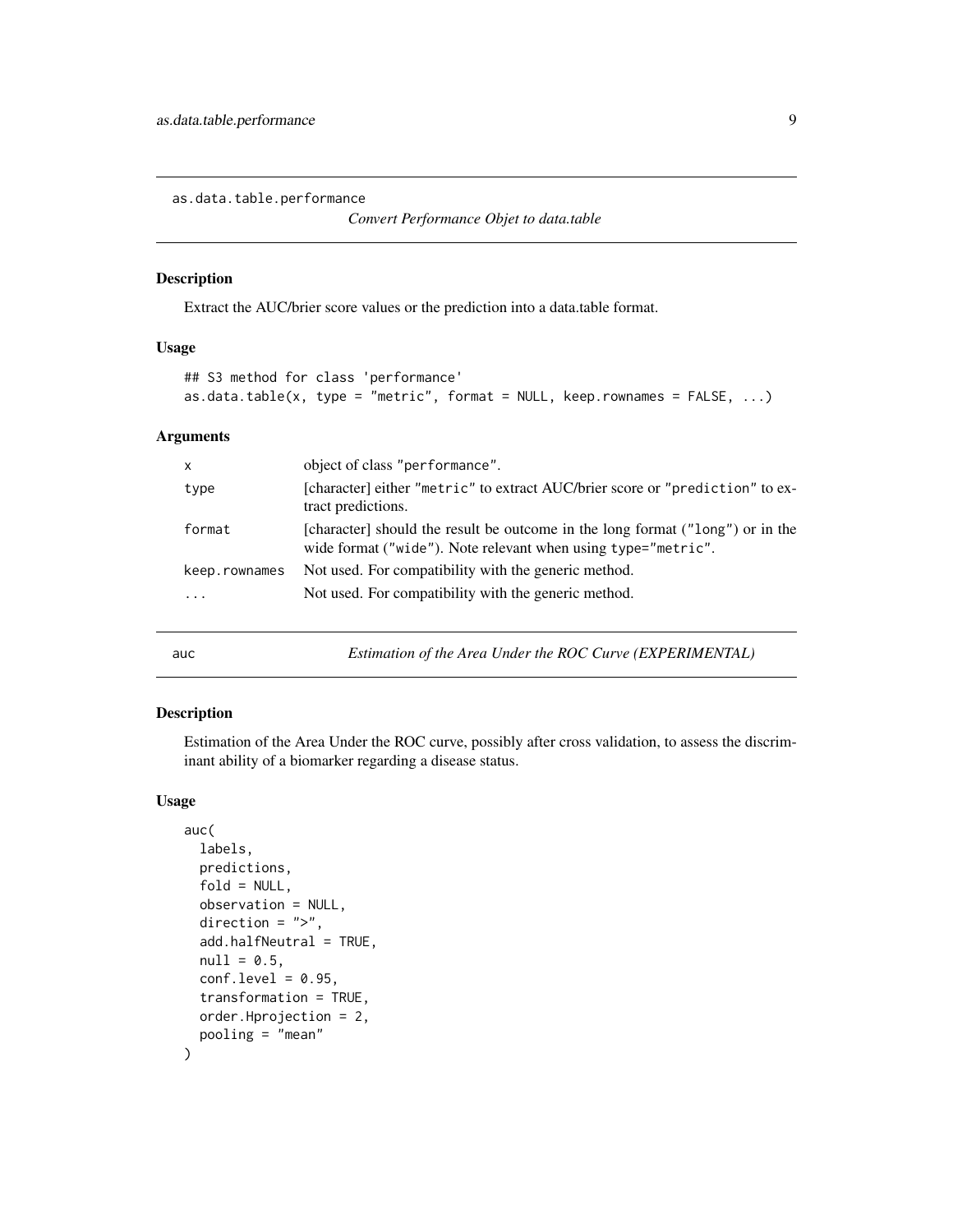### Arguments

|                   | labels          | [integer/character vector] the disease status (should only take two different val-<br>ues).                                                                                                                                           |
|-------------------|-----------------|---------------------------------------------------------------------------------------------------------------------------------------------------------------------------------------------------------------------------------------|
|                   | predictions     | [numeric vector] A vector with the same length as labels containing the biomarker<br>values.                                                                                                                                          |
|                   | fold            | [character/integer vector] If using cross validation, the index of the fold. Should<br>have the same length as labels.                                                                                                                |
|                   | observation     | [integer vector] If using cross validation, the index of the corresponding obser-<br>vation in the original dataset. Necessary to compute the standard error when<br>using cross validation.                                          |
|                   | direction       | [character] ">" lead to estimate P[Y>X], "<" to estimate P[Y <x], "auto"<br="" and="">to estimate <math>max(P[Y&gt;X], P[Y<x])< math="">.</x])<></math></x],>                                                                         |
|                   | add.halfNeutral |                                                                                                                                                                                                                                       |
|                   |                 | [logical] should half of the neutral score be added to the favorable and unfa-<br>vorable scores? Useful to match the usual definition of the AUC in presence of<br>ties.                                                             |
|                   | null            | [numeric, 0-1] the value against which the AUC should be compared when com-<br>puting the p-value.                                                                                                                                    |
|                   | conf.level      | [numeric, 0-1] the confidence level of the confidence intervals.                                                                                                                                                                      |
|                   | transformation  | [logical] should a log-log transformation be used when computing the confi-<br>dence intervals and the p-value.                                                                                                                       |
| order.Hprojection |                 |                                                                                                                                                                                                                                       |
|                   |                 | [1,2] the order of the H-projection used to linear the statistic when computing<br>the standard error. 2 is involves more calculations but is more accurate in small<br>samples. Only active when the fold argument is NULL.          |
|                   | pooling         | [character] method used to compute the global AUC from the fold-specific AUC:<br>either an empirical average "mean" or a weighted average with weights propor-<br>tional to the number of pairs of observations in each fold "pairs". |

### Details

The iid decomposition of the AUC is based on a first order decomposition. So its squared value will not exactly match the square of the standard error estimated with a second order H-projection.

#### Value

A *data.frame* containing for each fold the AUC value with its standard error (when computed). The last line of the data.frame contains the global AUC value with its standard error.

#### References

Erin LeDell, Maya Petersen, and Mark van der Laan (2015). Computationally efficient confidence intervals for cross-validated area under the ROC curve estimates. *Electron J Stat.* 9(1):1583–1607.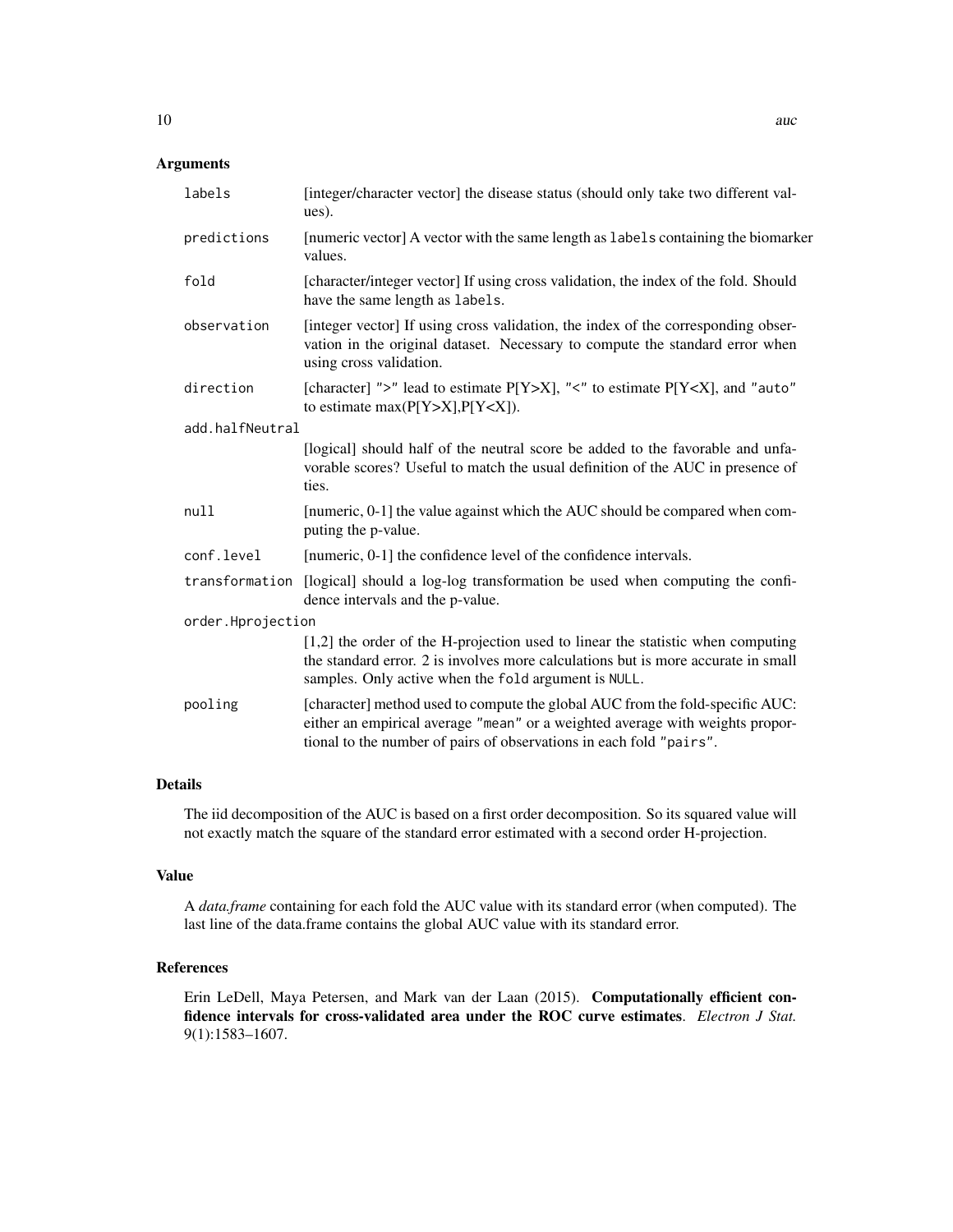### <span id="page-10-0"></span>autoplot.sensitivity 11

### Examples

library(data.table)

```
n < -200set.seed(10)
X \leftarrow \text{norm}(n)dt \le data.table(Y = as.factor(rbinom(n, size = 1, prob = 1/(1+exp(1/2-\chi)))),
                  X = X,
                  fold = unlist(lapply(1:10,function(iL){rep(iL,n/10)})))
## compute auc
auc(labels = dt$Y, predictions = dt$X, direction = ">")
## compute auc after 10-fold cross-validation
auc(labels = dt$Y, prediction = dt$X, fold = dt$fold, observation = 1:NROW(dt))
```
autoplot.sensitivity *Graphical Display for Sensitivity Analysis*

### Description

Display the statistic of interest across various threshold values, possibly with confidence intervals. Currently only works when varying thresholds relative to one or two variables.

### Usage

```
## S3 method for class 'sensitivity'
autoplot(
 object,
 plot = TRUE,
 col = NULL,ci = TRUE,band = TRUE,label = "Threshold for",
 position = NULL,
 size.line = 1,
 size.point = 1.75,
 size.ci = 0.5,
 alpha = 0.1,
  ...
```
)

| object | output of the sensitivity method                              |
|--------|---------------------------------------------------------------|
| plot   | [logical] should the graph be displayed in a graphical window |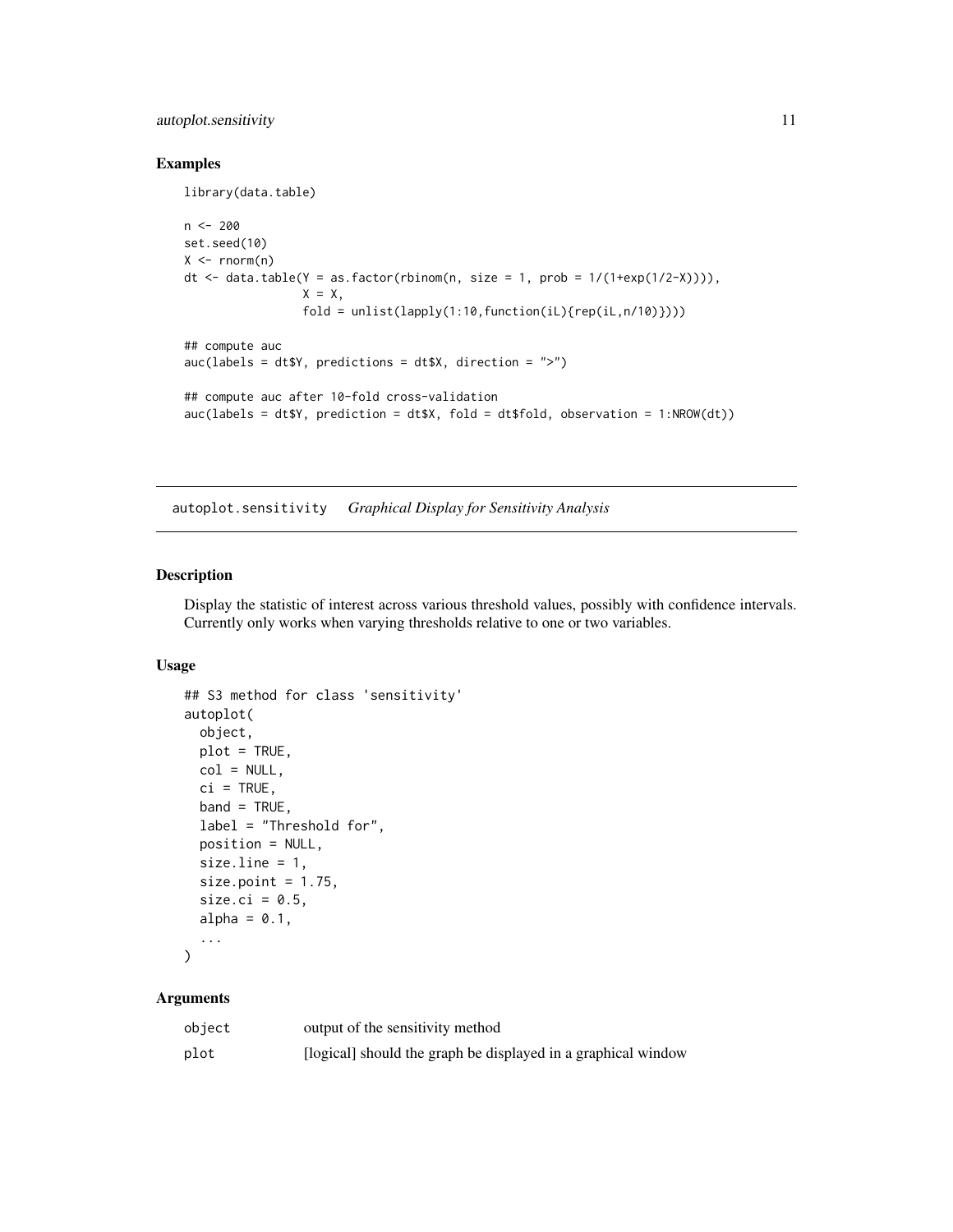<span id="page-11-0"></span>

| col        | [character vector] color used to identify the thresholds relative to a second vari-<br>able.                   |
|------------|----------------------------------------------------------------------------------------------------------------|
| сi         | [logical] should the confidence intervals be displayed?                                                        |
| band       | [logical] should the simulate nous confidence intervals be displayed?                                          |
| label      | [character] text used before the name of the variables in the legend.                                          |
| position   | relative position of the error bars for a given x value. Can for instance be<br>$position\_dodge(width = 5)$ . |
| size.line  | [numeric] width of the line connecting the point estimates.                                                    |
| size.point | [numeric] size of the point representing the point estimates.                                                  |
| size.ci    | [numeric] width of the lines representing the confidence intervals.                                            |
| alpha      | [numeric] transparency for the area representing the simultaneous confidence<br>intervals.                     |
| .          | not used. For compatibility with the generic method.                                                           |

boot2pvalue *Compute the p.value from the distribution under H1*

### Description

Compute the p.value associated with the estimated statistic using a bootstrap sample of its distribution under H1.

### Usage

```
boot2pvalue(
 x,
 null,
 estimate = NULL,
 alternative = "two.sided",
 FUN.ci = quantileCI,
 checkSign = TRUE,
  tol = .Machine$double.eps^0.5
\mathcal{L}
```

| X           | [numeric vector] a vector of bootstrap estimates of the statistic.                                                                                                                                                                  |
|-------------|-------------------------------------------------------------------------------------------------------------------------------------------------------------------------------------------------------------------------------------|
| null        | [numeric] value of the statistic under the null hypothesis.                                                                                                                                                                         |
| estimate    | [numeric] the estimated statistic.                                                                                                                                                                                                  |
| alternative | [character] a character string specifying the alternative hypothesis, must be one<br>of "two.sided" (default), "greater" or "less".                                                                                                 |
| FUN.ci      | [function] the function used to compute the confidence interval. Must take x,<br>alternative, conf. level and sign. estimate as arguments and only return<br>the relevant limit (either upper or lower) of the confidence interval. |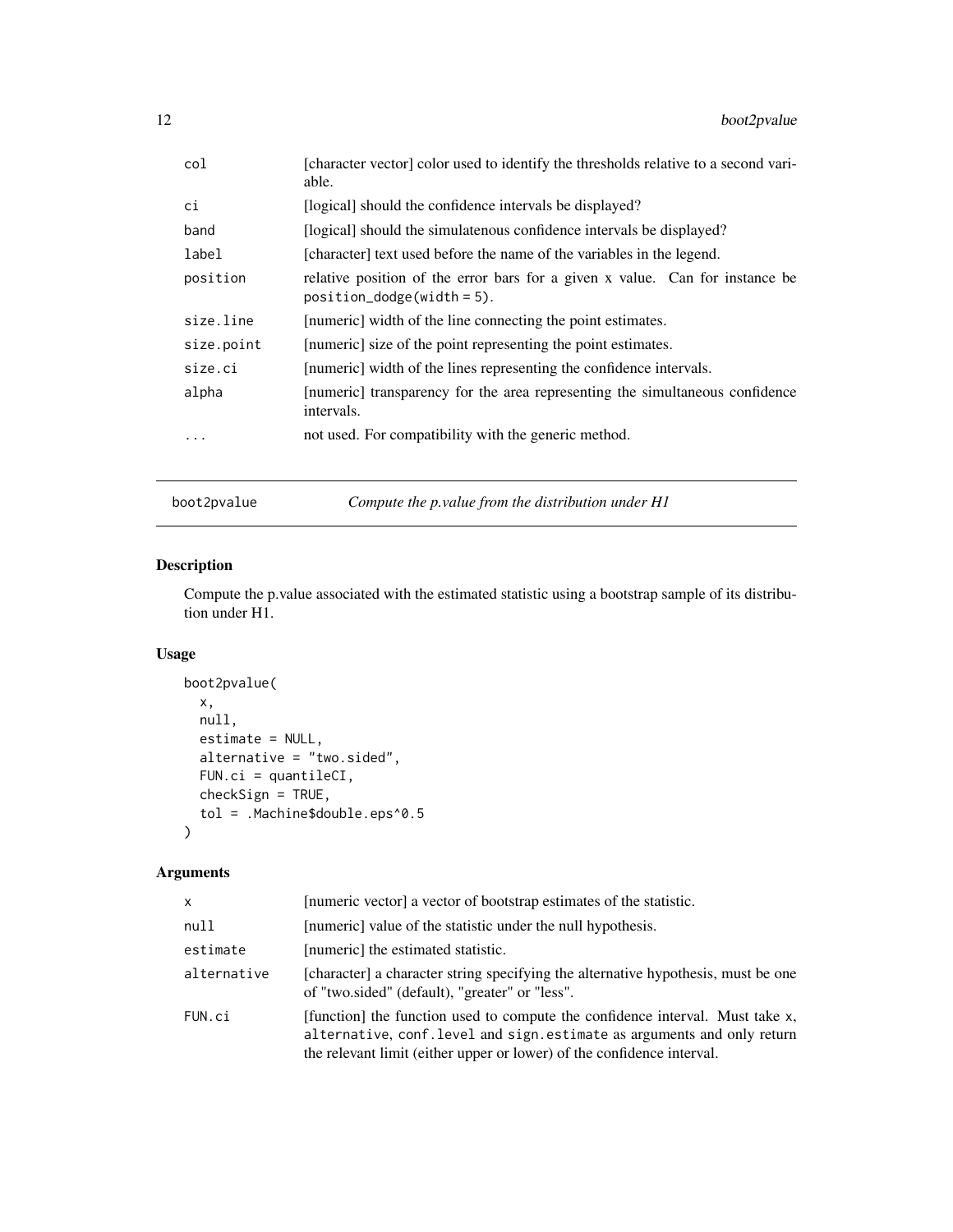### boot2pvalue 13

| checkSign | [logical] should a warning be output if the sign of the estimate differs from the |
|-----------|-----------------------------------------------------------------------------------|
|           | sign of the mean bootstrap value?                                                 |
| tol       | [numeric] the absolute convergence tolerance.                                     |

#### Details

For test statistic close to 0, this function returns 1.

For positive test statistic, this function search the quantile alpha such that:

- quantile(x, probs = alpha)= $\theta$  when the argument alternative is set to "greater".
- quantile(x, probs =  $0.5 \times$ alpha)=0 when the argument alternative is set to "two.sided".

If the argument alternative is set to "less", it returns 1.

For negative test statistic, this function search the quantile alpha such that:

- quantile(x,probs = 1-alpha=0 when the argument alternative is set to "less".
- quantile(x,probs =  $1-\theta$ .5\*alpha=0 when the argument alternative is set to "two.sided".

If the argument alternative is set to "greater", it returns 1.

#### Examples

```
set.seed(10)
#### no effect ####
x < - rnorm(1e3)
boot2pvalue(x, null = 0, estimate = mean(x), alternative = "two.sided")
## expected value of 1
boot2pvalue(x, null = 0, estimate = mean(x), alternative = "greater")
## expected value of 0.5
boot2pvalue(x, null = 0, estimate = mean(x), alternative = "less")
## expected value of 0.5
#### positive effect ####
x \le - rnorm(1e3, mean = 1)
boot2pvalue(x, null = 0, estimate = 1, alternative = "two.sided")
## expected value of 0.32 = 2*<i>pmorm</i>(q = 0, <i>mean</i> = -1) = 2*<i>mean</i>(x < = 0)boot2pvalue(x, null = 0, estimate = 1, alternative = "greater")
## expected value of 0.16 = pnorm(q = 0, mean = 1) = mean(x <= 0)
boot2pvalue(x, null = 0, estimate = 1, alternative = "less")
## expected value of 0.84 = 1-pnorm(q = 0, mean = 1) = mean(x>=0)
#### negative effect ####
x \le - rnorm(1e3, mean = -1)
boot2pvalue(x, null = 0, estimate = -1, alternative = "two.sided")
## expected value of 0.32 = 2*(1-pnorm(q = 0, mean = -1)) = 2*mean(x>=0)
```
boot2pvalue(x, null =  $0$ , estimate =  $-1$ , alternative = "greater")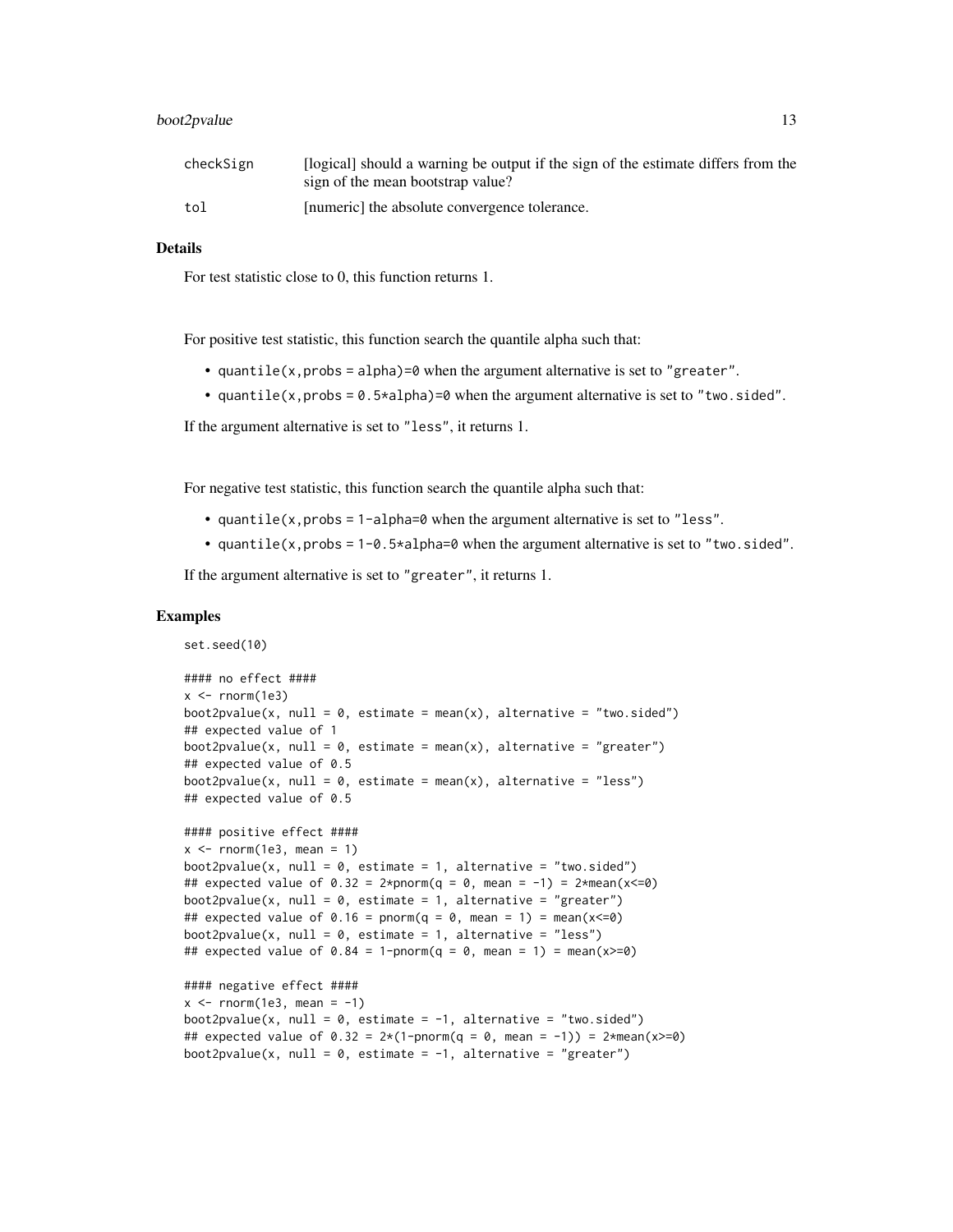```
## expected value of 0.84 = pnorm(q = 0, mean = -1) = mean(x <= 0)
boot2pvalue(x, null = 0, estimate = -1, alternative = "less") # pnorm(q = 0, mean = -1)
## expected value of 0.16 = 1-pnorm(q = 0, mean = -1) = mean(x>=0)
```
BuyseMultComp *Adjustment for Multiple Comparisons*

### Description

Adjustment p-values and confidence estimated via GPC for multiple comparisons.

#### Usage

```
BuyseMultComp(
 object,
  cluster = NULL,
 linfct = NULL,
  rhs = NULL,
  endpoint = NULL,statistic = NULL,
  cumulative = TRUE,
  conf.level = NULL,
 band = TRUE,global = FALSE,alternative = NULL,
  transformation = NULL,
  ...
)
```

| object    | A Buyse Test object or a list of Buyse Test objects. All objects should contain the<br>same endpoints.                                                                                                                                                                                                                       |
|-----------|------------------------------------------------------------------------------------------------------------------------------------------------------------------------------------------------------------------------------------------------------------------------------------------------------------------------------|
| cluster   | [character] name of the variable identifying the observations in the dataset used<br>by each BuyseTest model. Only relevant when using a list of BuyseTest objects<br>to correctly combine the influence functions. If NULL, then it is assumed that<br>the BuyseTest objects correspond to different groups of individuals. |
| linfct    | [numeric matrix] a contrast matrix of size the number of endpoints times the<br>number of BuyseTest models.                                                                                                                                                                                                                  |
| rhs       | [numeric vector] the values for which the test statistic should be tested against.<br>Should have the same number of rows as linfct.                                                                                                                                                                                         |
| endpoint  | [character or numeric vector] the endpoint $(s)$ to be considered.                                                                                                                                                                                                                                                           |
| statistic | [character] the statistic summarizing the pairwise comparison: "netBenefit"<br>displays the net benefit, as described in Buyse $(2010)$ and Peron et al. $(2016)$ ),<br>"winRatio" displays the win ratio, as described in Wang et al. (2016), "favorable"                                                                   |

<span id="page-13-0"></span>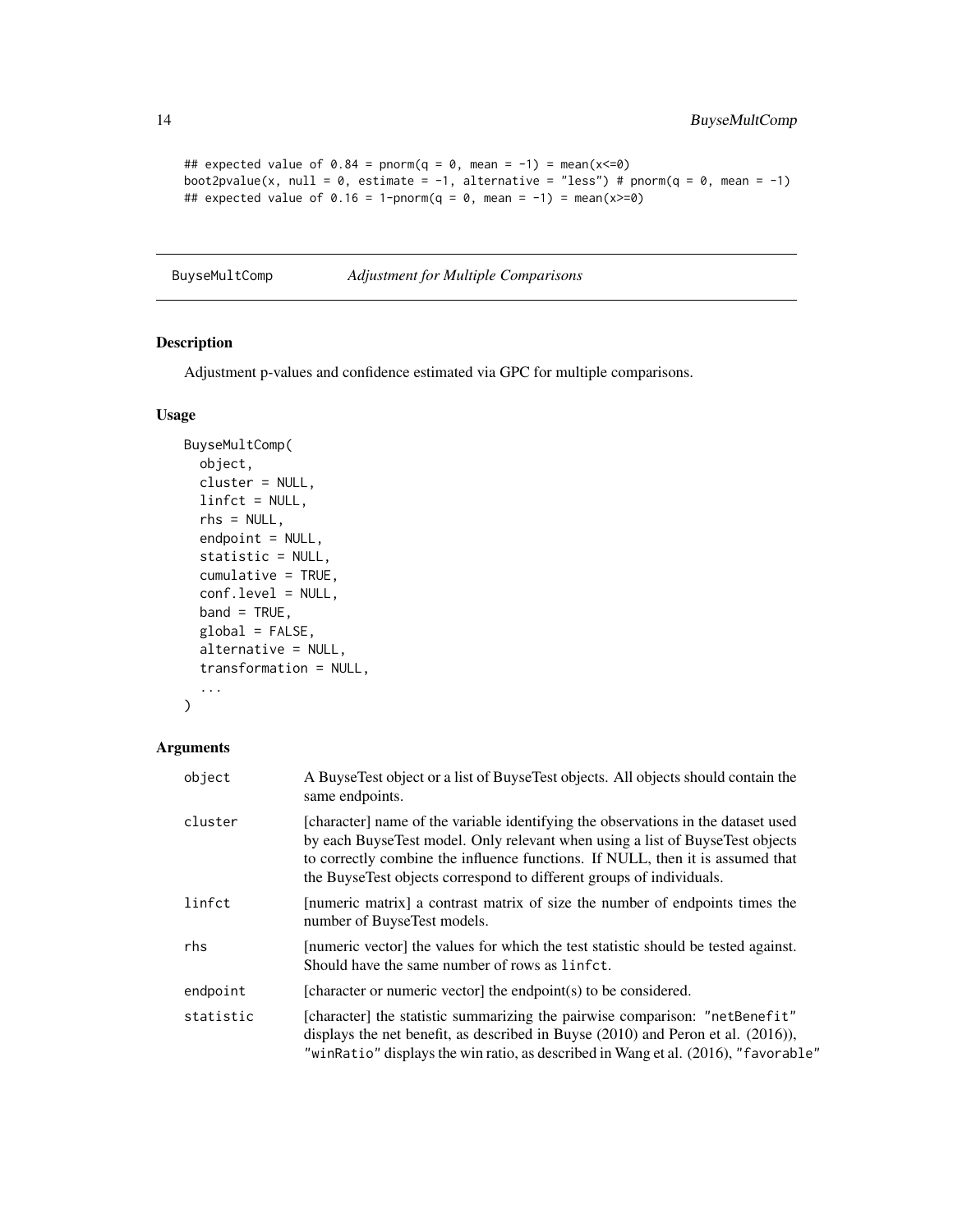|                | displays the proportion in favor of the treatment (also called Mann-Whitney pa-<br>rameter), as described in Fay et al. (2018). "unfavorable" displays the propor-<br>tion in favor of the control. Default value read from BuyseTest.options().                                                      |
|----------------|-------------------------------------------------------------------------------------------------------------------------------------------------------------------------------------------------------------------------------------------------------------------------------------------------------|
| cumulative     | [logical] should the summary statistic be cumulated over endpoints? Otherwise<br>display the contribution of each endpoint.                                                                                                                                                                           |
| conf.level     | [numeric] confidence level for the confidence intervals. Default value read from<br>BuyseTest.options().                                                                                                                                                                                              |
| band           | [logical] Should confidence intervals and p-values adjusted for multiple com-<br>parisons be computed.                                                                                                                                                                                                |
| global         | [logical] Should global test (intersection of all null hypotheses) be made?                                                                                                                                                                                                                           |
| alternative    | [character] the type of alternative hypothesis: "two.sided", "greater", or<br>"less". Default value read from BuyseTest.options().                                                                                                                                                                    |
| transformation | [logical] should the CI be computed on the logit scale / log scale for the net ben-<br>efit / win ratio and backtransformed. Otherwise they are computed without any<br>transformation. Default value read from BuyseTest.options(). Not relevant<br>when using permutations or percentile bootstrap. |
| .              | argument passsed to the function transformCIBP of the riskRegression pack-<br>age.                                                                                                                                                                                                                    |

### Details

Simulateneous confidence intervals and adjusted p-values are computed using a single-step maxtest approach via the function transformCIBP of the riskRegression package. This corresponds to the single-step Dunnett described in Dmitrienko et al (2013) in table 2 and section 7.

#### References

Dmitrienko, A. and D'Agostino, R., Sr (2013), Traditional multiplicity adjustment methods in clinical trials. Statist. Med., 32: 5172-5218. https://doi.org/10.1002/sim.5990

### Examples

```
#### simulate data ####
set.seed(10)
df.data <- simBuyseTest(1e2, n.strata = 3)
#### adjustment for all univariate analyses ####
ff1 \le treatment \sim TTE(eventtime, status = status, threshold = 0.1)
ff2 <- update(ff1, \therefore + cont(score, threshold = 1))
BT2 <- BuyseTest(ff2, data= df.data, trace = FALSE)
## (require riskRegression >= 2021.10.04 to match)
confint(BT2, cumulative = FALSE) ## not adjusted
confintAdj <- BuyseMultComp(BT2, cumulative = FALSE, endpoint = 1:2) ## adjusted
confintAdj
cor(confintAdj$iid) ## correlation between test-statistic
#### 2- adjustment for multi-arm trial ####
```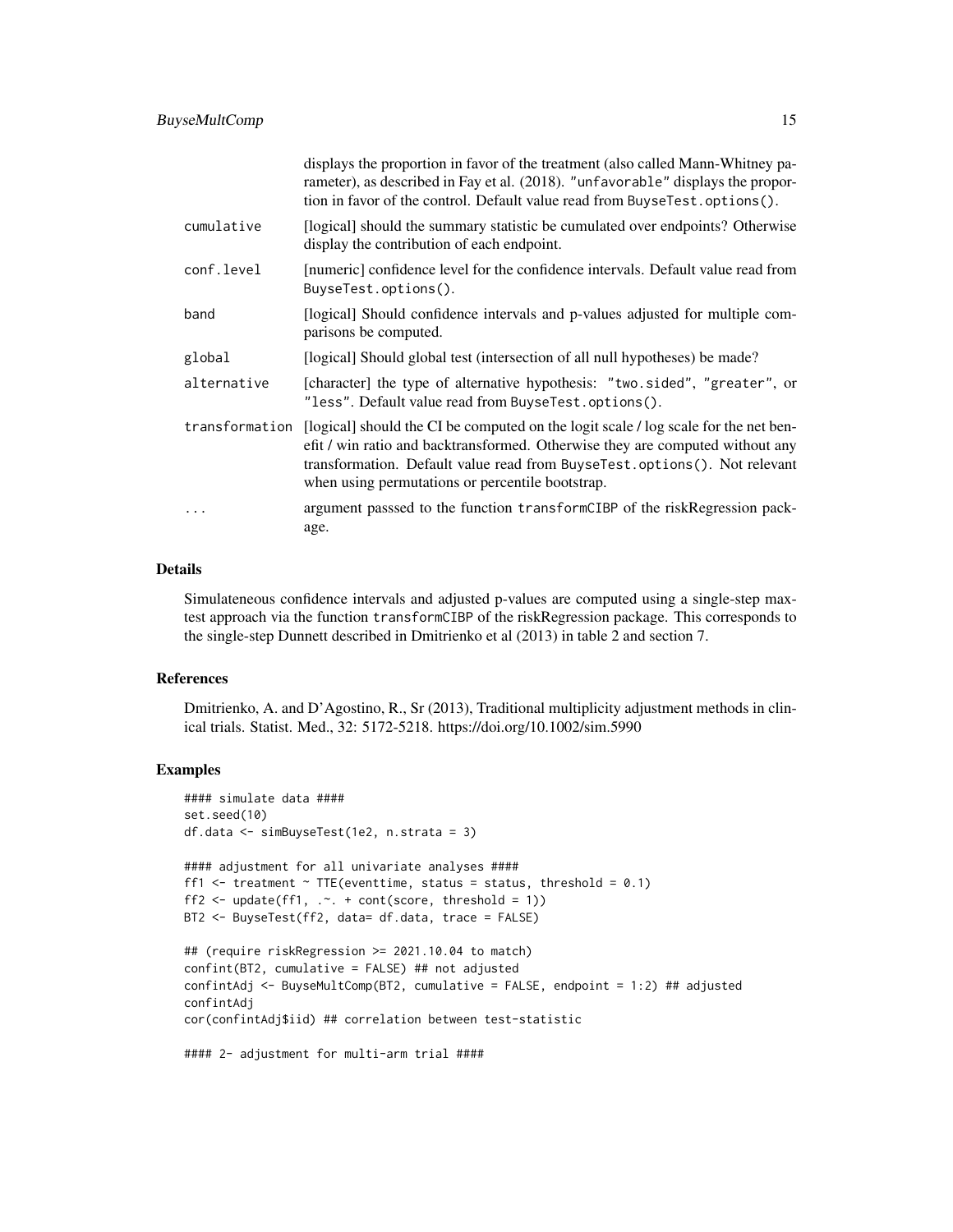```
## case where we have more than two treatment groups
## here strata will represent the treatment groups
df.data$strata <- as.character(df.data$strata)
df.data$id <- paste0("Id",1:NROW(df.data)) ## define id variable
BT1ba \leq BuyseTest(strata \sim TTE(eventtime, status = status, threshold = 1),
                   data= df.data[strata %in% c("a","b"),], trace = FALSE)
BT1ca \leq BuyseTest(strata \sim TTE(eventtime, status = status, threshold = 0.1),
                   data= df.data[strata %in% c("a","c"),], trace = FALSE)
BT1cb <- BuyseTest(strata \sim TTE(eventtime, status = status, threshold = 0.1),
                   data= df.data[strata %in% c("b","c"),], trace = FALSE)
rbind("b-a" = confint(BT1ba),"c-a" = \text{confint}(BT1ca),
      "c-b" = confint(BT1cb)) ## not adjusted
confintAdj <- BuyseMultComp(list("b-a" = BT1ba, "c-a" = BT1ca, "c-b" = BT1cb),
                            cluster = "id", global = TRUE)
confintAdj
dim(confintAdj$iid) ## number of subjects x number of analyses
cor(confintAdj$iid)
```
<span id="page-15-1"></span>BuyseTest *Generalized Pairwise Comparisons (GPC)*

#### Description

Performs Generalized Pairwise Comparisons for binary, continuous and time-to-event endpoints.

```
BuyseTest(
  formula,
  data,
  scoring.rule = NULL,
  correction.uninf = NULL,
 model.tte = NULL,
 method.inference = NULL,
  n.resampling = NULL,
  strata.resampling = NULL,
  hierarchical = NULL,
  weight = NULL,neutral.as.uninf = NULL,
  add.halfNeutral = NULL,
  keep.pairScore = NULL,
  seed = NULL,
  cpus = NULL,
  trace = NULL,
  treatment = NULL,
  endpoint = NULL,
```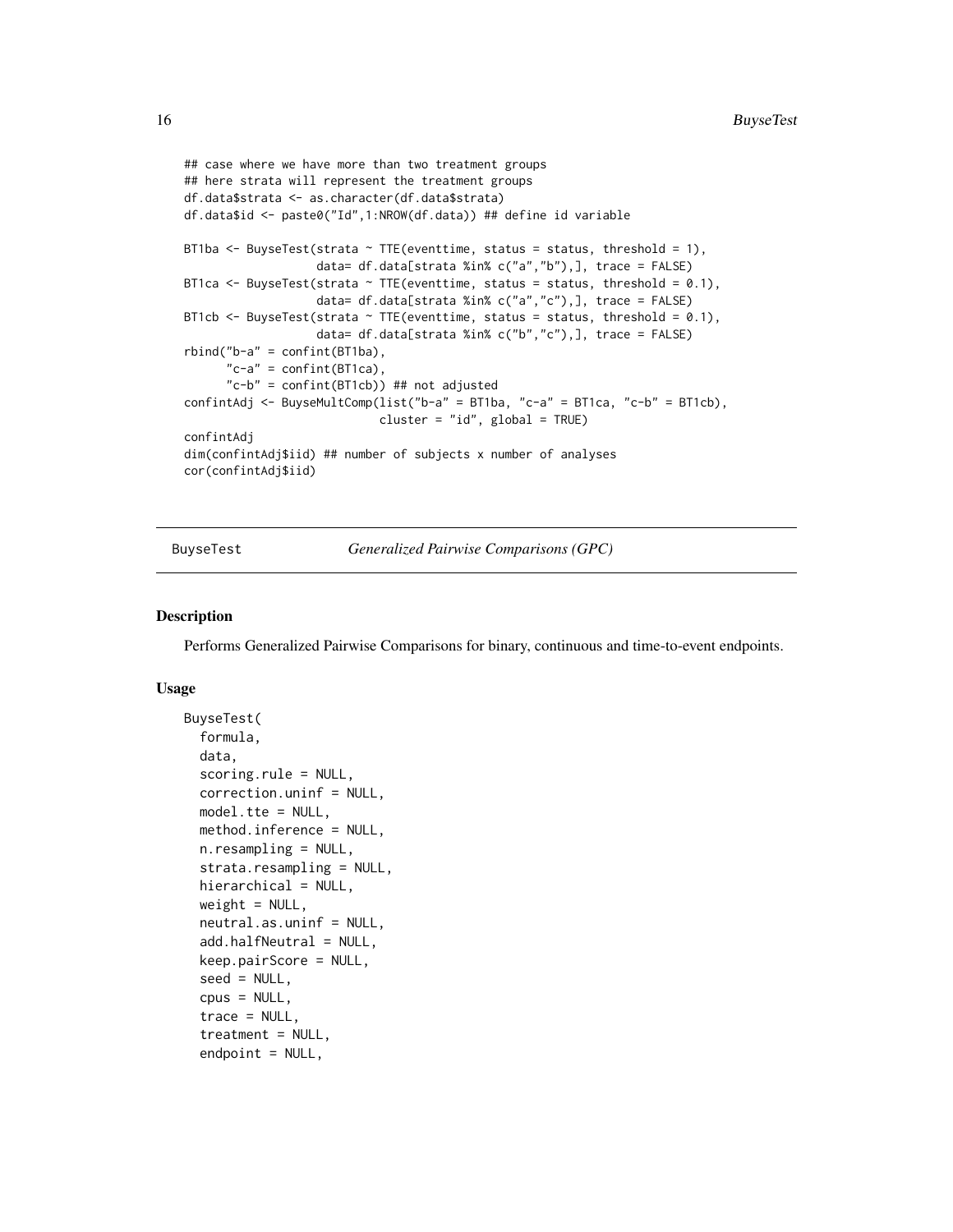### BuyseTest 17

```
type = NULL,
  threshold = NULL,
  status = NULL,
  operator = NULL,
  censoring = NULL,
  restriction = NULL,
  strata = NULL
\mathcal{L}
```

| formula           | [formula] a symbolic description of the GPC model, typically treatment ~<br>type1(endpoint1) + type2(endpoint2, threshold2) + strata. See Details,<br>section "Specification of the GPC model".                                                                       |
|-------------------|-----------------------------------------------------------------------------------------------------------------------------------------------------------------------------------------------------------------------------------------------------------------------|
| data              | [data.frame] dataset.                                                                                                                                                                                                                                                 |
| scoring.rule      | [character] method used to compare the observations of a pair in presence of<br>right censoring (i.e. "timeToEvent" endpoints). Can be "Gehan" or "Peron".<br>See Details, section "Handling missing values".                                                         |
| correction.uninf  |                                                                                                                                                                                                                                                                       |
|                   | [integer] should a correction be applied to remove the bias due to the presence<br>of uninformative pairs? 0 indicates no correction, 1 impute the average score<br>of the informative pairs, and 2 performs IPCW. See Details, section "Handling<br>missing values". |
| model.tte         | [list] optional survival models relative to each time to each time to event end-<br>point. Models must prodlim objects and stratified on the treatment and strata<br>variable. When used, the uncertainty from the estimates of these survival models<br>is ignored.  |
| method.inference  |                                                                                                                                                                                                                                                                       |
|                   | [character] method used to compute confidence intervals and p-values. Can<br>be "none", "u-statistic", "permutation", "studentized permutation",<br>"bootstrap", "studentized bootstrap". See Details, section "Statistical in-<br>ference".                          |
| n.resampling      | [integer] the number of permutations/samples used for computing the confi-<br>dence intervals and the p.values. See Details, section "Statistical inference".                                                                                                         |
| strata.resampling |                                                                                                                                                                                                                                                                       |
|                   | [character] the variable on which the permutation/sampling should be stratified.<br>See Details, section "Statistical inference".                                                                                                                                     |
| hierarchical      | [logical] should only the uninformative pairs be analyzed at the lower priority<br>endpoints (hierarchical GPC)? Otherwise all pairs will be compaired for all end-<br>point (full GPC).                                                                              |
| weight            | [numeric vector] weights used to cumulating the pairwise scores over the end-<br>points. Only used when hierarchical=FALSE. Disregarded if the argument<br>formula is defined.                                                                                        |
| neutral.as.uninf  |                                                                                                                                                                                                                                                                       |
|                   | [logical vector] should paired classified as neutral be re-analyzed using end-<br>points of lower priority (as it is done for uninformative pairs). See Details,<br>section "Handling missing values".                                                                |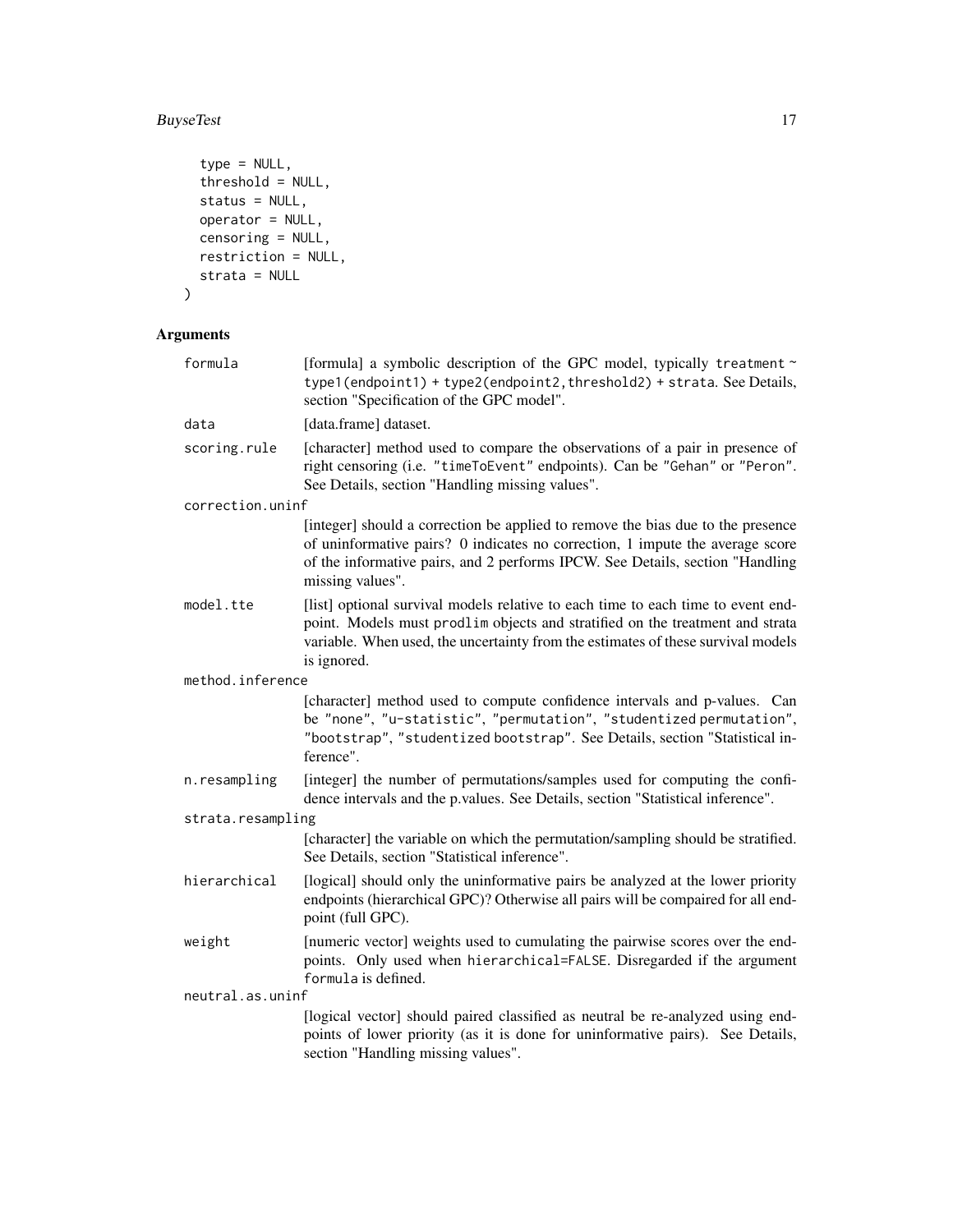| add.halfNeutral |                                                                                                                                                                                                          |
|-----------------|----------------------------------------------------------------------------------------------------------------------------------------------------------------------------------------------------------|
|                 | [logical] should half of the neutral score be added to the favorable and unfavor-<br>able scores?                                                                                                        |
|                 | keep.pairScore [logical] should the result of each pairwise comparison be kept?                                                                                                                          |
| seed            | [integer, >0] the seed to consider when performing resampling. If NULL no seed<br>is set.                                                                                                                |
| cpus            | [integer, $>0$ ] the number of CPU to use. Only the permutation test can use<br>parallel computation. See Details, section "Statistical inference".                                                      |
| trace           | [integer] should the execution of the function be traced ? 0 remains silent and<br>1-3 correspond to a more and more verbose output in the console.                                                      |
|                 | treatment, endpoint, type, threshold, status, operator, censoring, restriction, strata<br>Alternative to formula for describing the GPC model. See Details, section<br>"Specification of the GPC model". |

#### Details

#### Specification of the GPC model:

There are two way to specify the GPC model in BuyseTest. A *Formula interface* via the argument formula where the response variable should be a binary variable defining the treatment arms. The rest of the formula should indicate the endpoints by order of priority and the strata variables (if any). A *Vector interface* using the following arguments

- treatment: [character] name of the treatment variable identifying the control and the experimental group. Must have only two levels (e.g. 0 and 1).
- endpoint: [character vector] the name of the endpoint variable(s).
- threshold: [numeric vector] critical values used to compare the pairs (threshold of minimal important difference). A pair will be classified as neutral if the difference in endpoint is strictly below this threshold. There must be one threshold for each endpoint variable; it must be NA for binary endpoints and positive for continuous or time to event endpoints.
- status: [character vector] the name of the binary variable(s) indicating whether the endpoint was observed or censored. Must value NA when the endpoint is not a time to event.
- operator: [character vector] the sign defining a favorable endpoint. ">0" indicates that higher values are favorable while "<0" indicates the opposite.
- type: [character vector] indicates whether it is a binary outcome ("b", "bin", or "binary"), a continuous outcome ("c", "cont", or "continuous"), or a time to event outcome ("t", "tte", "time", or "timetoevent")
- censoring: [character vector] is the endpoint subject to right or left censoring ("left" or "right"). The default is right-censoring.
- restriction: [numeric vector] value above which any difference is classified as neutral.
- strata: [character vector] if not NULL, the GPC will be applied within each group of patient defined by the strata variable(s).

The formula interface can be more concise, especially when considering few outcomes, but may be more difficult to apprehend for new users. Note that arguments endpoint, threshold, status, operator, type, and censoring must have the same length.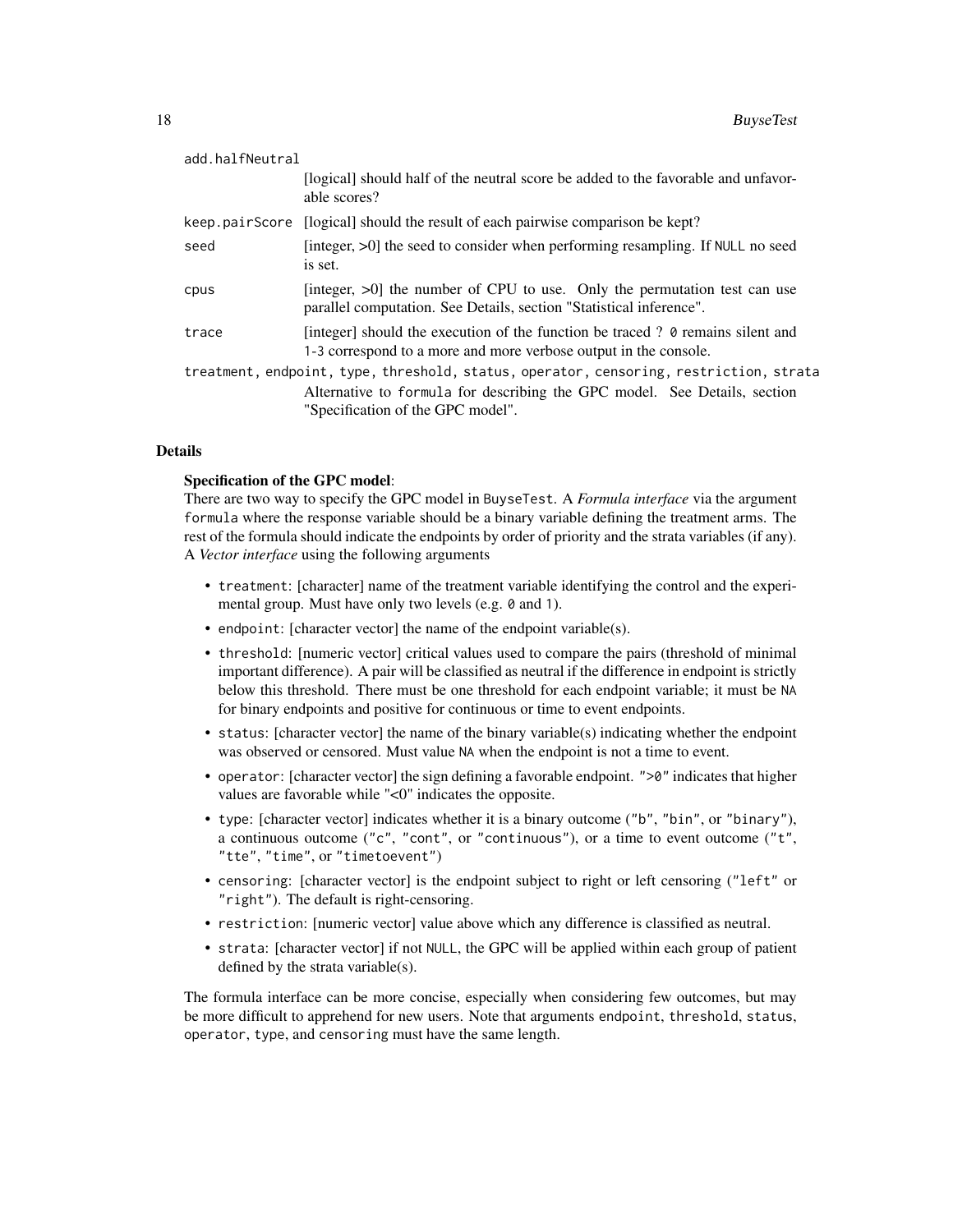#### GPC procedure

The GPC procedure form all pairs of observations, one belonging to the experimental group and the other to the control group, and class them in 4 categories:

- *Favorable pair*: the endpoint is better for the observation in the experimental group.
- *Unfavorable pair*: the endpoint is better for the observation in the control group.
- *Neutral pair*: the difference between the endpoints of the two observations is (in absolute value) below the threshold. When threshold=0, neutral pairs correspond to pairs with equal endpoint. Lower-priority outcomes (if any) are then used to classified the pair into favorable/unfavorable.
- *Uninformative pair*: censoring/missingness prevents from classifying into favorable, unfavorable or neutral.

With complete data, pairs can be decidely classified as favorable/unfavorable/neutral. In presence of missing values, the GPC procedure uses the scoring rule (argument scoring.rule) and the correction for uninformative pairs (argument correction.uninf) to classify the pairs. The classification may not be 0,1, e.g. the probability that the pair is favorable/unfavorable/neutral with the Peron's scoring rule. To export the classification of each pair set the argument codekeep.pairScore to TRUE and call the function getPairScore on the result of the BuyseTest function.

#### Handling missing values

- scoring.rule: indicates how to handle right-censoring in time to event endpoints using information from the survival curves. The Gehan's scoring rule (argument scoring.rule="Gehan") only scores pairs that can be decidedly classified as favorable, unfavorable, or neutral while the "Peron"'s scoring rule (argument scoring.rule="Peron") uses the empirical survival curves of each group to also score the pairs that cannot be decidedly classified. The Peron's scoring rule is the recommanded scoring rule but only handles right-censoring.
- correction.uninf: indicates how to handle missing values that could not be classified by the scoring rule.
	- correction.uninf=0 treat them as uninformative: this is an equivalent to complete case analysis when neutral.as.uninf=FALSE, while when neutral.as.uninf=TRUE, uninformative pairs are treated as neutral, i.e., analyzed at the following endpoint (if any). This approach will (generally) lead to biased estimates for the proportion of favorable, unfavorable, or neutral pairs.
	- correction.uninf=1 imputes to the uninformative pairs the average score of the informative pairs, i.e. assumes that uninformative pairs would on average behave like informative pairs. This is therefore the recommanded approach when this assumption is resonnable, typically when the the tail of the survival function estimated by the Kaplan–Meier method is close to 0.
	- correction.uninf=2 uses inverse probability of censoring weights (IPCW), i.e. up-weight informative pairs to represent uninformative pairs. It also assumes that uninformative pairs would on average behave like informative pairs and is only recommanded when the analysis is stopped after the first endpoint with uninformative pairs.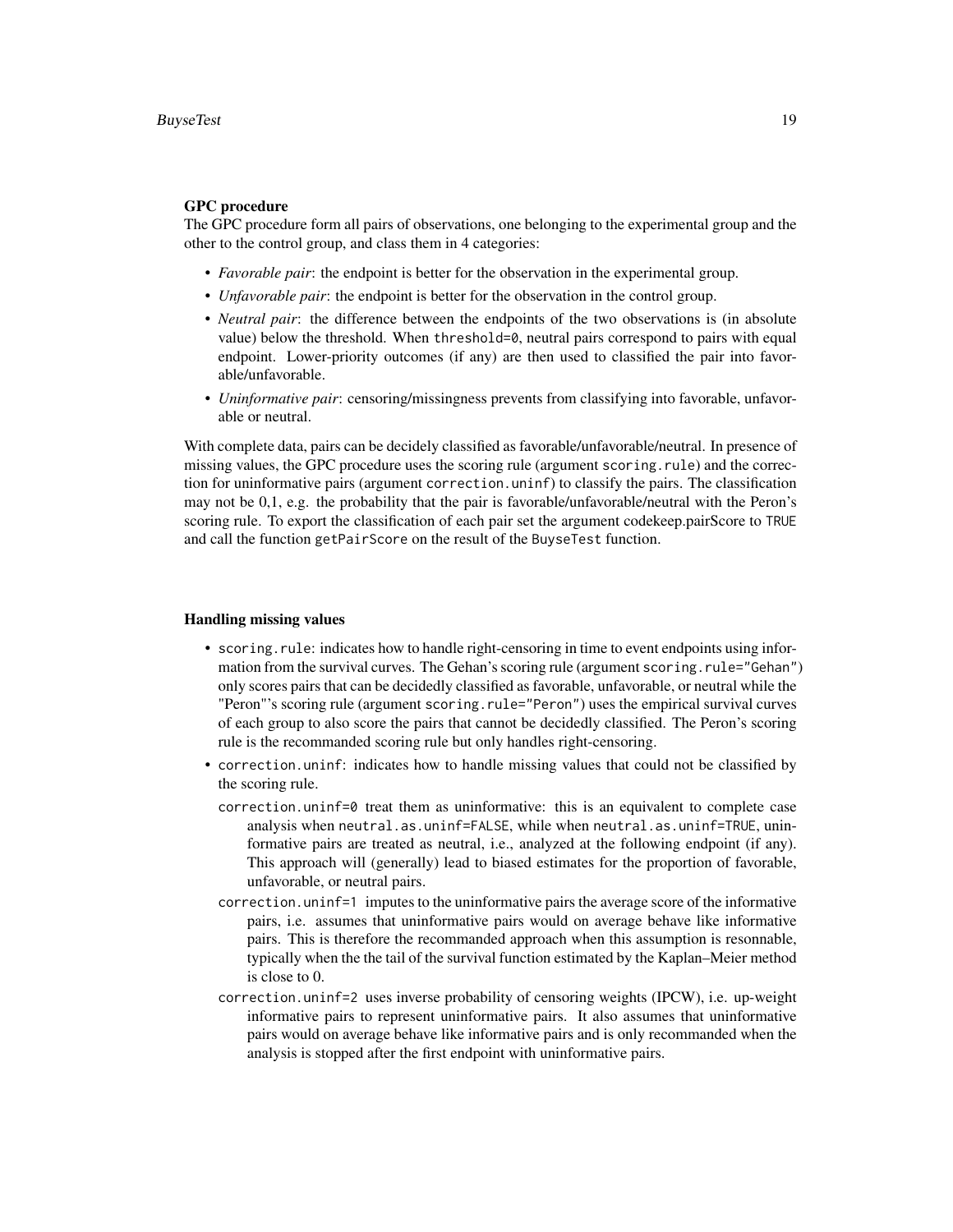Note that both corrections will convert the whole proportion of uninformative pairs of a given endpoint into favorable, unfavorable, or neutral pairs. See Peron et al (2021) for further details and recommandations

#### Statistical inference

The argument method.inference defines how to approximate the distribution of the GPC estimators and so how standard errors, confidence intervals, and p-values are computed. Available methods are:

- argument method.inference="none": only the point estimate is computed which makes the execution of the BuyseTest faster than with the other methods.
- argument method.inference="u-statistic": uses a Gaussian approximation to obtain the distribution of the GPC estimators. The U-statistic theory indicates that this approximation is asymptotically exact. The variance is computed using a H-projection of order 1 (default option), which is a consistent but downward biased estimator. An unbiased estimator can be obtained using a H-projection of order 2 (only available for the uncorrected Gehan's scoring rule, see BuyseTest.options). WARNING: the current implementation of the Hprojection is not valid when using corrections for uninformative pairs (correction.uninf=1, or correction.uninf=2).
- argument method.inference="permutation": perform a permutation test, estimating in each sample the summary statistics (net benefit, win ratio).
- argument method.inference="studentized permutation": perform a permutation test, estimating in each sample the summary statistics (net benefit, win ratio) and the variancecovariance matrix of the estimate.
- argument method.inference="bootstrap": perform a non-parametric boostrap, estimating in each sample the summary statistics (net benefit, win ratio).
- argument method.inference=" studentized bootstrap": perform a non-parametric boostrap, estimating in each sample the summary statistics (net benefit, win ratio) and the variancecovariance matrix of the estimator.

Additional arguments for permutation and bootstrap resampling:

- strata.resampling If NA or of length 0, the permutation/non-parametric boostrap will be performed by resampling in the whole sample. Otherwise, the permutation/non-parametric boostrap will be performed separately for each level that the variable defined in strata.resampling take.
- n.resampling set the number of permutations/samples used. A large number of permutations (e.g. n.resampling=10000) are needed to obtain accurate CI and p.value. See (Buyse et al., 2010) for more details.
- cpus indicates whether the resampling procedure can be splitted on several cpus to save time. Can be set to "all" to use all available cpus. The detection of the number of cpus relies on the detectCores function from the *parallel* package.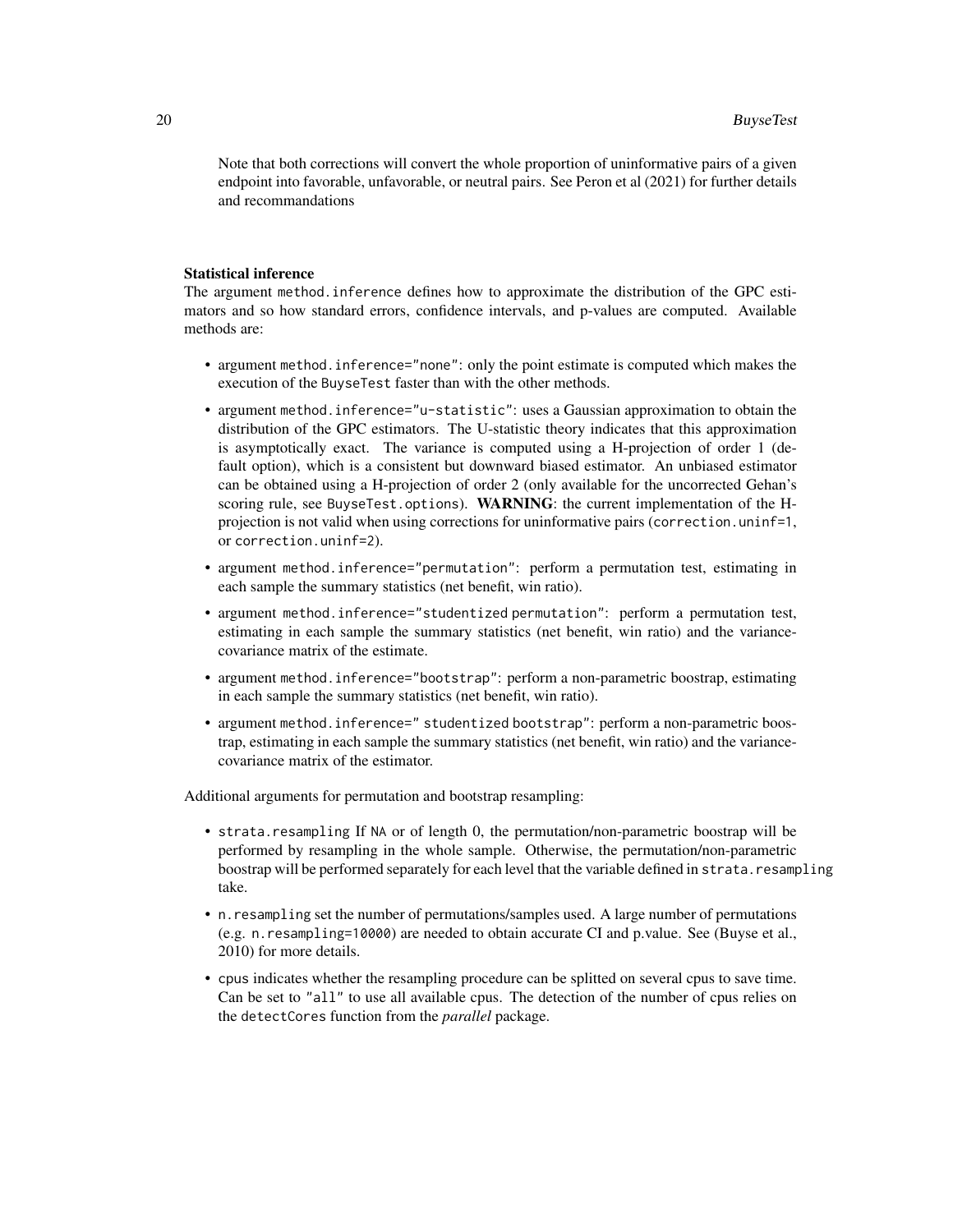#### <span id="page-20-0"></span>**BuyseTest** 21

#### Default values

The default of the arguments scoring.rule, correction.uninf, method.inference, n.resampling, hierarchical, neutral.as.uninf, keep.pairScore, strata.resampling, cpus, trace is read from BuyseTest.options().

Additional (hidden) arguments are

- alternative [character] the alternative hypothesis. Must be one of "two.sided", "greater" or "less" (used by confint).
- conf.level [numeric] level for the confidence intervals (used by confint).
- keep.survival [logical] export the survival values used by the Peron's scoring rule.
- order.Hprojection [1 or 2] the order of the H-projection used to compute the variance when method.inference="u-statistic".

### Value

An R object of class [S4BuyseTest](#page-51-1).

#### Author(s)

Brice Ozenne

#### References

On the GPC procedure: Marc Buyse (2010). Generalized pairwise comparisons of prioritized endpoints in the two-sample problem. *Statistics in Medicine* 29:3245-3257

On the win ratio: D. Wang, S. Pocock (2016). A win ratio approach to comparing continuous non-normal outcomes in clinical trials. *Pharmaceutical Statistics* 15:238-245

On the Peron's scoring rule: J. Peron, M. Buyse, B. Ozenne, L. Roche and P. Roy (2018). An extension of generalized pairwise comparisons for prioritized outcomes in the presence of censoring. *Statistical Methods in Medical Research* 27: 1230-1239.

On the Gehan's scoring rule: Gehan EA (1965). A generalized two-sample Wilcoxon test for doubly censored data. *Biometrika* 52(3):650-653

On inference in GPC using the U-statistic theory: Ozenne B, Budtz-Jorgensen E, Peron J (2021). The asymptotic distribution of the Net Benefit estimator in presence of right-censoring. *Statistical Methods in Medical Research* 2021 doi:10.1177/09622802211037067

On how to handle right-censoring: J. Peron, M. Idlhaj, D. Maucort-Boulch, et al. (2021) Correcting the bias of the net benefit estimator due to right-censored observations. *Biometrical Journal* 63: 893–906.

#### See Also

[S4BuyseTest-summary](#page-55-1) for a summary of the results of generalized pairwise comparison.

[S4BuyseTest-confint](#page-52-1) for exporting estimates with confidence intervals and p-values.

[S4BuyseTest-class](#page-51-1) for a presentation of the S4BuyseTest object.

[S4BuyseTest-sensitivity](#page-59-1) for performing a sensitivity analysis on the choice of the threshold(s). [constStrata](#page-27-1) to create a strata variable from several clinical variables.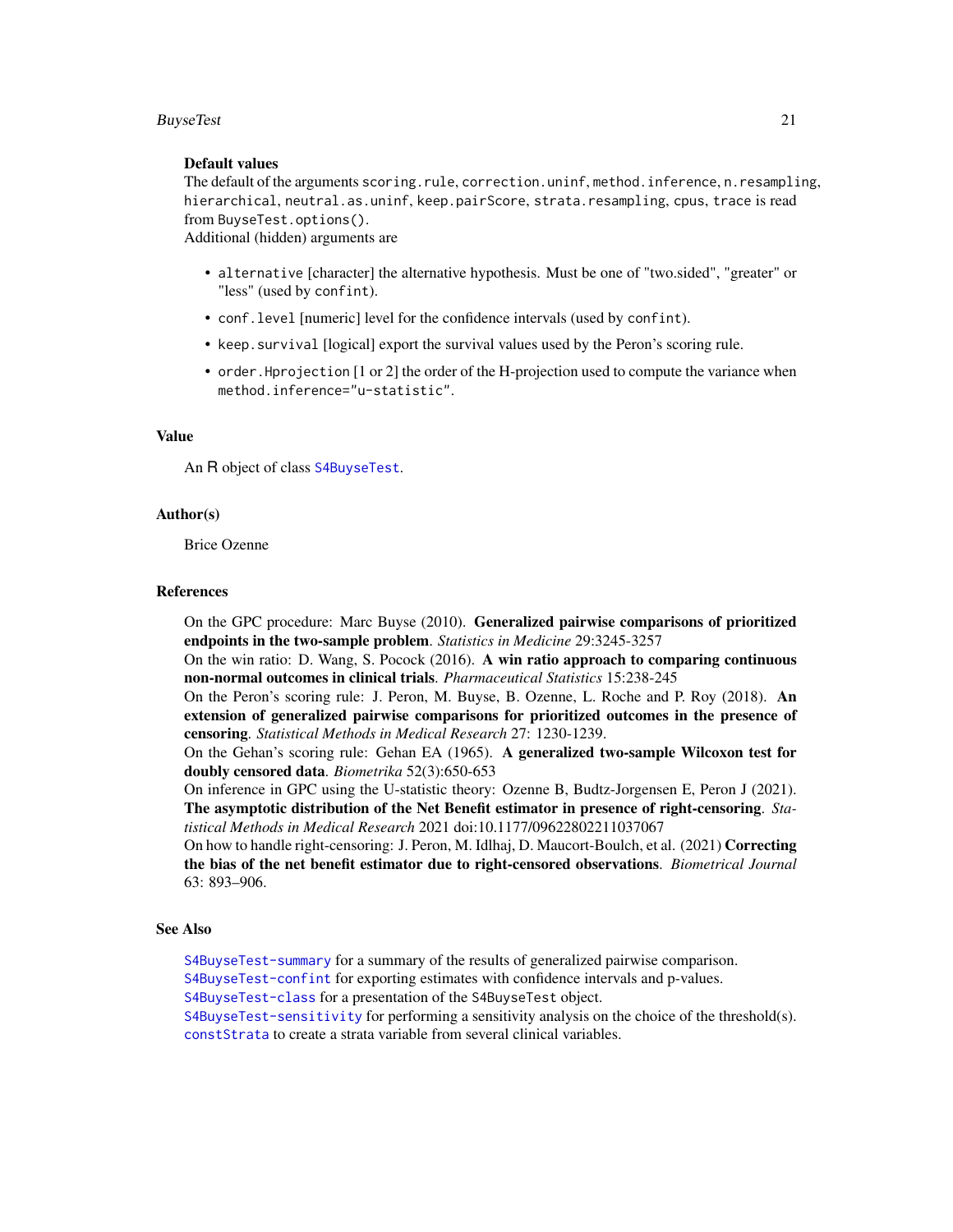#### Examples

```
library(data.table)
#### simulate some data ####
set.seed(10)
df.data <- simBuyseTest(1e2, n.strata = 2)
## display
if(require(prodlim)){
   resKM_tempo <- prodlim(Hist(eventtime,status)~treatment, data = df.data)
   plot(resKM_tempo)
}
#### one time to event endpoint ####
BT \leq BuyseTest(treatment \sim TTE(eventtime, status = status), data= df.data)
summary(BT) # net benefit
summary(BT, percentage = FALSE)
summary(BT, statistic = "winRatio") # win Ratio
## permutation instead of asymptotics to compute the p-value
## Not run:
    BT \leq BuyseTest(treatment \sim TTE(eventtime, status = status), data=df.data,
                    method.inference = "permutation", n.resampling = 1e3)
## End(Not run)
summary(BT, statistic = "netBenefit") ## default
summary(BT, statistic = "winRatio")
## parallel permutation
## Not run:
    BT \leq BuyseTest(treatment \sim TTE(eventtime, status = status), data=df.data,
                    method.inference = "permutation", n.resampling = 1e3, cpus = 2)
    summary(BT)
## End(Not run)
## method Gehan is much faster but does not optimally handle censored observations
BT \leq BuyseTest(treatment \sim TTE(eventtime, status = status), data=df.data,
                scoring.rule = "Gehan", trace = 0)
summary(BT)
#### one time to event endpoint: only differences in survival over 1 unit ####
BT <- BuyseTest(treatment ~ TTE(eventtime, threshold = 1, status = status), data=df.data)
summary(BT)
#### one time to event endpoint with a strata variable
BT <- BuyseTest(treatment ~ strata + TTE(eventtime, status = status), data=df.data)
summary(BT)
#### several endpoints with a strata variable
```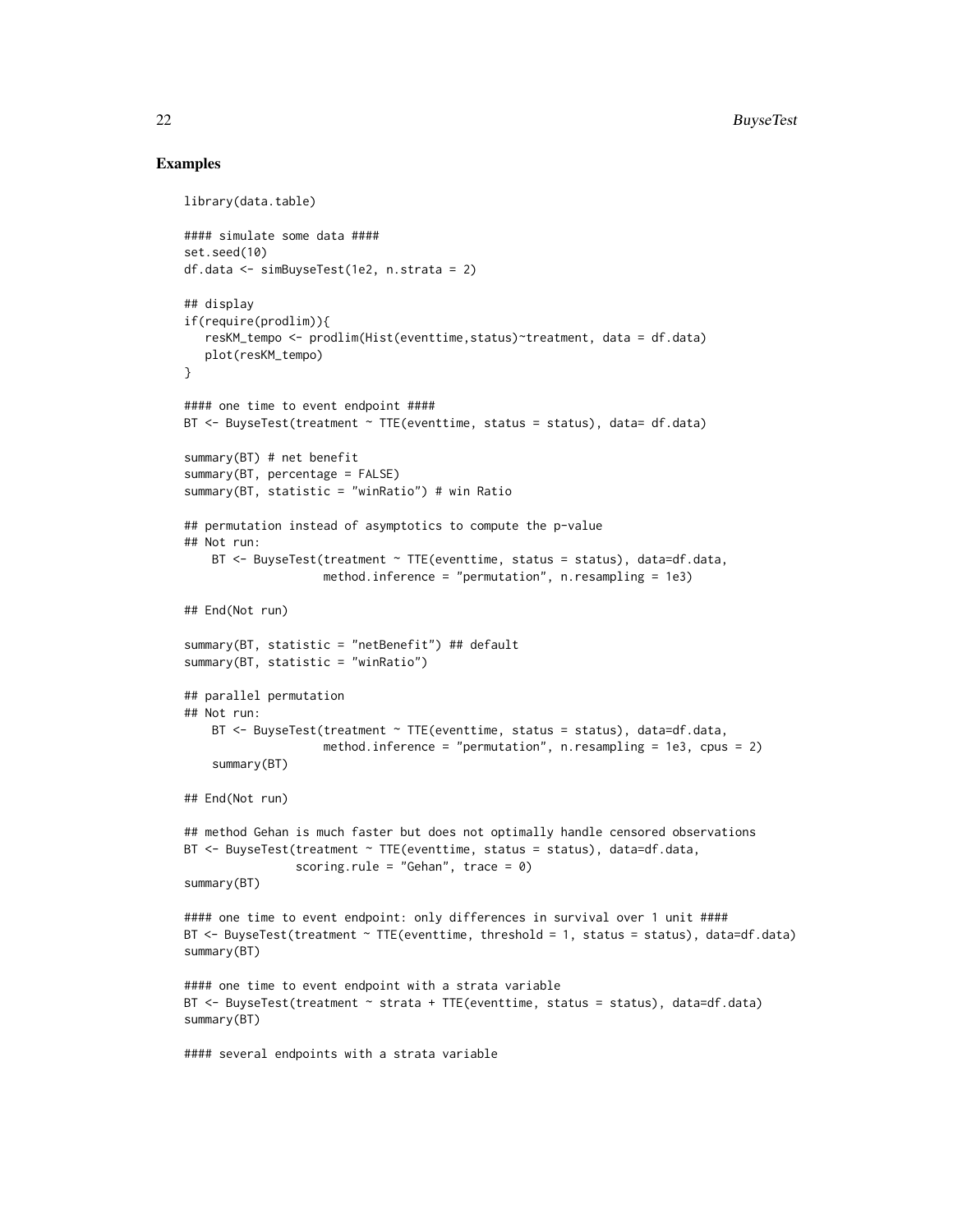```
f \le treatment \le strata + T(eventtime, status, 1) + B(toxicity)
f \leftarrow \text{update}(f,\sim. + T(eventtime, status, 0.5) + C(score, 1) + T(eventtime, status, 0.25))
BT <- BuyseTest(f, data=df.data)
summary(BT)
#### real example : veteran dataset of the survival package ####
## Only one endpoint. Type = Time-to-event. Thresold = 0. Stratfication by histological subtype
## scoring.rule = "Gehan"
if(require(survival)){
## Not run:
  library(survival) ## import veteran
  ## scoring.rule = "Gehan"
  BT_Gehan <- BuyseTest(trt ~ celltype + TTE(time,threshold=0,status=status),
                        data=veteran, scoring.rule="Gehan")
  summary_Gehan <- summary(BT_Gehan)
  summary_Gehan <- summary(BT_Gehan, statistic = "winRatio")
  ## scoring.rule = "Peron"
  BT_Peron <- BuyseTest(trt ~ celltype + TTE(time, threshold=0, status=status),
                        data=veteran, scoring.rule="Peron")
  class(BT_Peron)
  summary(BT_Peron)
## End(Not run)
}
```
<span id="page-22-1"></span>BuyseTest.options *Global options for BuyseTest package*

### Description

Update or select global options for the BuyseTest package.

#### Usage

```
BuyseTest.options(..., reinitialise = FALSE)
```

| $\cdots$     | options to be selected or updated                              |
|--------------|----------------------------------------------------------------|
| reinitialise | should all the global parameters be set to their default value |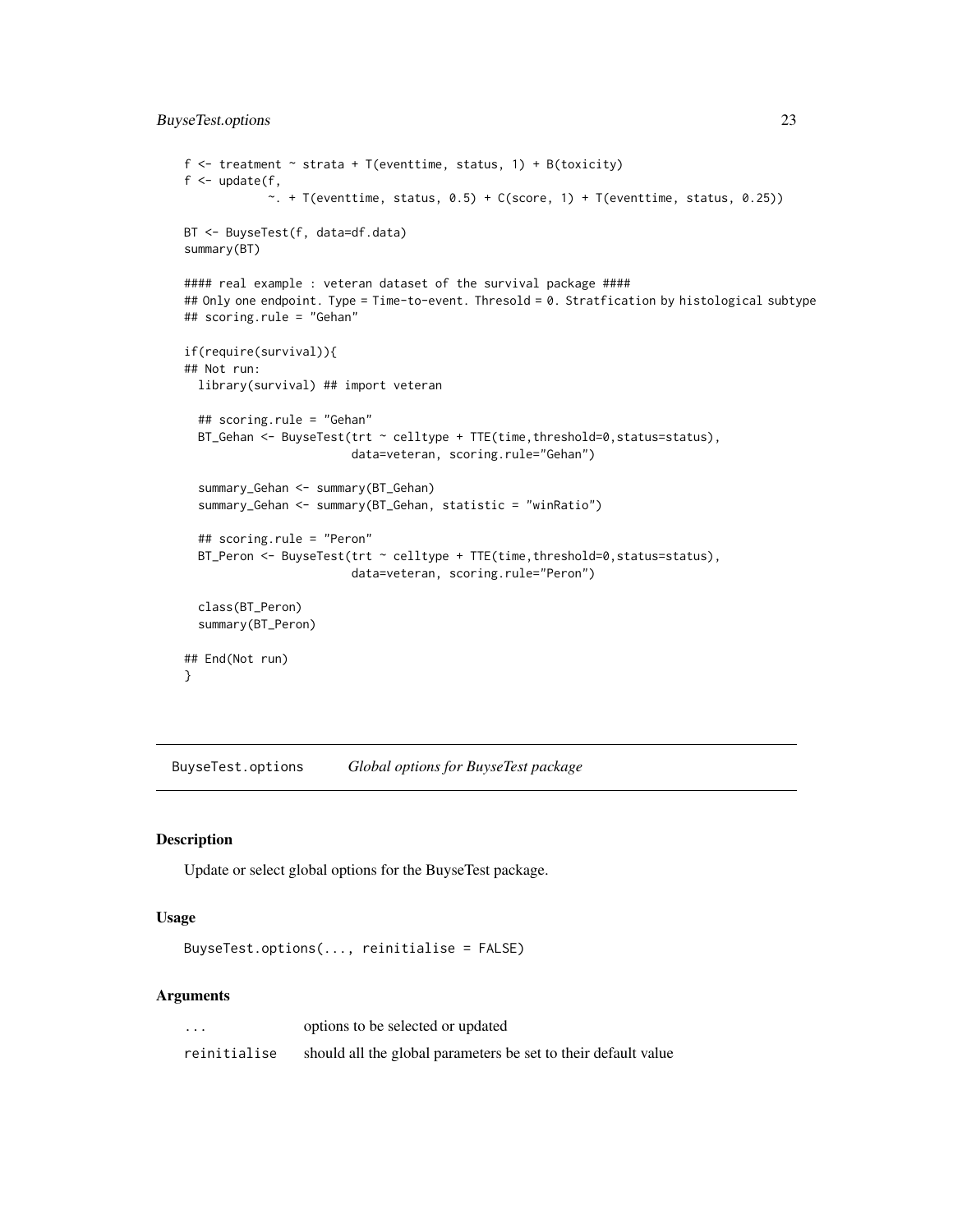#### Examples

library(data.table)

```
## see all global parameters
BuyseTest.options()
## see some of the global parameters
BuyseTest.options("n.resampling", "trace")
## update some of the global parameters
BuyseTest.options(n.resampling = 10, trace = 1)
BuyseTest.options("n.resampling", "trace")
## reinitialise all global parameters
BuyseTest.options(reinitialise = TRUE)
```
BuyseTest.options-class

*Class "BuyseTest.options" (global setting for the BuyseTest package)*

#### Description

Class defining the global settings for the BuyseTest package.

#### Author(s)

Brice Ozenne

#### See Also

[BuyseTest.options](#page-22-1) to select or update global settings.

BuyseTest.options-methods

*Methods for the class "BuyseTest.options"*

### Description

Methods to update or select global settings

```
## S4 method for signature 'BuyseTest.options'
alloc(object, field)
## S4 method for signature 'BuyseTest.options'
select(object, name.field)
```
<span id="page-23-0"></span>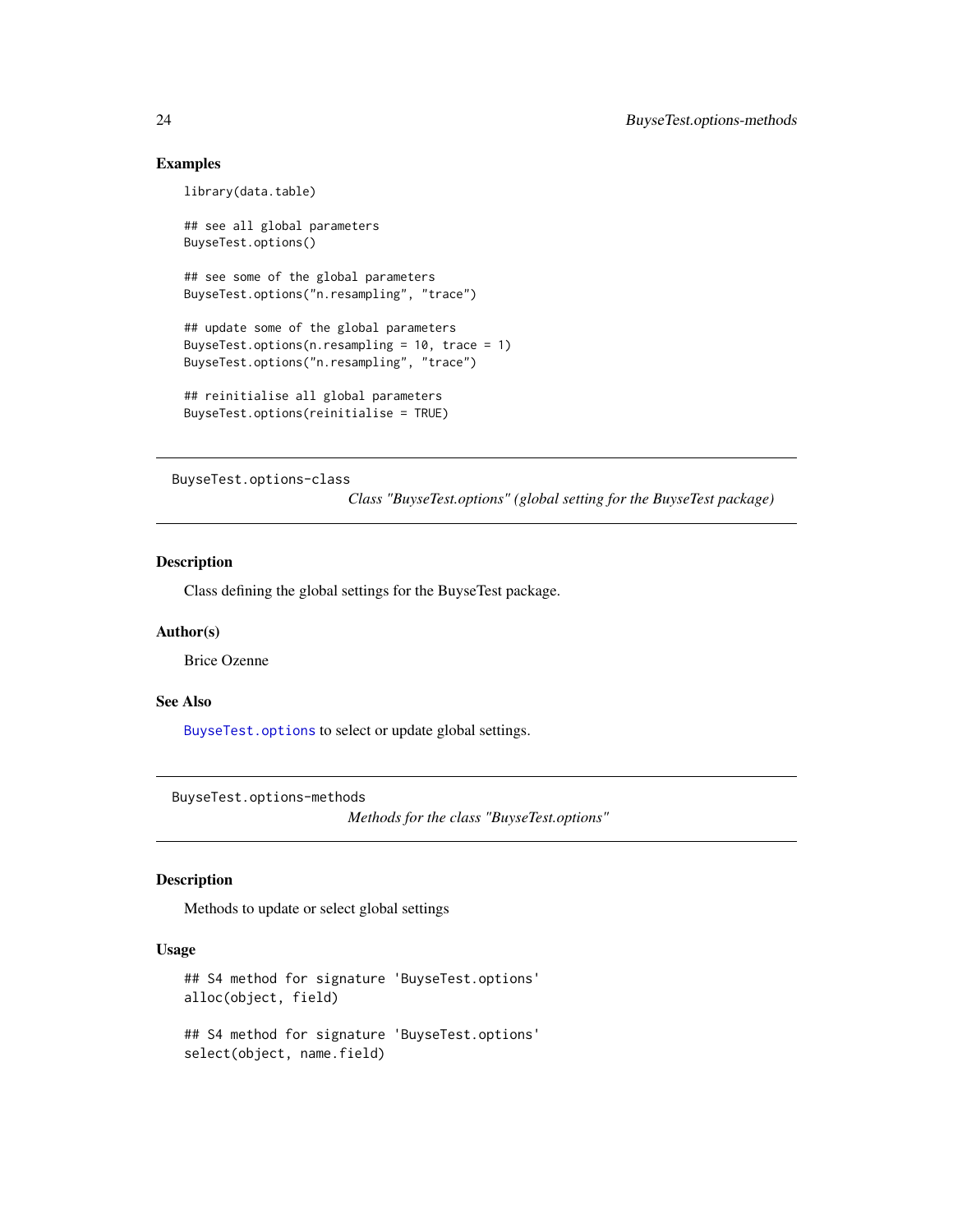### <span id="page-24-0"></span>BuyseTTEM 25

#### Arguments

| object     | an object of class BuyseTest.options.                                                                     |
|------------|-----------------------------------------------------------------------------------------------------------|
| field      | a list named with the name of the fields to update and containing the values to<br>assign to these fields |
| name.field | a character vector containing the names of the field to be selected.                                      |

| <b>BuvseTTEM</b> |
|------------------|
|------------------|

**EXECUTE:** Time to Event Model

### Description

Pre-compute quantities of a time to event model useful for predictions. Only does something for prodlim objects.

### Usage

```
BuyseTTEM(object, ...)
## S3 method for class 'formula'
BuyseTTEM(object, treatment, iid, iid.surv = "exp", ...)
## S3 method for class 'prodlim'
BuyseTTEM(object, treatment, iid, iid.surv = "exp", ...)
## S3 method for class 'survreg'
BuyseTTEM(object, treatment, n.grid = 1000, iid, ...)
## S3 method for class 'BuyseTTEM'
BuyseTTEM(object, ...)
```

| object    | time to event model.                                                                                                                                                                                                         |
|-----------|------------------------------------------------------------------------------------------------------------------------------------------------------------------------------------------------------------------------------|
|           | additional arguments passed to lower lever methods.                                                                                                                                                                          |
| treatment | [character] Name of the treatment variable.                                                                                                                                                                                  |
| iid       | [logical] Should the iid decomposition of the predictions be output.                                                                                                                                                         |
| iid.surv  | [character] Estimator of the survival used when computing the influence func-<br>tion. Can be the product limit estimator ("prodlim") or an exponential approx-<br>imation ("exp", same as in riskRegression::predictCoxPL). |
| n.grid    | [integer, >0] Number of timepoints used to discretize the time scale. Not relevant<br>for prodlim objects.                                                                                                                   |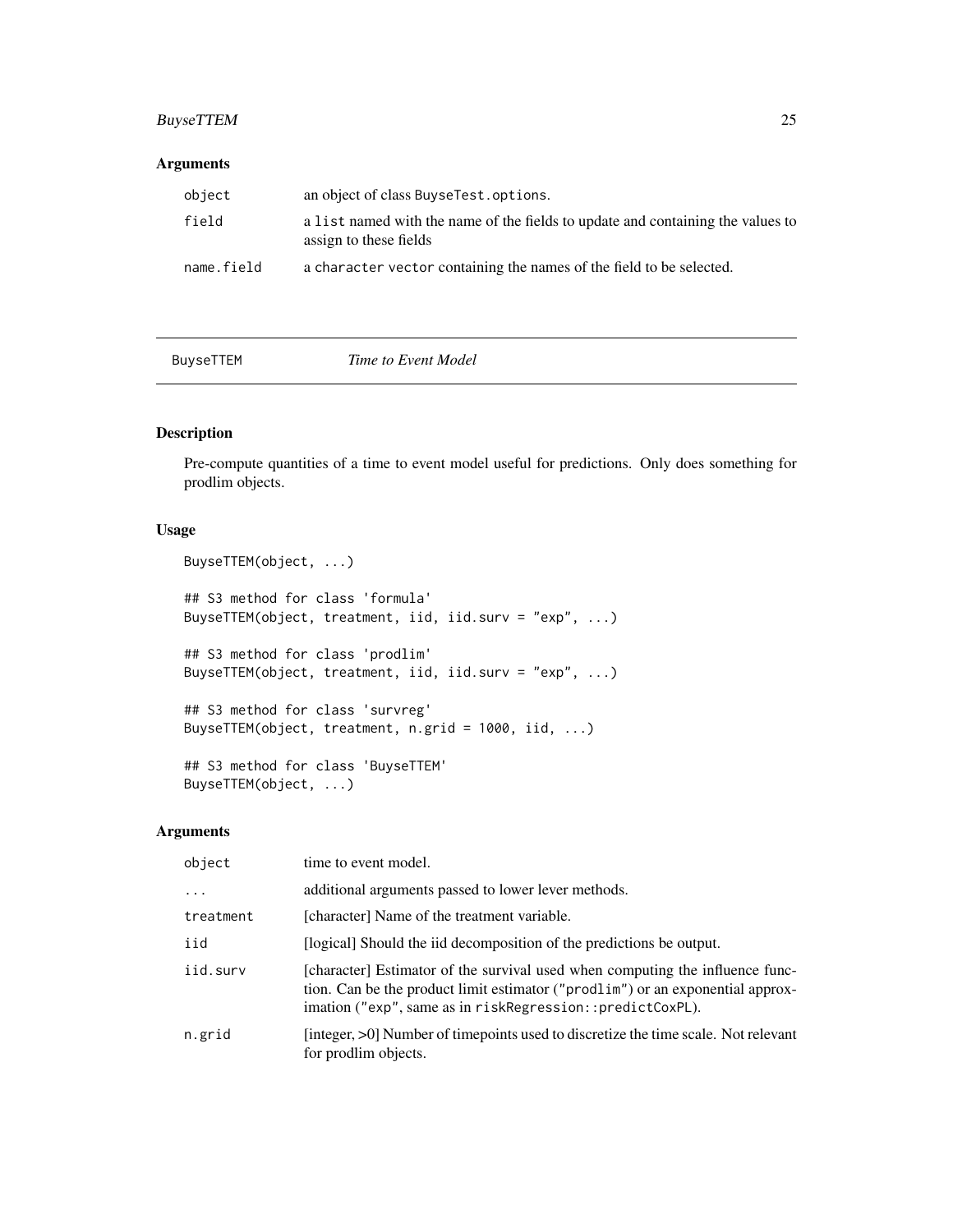#### Examples

```
library(prodlim)
library(data.table)
tau \leq seq(0, 3,length.out=10)
#### survival case ####
set.seed(10)
df.data <- simBuyseTest(1e2, n.strata = 2)
e.prodlim <- prodlim(Hist(eventtime,status)~treatment+strata, data = df.data)
## plot(e.prodlim)
e.prodlim2 <- BuyseTTEM(e.prodlim, treatment = "treatment", iid = TRUE)
predict(e.prodlim2, time = tau, treatment = "T", strata = "a")
predict(e.prodlim, times = tau, newdata = data.frame(treatment = "T", strata = "a")predict(e.prodlim2, time = tau, treatment = "C", strata = "a")
predict(e.prodlim, times = tau, newdata = data.frame(treatment = "C", strata = "a"))#### competing risk case ####
df.dataCR <- copy(df.data)
df.dataCR$status <- rbinom(NROW(df.dataCR), prob = 0.5, size = 2)
e.prodlimCR <- prodlim(Hist(eventtime,status)~treatment+strata, data = df.dataCR)
## plot(e.prodlimCR)
e.prodlimCR2 <- BuyseTTEM(e.prodlimCR, treatment = "treatment", iid = TRUE)
predict(e.prodlimCR2, time = tau, treatment = "T", strata = "a")
predict(e.prodlimCR, times = tau, newdata = data.frame(treatment = "T", strata = "a"), cause = 1)
predict(e.prodlimCR2, time = tau, treatment = "C", strata = "a")
predict(e.prodlimCR, times = tau, newdata = data.frame(treatment = "C", strata = "a"), cause = 1)
```
coef.BuyseTestAuc *Extract the AUC Value*

#### **Description**

Extract the AUC value.

```
## S3 method for class 'BuyseTestAuc'
coef(object, ...)
```
<span id="page-25-0"></span>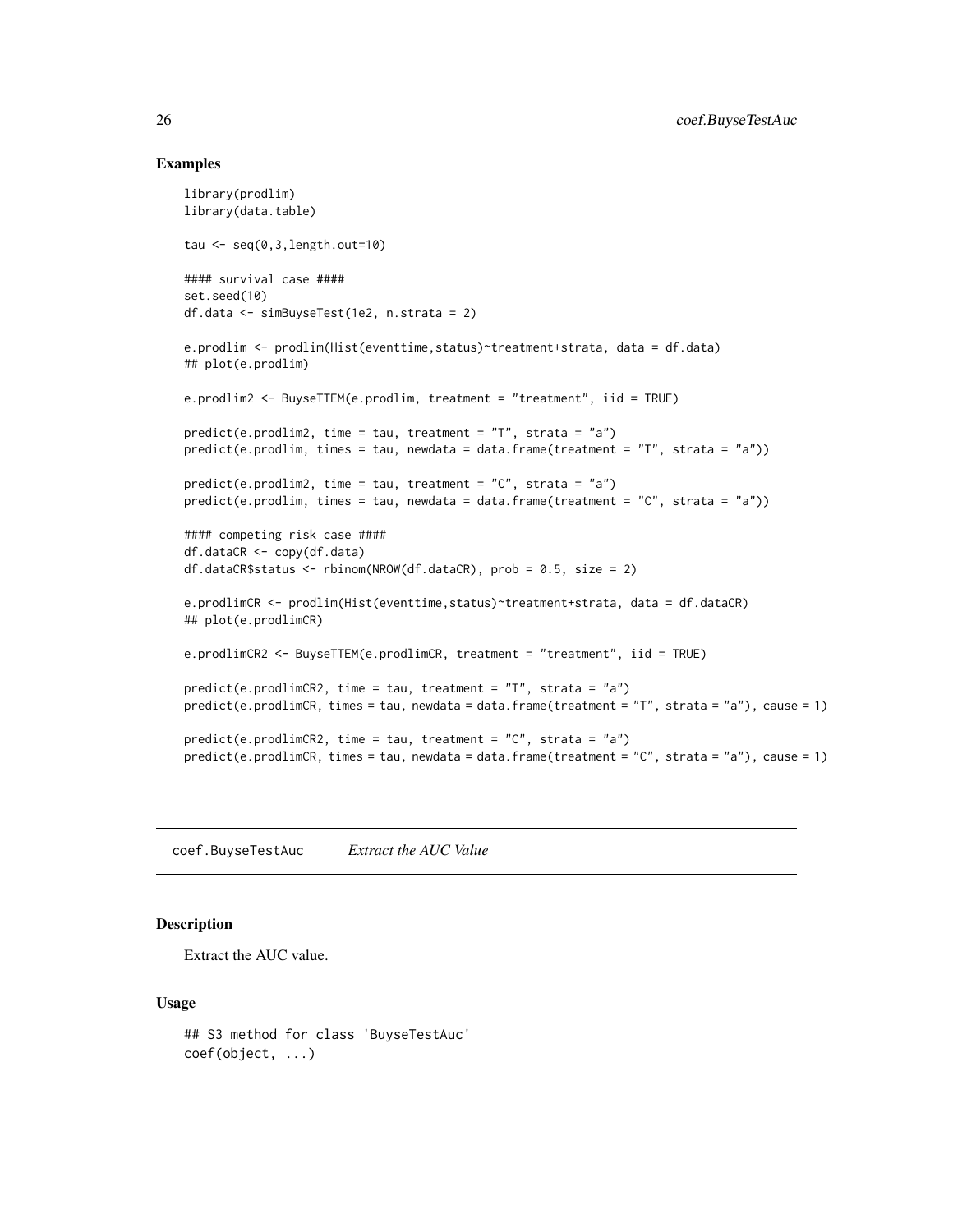### <span id="page-26-0"></span>Arguments

| object                  | object of class BuyseTestAUC (output of the auc function). |
|-------------------------|------------------------------------------------------------|
| $\cdot$ $\cdot$ $\cdot$ | not used. For compatibility with the generic function.     |

### Value

Estimated value for the AUC (numeric).

coef.BuyseTestBrier *Extract the Brier Score*

### Description

Extract the Brier score.

#### Usage

## S3 method for class 'BuyseTestBrier' coef(object, ...)

### Arguments

| object                  | object of class BuyseTestBrier (output of the brier function). |
|-------------------------|----------------------------------------------------------------|
| $\cdot$ $\cdot$ $\cdot$ | not used. For compatibility with the generic function.         |

#### Value

Estimated value for Brier score (numeric).

confint.BuyseTestAuc *Extract the AUC value with its Confidence Interval*

### Description

Extract the AUC value with its Confidence Interval and p-value testing whether the AUC equals 0.5.

#### Usage

## S3 method for class 'BuyseTestAuc' confint(object, ...)

| object | object of class BuyseTestAUC (output of the auc function). |
|--------|------------------------------------------------------------|
| .      | not used. For compatibility with the generic function.     |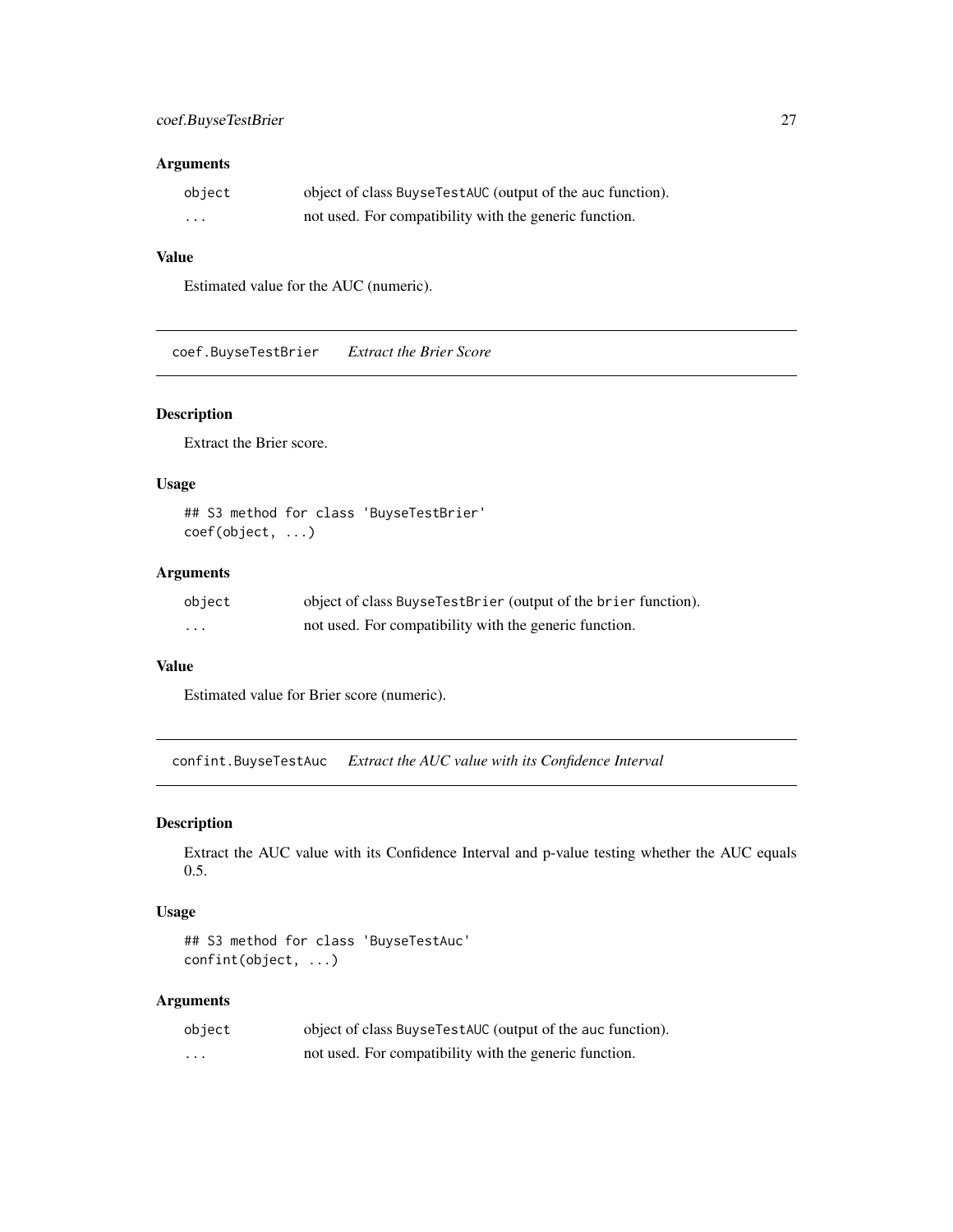### <span id="page-27-0"></span>Value

Estimated value for the AUC, its standard error, the lower and upper bound of the confidence interval and the p-value.

confint.BuyseTestBrier

*Extract the Brier Score with its Confidence Interval*

### Description

Extract the Brier score with its Confidence Interval and possibly a p-value.

### Usage

```
## S3 method for class 'BuyseTestBrier'
confint(object, ...)
```
### Arguments

| object | object of class BuyseTestBrier (output of the brier function). |
|--------|----------------------------------------------------------------|
| .      | not used. For compatibility with the generic function.         |

### Value

Estimated value for the brier score, its standard error, the lower and upper bound of the confidence interval and the p-value.

<span id="page-27-1"></span>constStrata *Strata creation*

### Description

Create strata from several variables.

```
constStrata(
  data,
  strata,
  sep = "."lex.order = FALSE,
  trace = TRUE,as.numeric = FALSE
\mathcal{E}
```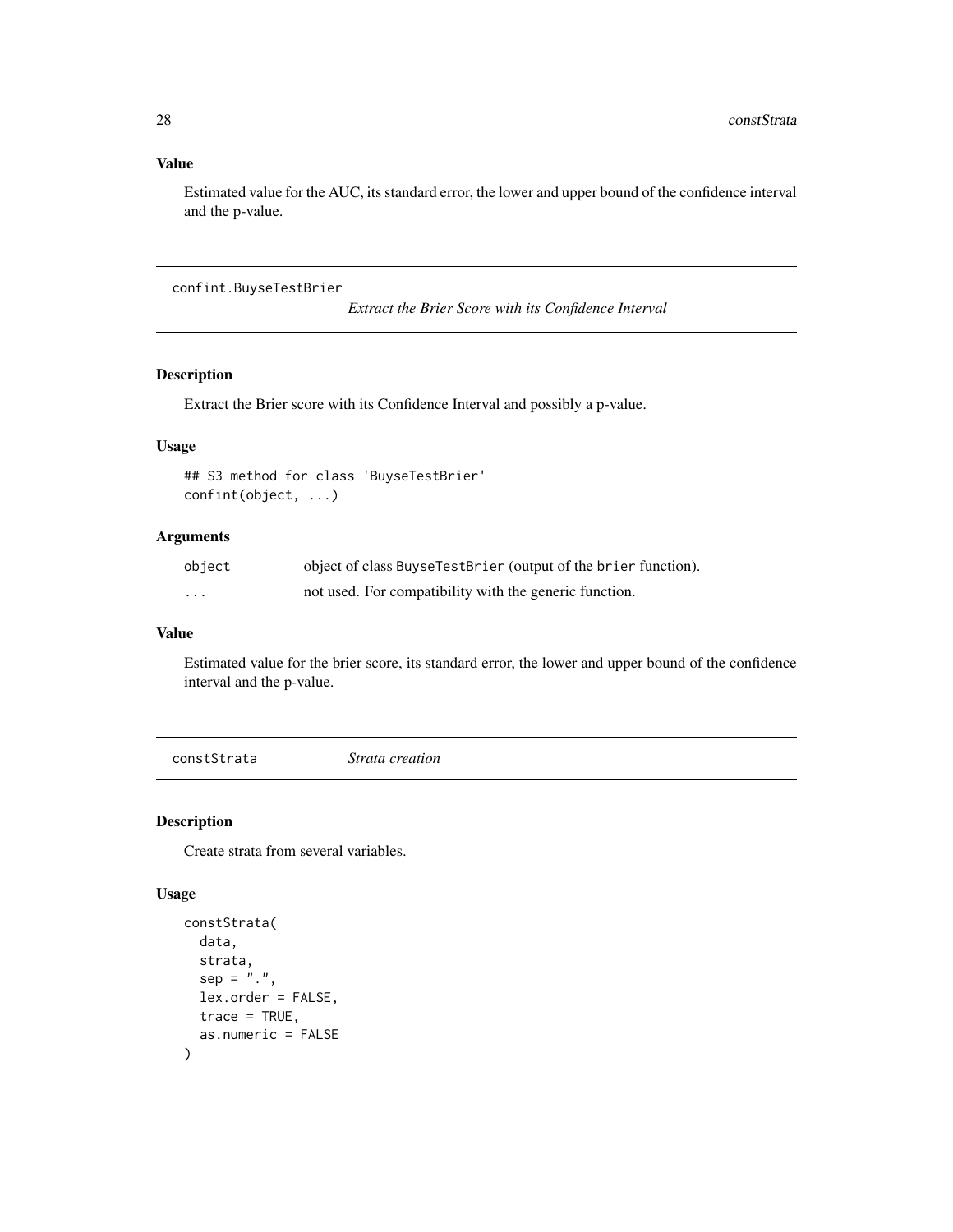#### constStrata 29

#### Arguments

| data       | [data.frame] dataset.                                                                    |
|------------|------------------------------------------------------------------------------------------|
| strata     | [character vector] A vector of the variables capturing the stratification factors.       |
| sep        | [character] string to construct the new level labels by joining the constituent<br>ones. |
| lex.order  | [logical] Should the order of factor concatenation be lexically ordered?                 |
| trace      | [logical] Should the execution of the function be traced?                                |
| as.numeric | [logical] Should the strata be converted from factors to numeric?                        |

### Details

This function uses the interaction function from the *base* package to form the strata.

#### Value

A *factor vector* or a *numeric vector*.

#### Author(s)

Brice Ozenne

### Examples

library(data.table)

library(survival) ## import veteran

```
# strata with two variables : celltype and karno
veteran$strata1 <- constStrata(veteran,c("celltype","karno"))
table(veteran$strata1)
```

```
# strata with three variables : celltype, karno and age dichotomized at 60 years
veteran$age60 <- veteran$age>60
veteran$age60 <- factor(veteran$age60,labels=c("<=60",">60")) # convert to factor with labels
veteran$strata2 <- constStrata(veteran,c("celltype","karno","age60"))
table(veteran$strata2) # factor strata variable
```

```
veteran$strata2 <- constStrata(veteran,c("celltype","karno","age60"), as.numeric=TRUE)
table(veteran$strata2) # numeric strata variable
```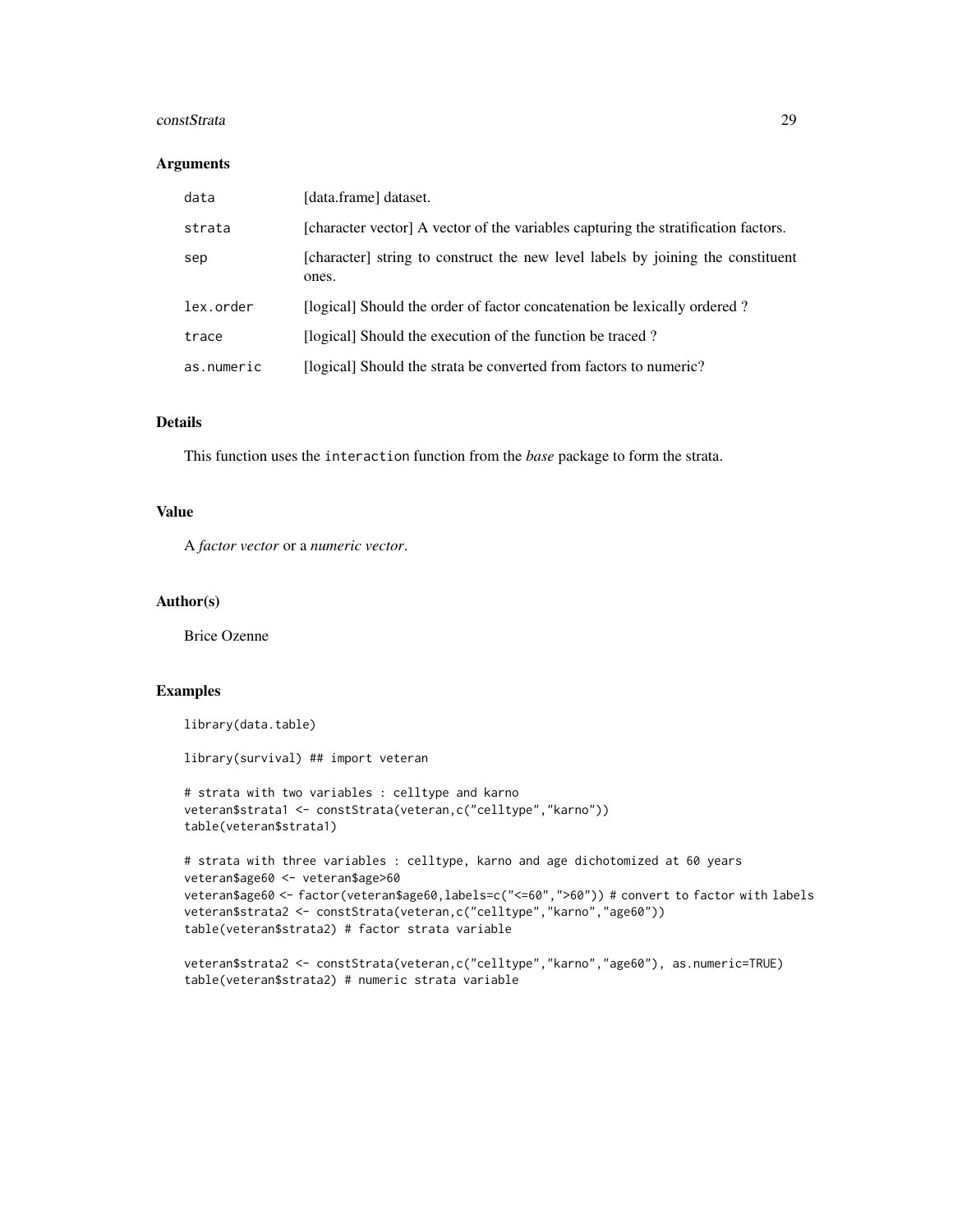<span id="page-29-0"></span>

### Description

Find the root of a monotone function on a discrete grid of value using dichotomic search

### Usage

```
discreteRoot(
  fn,
  grid,
  increasing = TRUE,
  check = TRUE,tol = .Machine$double.eps^0.5
\mathcal{L}
```
### Arguments

| fn         | [function] objective function to minimize in absolute value.                                                       |
|------------|--------------------------------------------------------------------------------------------------------------------|
| grid       | [vector] possible minimizers.                                                                                      |
| increasing | [logical] is the function fn increasing?                                                                           |
| check      | [logical] should the program check that fn takes a different sign for the first vs.<br>the last value of the grid? |
| tol        | [numeric] the absolute convergence tolerance.                                                                      |

### Author(s)

Brice Ozenne

| getCount | Extract the Number of Favorable, Unfavorable, Neutral, Uninforma- |  |
|----------|-------------------------------------------------------------------|--|
|          | tive pairs                                                        |  |

### Description

Extract the number of favorable, unfavorable, neutral, uninformative pairs.

```
getCount(object, type)
## S4 method for signature 'S4BuyseTest'
getCount(object, type)
```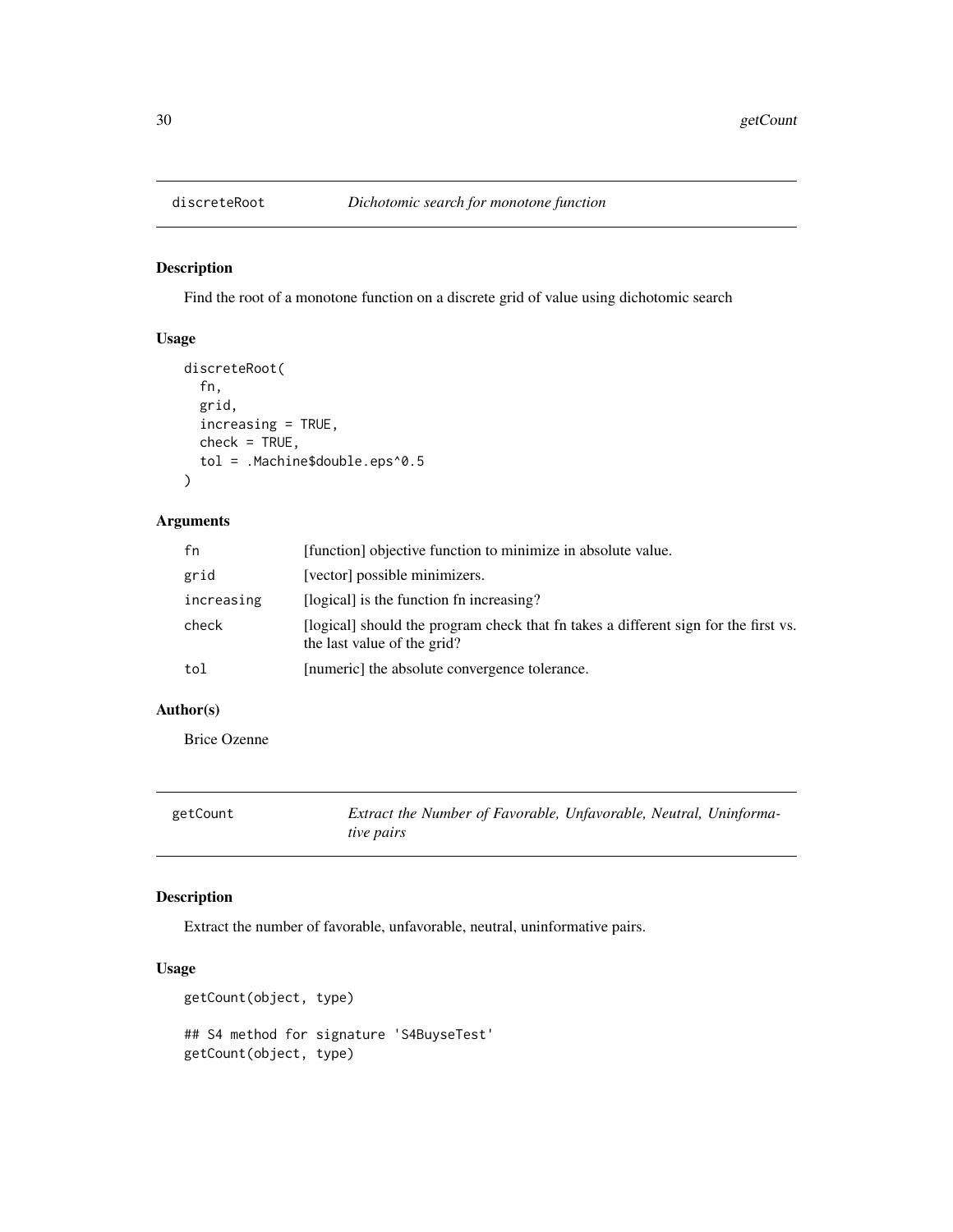#### <span id="page-30-0"></span>getIid 31

### Arguments

| object | an R object of class S4BuyseTest, i.e., output of BuyseTest                  |
|--------|------------------------------------------------------------------------------|
| type   | the type of pairs to be counted. Can be "favorable", "unfavorable", neutral, |
|        | or uninf. Can also be "all" to select all of them.                           |

### Value

A "vector" containing the number of pairs

### Author(s)

Brice Ozenne

#### getIid *Extract the H-decomposition of the Estimator*

### Description

Extract the H-decomposition of the GPC estimator.

```
getIid(
 object,
  endpoint = NULL,
  statistic = NULL,
  cumulative = TRUE,
  normalize = TRUE,
  type = "all",cluster = NULL
)
## S4 method for signature 'S4BuyseTest'
getIid(
 object,
  endpoint = NULL,
  statistic = NULL,
  cumulative = TRUE,
  normalize = TRUE,
  type = "all",cluster = NULL
\mathcal{L}
```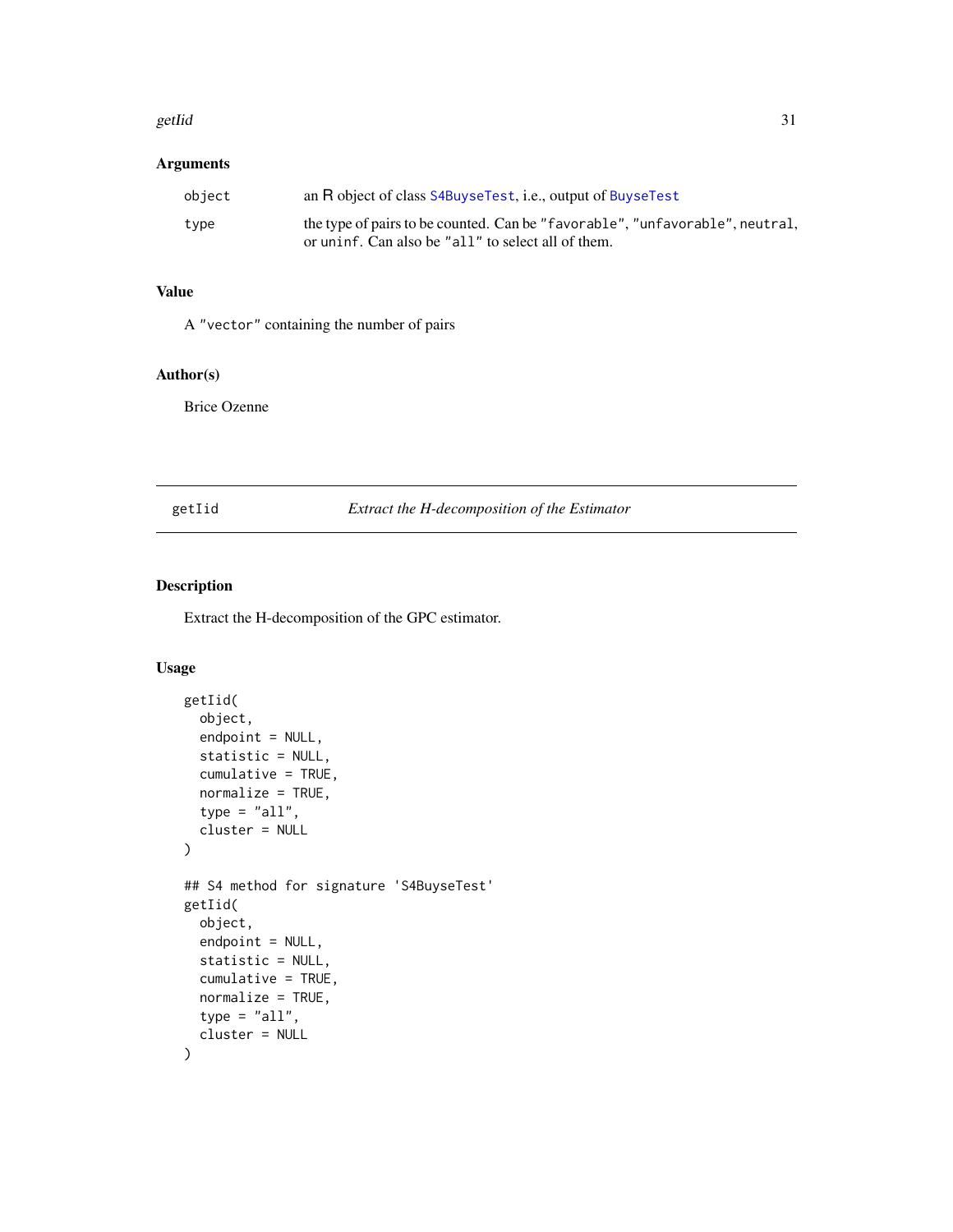### <span id="page-31-0"></span>Arguments

| object     | an R object of class S4BuyseTest, i.e., output of BuyseTest                                                                                                                      |
|------------|----------------------------------------------------------------------------------------------------------------------------------------------------------------------------------|
| endpoint   | [character] for which endpoint(s) the H-decomposition should be output? If<br>NULL returns the sum of the H-decomposition over all endpoints.                                    |
| statistic  | [character] statistic relative to which the H-decomposition should be output.                                                                                                    |
| cumulative | [logical] should the influence function be cumulated over endpoints? Otherwise<br>display the contribution of each endpoint.                                                     |
| normalize  | [logical] if TRUE the iid is centered and multiplied by the sample size. Otherwise<br>not.                                                                                       |
| type       | [character] type of iid to be output. Can be only for the nuisance parameters<br>("nuisance"), or for the u-statistic given the nuisance parameters ("u-statistic"),<br>or both. |
| cluster    | [numeric vector] return the H-decomposition aggregated by cluster.                                                                                                               |
|            |                                                                                                                                                                                  |

### Author(s)

Brice Ozenne

#### See Also

[BuyseTest](#page-15-1) for performing a generalized pairwise comparison. [S4BuyseTest-summary](#page-55-1) for a more detailed presentation of the S4BuyseTest object.

getPairScore *Extract the Score of Each Pair*

### Description

Extract the score of each pair.

```
getPairScore(
 object,
 endpoint = NULL,
  strata = NULL,
  sum = FALSE,rm.withinStrata = TRUE,
  rm.strata = is.na(object@strata),
  rm.indexPair = TRUE,
  rm.weight = FALSE,
  rm.corrected = (object@correction.uninf == 0),unlist = TRUE,trace = 1\mathcal{L}
```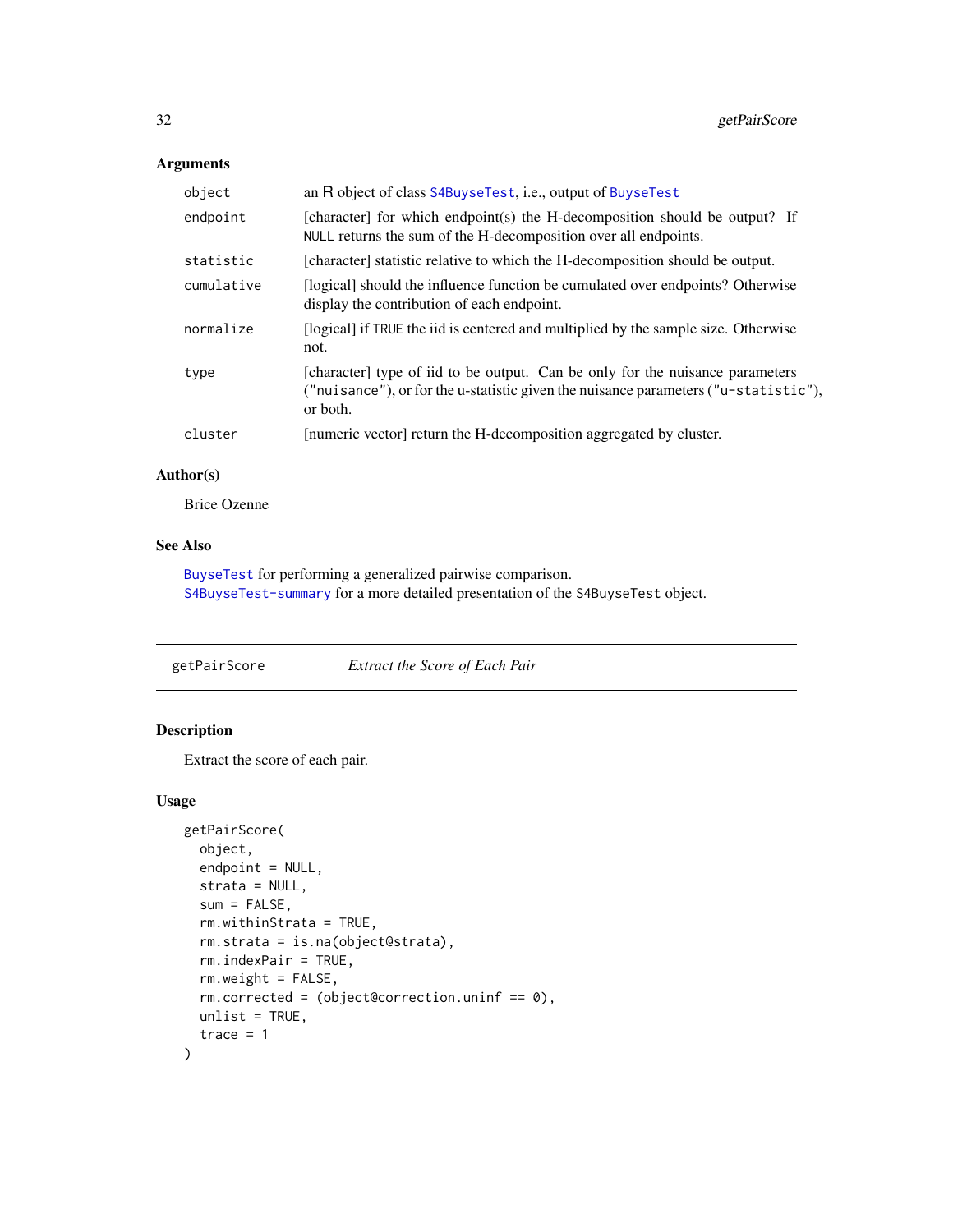### <span id="page-32-0"></span>getPairScore 33

```
## S4 method for signature 'S4BuyseTest'
getPairScore(
 object,
  endpoint = NULL,strata = NULL,
 sum = FALSE,
 rm.withinStrata = TRUE,
  rm.strata = is.na(object@strata),
 rm.indexPair = TRUE,
 rm.weight = FALSE,
  rm.corrected = (object@correction.uninf == 0),unlist = TRUE,trace = 1)
```
### Arguments

| object          | an R object of class S4BuyseTest, i.e., output of BuyseTest                                                                |
|-----------------|----------------------------------------------------------------------------------------------------------------------------|
| endpoint        | [integer/character vector] the endpoint for which the scores should be output.                                             |
| strata          | [integer/character vector] the strata for which the scores should be output.                                               |
| sum             | [logical] should the scores be cumulated over endpoints?                                                                   |
| rm.withinStrata |                                                                                                                            |
|                 | [logical] should the columns indicating the position of each member of the pair<br>within each treatment group be removed? |
| rm.strata       | [logical] should the column containing the level of the strata variable be removed<br>from the output?                     |
| rm.indexPair    | [logical] should the column containing the number associated to each pair be<br>removed from the output?                   |
| rm.weight       | [logical] should the column weight be removed from the output?                                                             |
| rm.corrected    | [logical] should the columns corresponding to the scores after weighting be re-<br>moved from the output?                  |
| unlist          | [logical] should the structure of the output be simplified when possible?                                                  |
| trace           | [logical] should a message be printed to explain what happened when the func-<br>tion returned NULL?                       |

### Details

The maximal output (i.e. with all columns) contains for each endpoint, a data.table with:

- "strata": the name of the strata to which the pair belongs.
- "index.T": the index of the treatment observation in the pair relative to the original dataset.
- "index.C": the index of the control observation in the pair relative to the original dataset.
- "indexWithinStrata.T": the index of the treatment observation in the pair relative to the treatment group and the strata.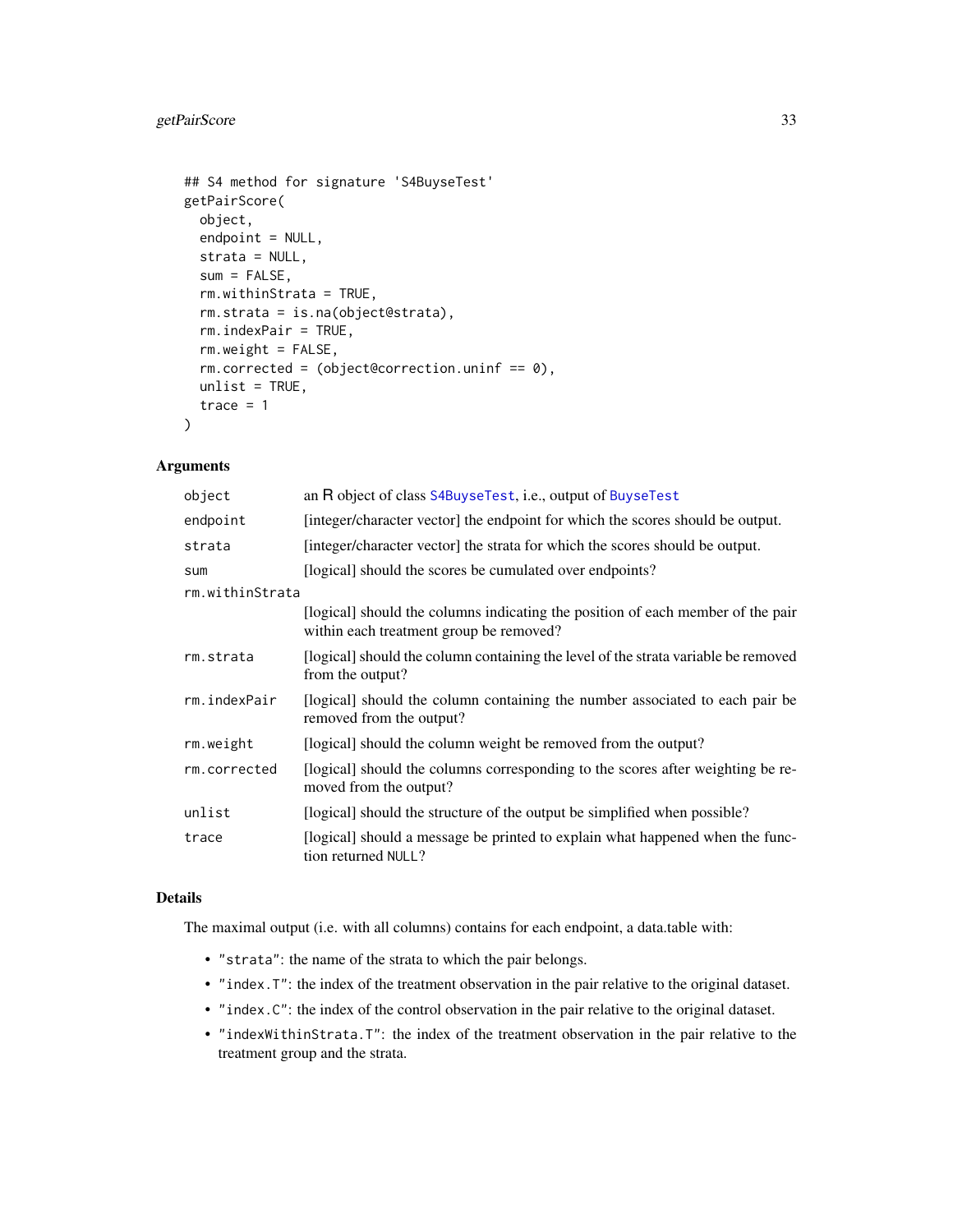- "indexWithinStrata.C": the index of the control observation in the pair relative to the control group and the strata.
- "favorable": the probability that the endpoint is better in the treatment arm vs. in the control arm.
- "unfavorable": the probability that the endpoint is worse in the treatment arm vs. in the control arm.
- "neutral": the probability that the endpoint is no different in the treatment arm vs. in the control arm.
- "uninformative": the weight of the pair that cannot be attributed to favorable/unfavorable/neutral.
- "weight": the residual weight of the pair to be analyzed at the current outcome. Each pair starts with a weight of 1.
- "favorable.corrected": same as "favorable" after weighting.
- "unfavorable.corrected": same as "favorable" after weighting.
- "neutral.corrected": same as "favorable" after weighting.
- "uninformative.corrected": same as "favorable" after weighting.

Note that the .T and .C may change since they correspond of the label of the treatment and control arms. The first weighting consists in multiplying the probability by the residual weight of the pair (i.e. the weight of the pair that was not informative at the previous endpoint). This is always performed. For time to event endpoint an additional weighting may be performed to avoid a possible bias in presence of censoring.

#### Author(s)

Brice Ozenne

#### Examples

```
library(data.table)
library(prodlim)
## run BuyseTest
library(survival) ## import veteran
BT.keep <- BuyseTest(trt ~ tte(time, threshold = 20, status = "status") + cont(karno),
                     data = veteran, keep.pairScore = TRUE,
                     trace = 0, method.inference = "none")
## Extract scores
pScore <- getPairScore(BT.keep, endpoint = 1)
## look at one pair
indexPair <- intersect(which(pScore$index.1 == 22),
                       which(pScore$index.2 == 71))
pScore[indexPair]
## retrive pair in the original dataset
pVeteran <- veteran[pScore[indexPair,c(index.1,index.2)],]
```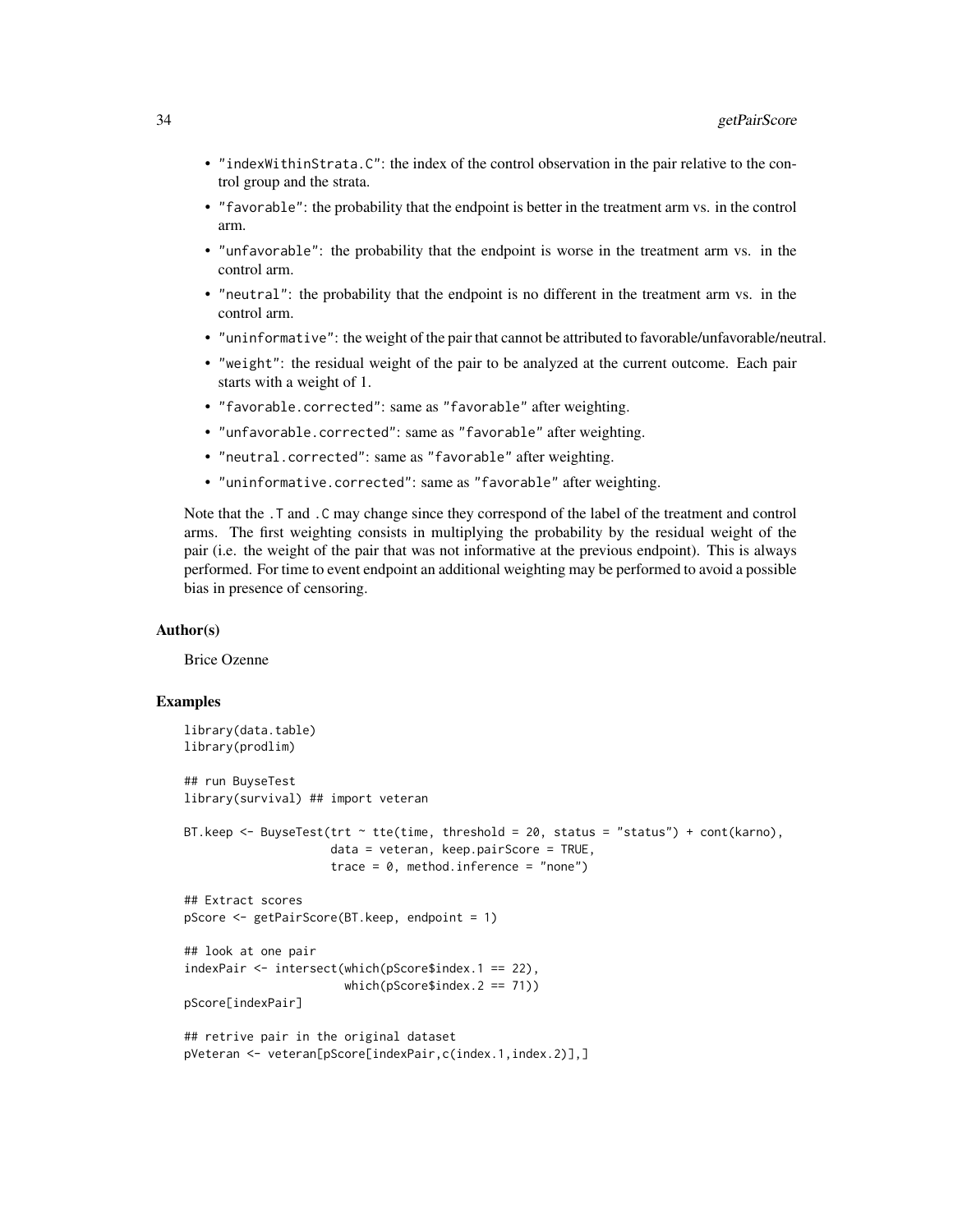#### <span id="page-34-0"></span>getPseudovalue 35

#### pVeteran

```
## the observation from the control group is censored at 97
## the observation from the treatment group has an event at 112
## since the threshold is 20, and (112-20)<97
## we know that the pair is not in favor of the treatment
## the formula for probability in favor of the control is
## Sc(97)/Sc(112+20)
## where Sc(t) is the survival at time t in the control arm.
## we first estimate the survival in each arm
e.KM <- prodlim(Hist(time,status)~trt, data = veteran)
## and compute the survival
iSurv \leftarrow predict(e.KM, times = c(97, 112+20),newdata = data.frame(trt = 1, stringsAsFactors = FALSE))[[1]]
## the probability in favor of the control is then
pUF <- iSurv[2]/iSurv[1]
pUF
## and the complement to one of that is the probability of being neutral
pN < -1 - pUFpN
if(require(testthat)){
   testthat::expect_equal(pUF, pScore[indexPair, unfavorable])
   testthat::expect_equal(pN, pScore[indexPair, neutral])
}
```
getPseudovalue *Extract the pseudovalues of the Estimator*

#### **Description**

Extract the pseudovalues of the estimator. The average of the pseudovalues is the estimate and their standard deviation the standard error of the estimate times a factor n (i.e. a t-test on their mean will give asymptotically valid confidence intervals and p-values).

#### Usage

```
getPseudovalue(object, statistic = NULL, endpoint = NULL)
## S4 method for signature 'S4BuyseTest'
getPseudovalue(object, statistic = NULL, endpoint = NULL)
```
#### Arguments

object an R object of class [S4BuyseTest](#page-51-1), i.e., output of [BuyseTest](#page-15-1)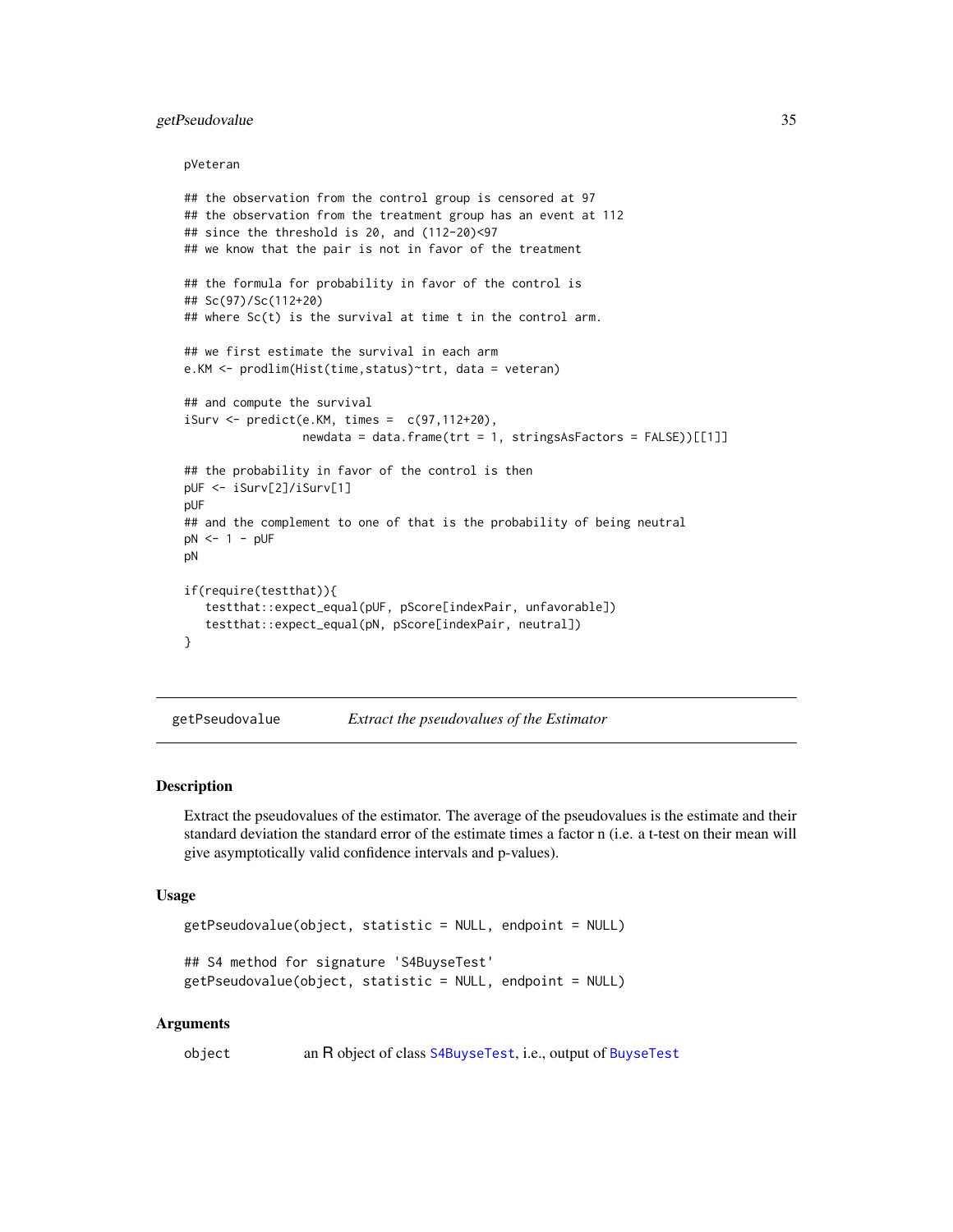| statistic | [character] the type of statistic relative to which the pseudovalues should be<br>computed. Can be "netBenefit", "winRatio", "favorable", or "unfavorable". |
|-----------|-------------------------------------------------------------------------------------------------------------------------------------------------------------|
| endpoint  | [character] for which endpoint(s) the pseudovalues should be output? If NULL<br>returns the sum of the H-decomposition over all endpoints.                  |

### Author(s)

Brice Ozenne

#### See Also

[BuyseTest](#page-15-1) for performing a generalized pairwise comparison. [S4BuyseTest-summary](#page-55-1) for a more detailed presentation of the S4BuyseTest object.

### Examples

```
set.seed(10)
n <- 250
d <- simBuyseTest(n)
e.BT <- BuyseTest(treatment ~ tte(eventtime,status,2) + bin(toxicity),
                 data = d, trace = \theta)
#### net Benefit
pseudo <- getPseudovalue(e.BT)
summary(lm(pseudo~1))$coef
## asymptotically equivalent to
confint(e.BT, transformation = TRUE)
## (small differences: small sample corrections)
summary(lm(getPseudovalue(e.BT, endpoint = 1)~1))$coef
#### win Ratio
pseudo <- getPseudovalue(e.BT, statistic = "winRatio")
summary(lm(pseudo~1))$coef ## wrong p-value (should compare to 1 instead of 0)
## asymptotically equivalent to
confint(e.BT, statistic = "winRatio", transformation = TRUE)
#### favorable
pseudo <- getPseudovalue(e.BT, statistic = "favorable")
summary(lm(pseudo~1))$coef ## wrong p-value (should compare to 1/2 instead of 0)
## asymptotically equivalent to
confint(e.BT, statistic = "favorable", transformation = TRUE)
#### unfavorable
pseudo <- getPseudovalue(e.BT, statistic = "unfavorable")
summary(lm(pseudo~1))$coef ## wrong p-value (should compare to 1/2 instead of 0)
## asymptotically equivalent to
confint(e.BT, statistic = "unfavorable", transformation = TRUE)
```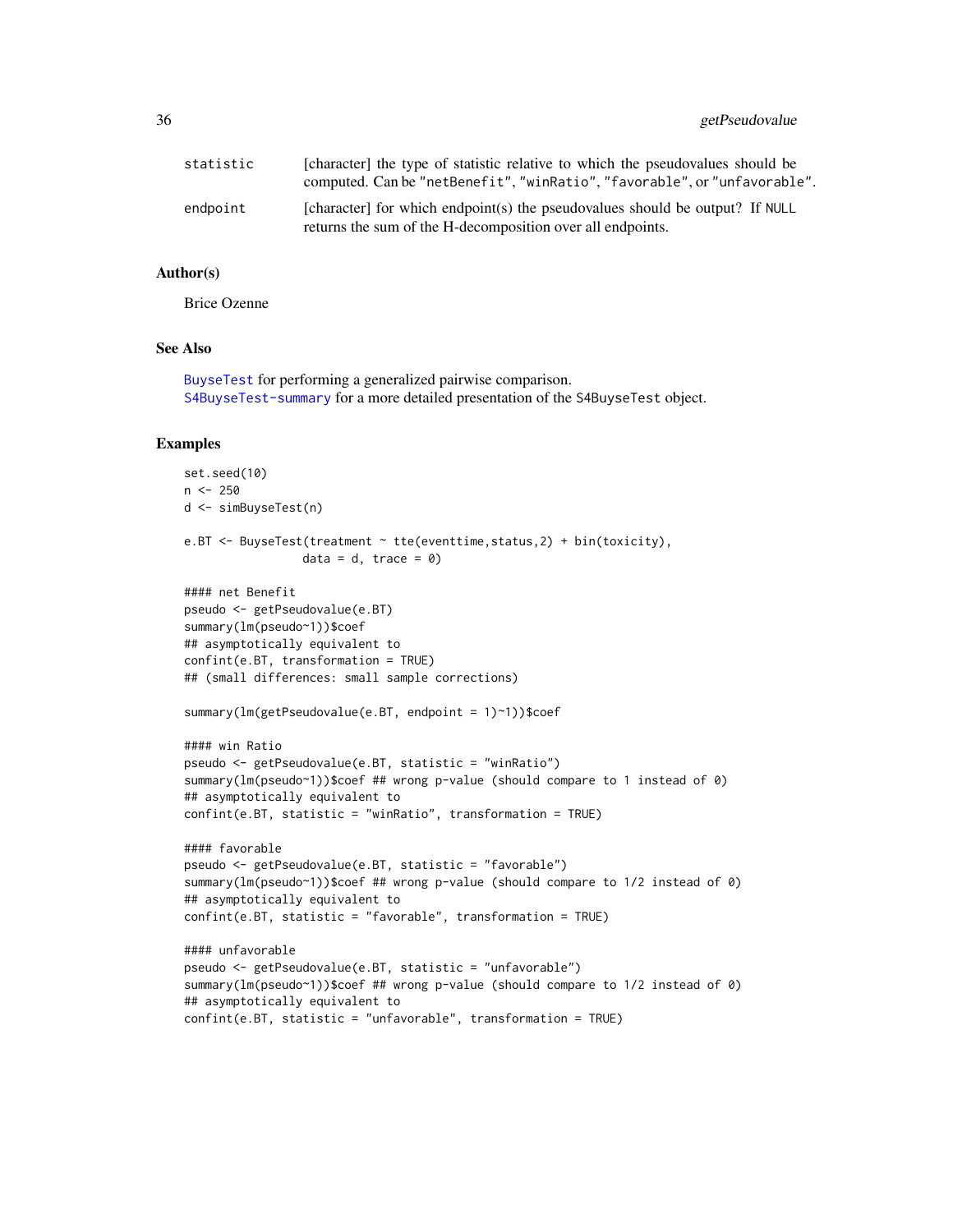<span id="page-36-0"></span>

### Description

Extract the survival and survival jumps.

### Usage

```
getSurvival(
  object,
  type = NULL,
  endpoint = NULL,strata = NULL,
  unlist = TRUE,trace = TRUE\lambda## S4 method for signature 'S4BuyseTest'
getSurvival(
  object,
  type = NULL,
  endpoint = NULL,strata = NULL,
  unlist = TRUE,
  trace = TRUE
\lambda
```
### Arguments

| object   | an R object of class S4BuyseTest, i.e., output of BuyseTest                                          |
|----------|------------------------------------------------------------------------------------------------------|
| type     | [character vector] the type of survival to be output. See details.                                   |
| endpoint | [integer/character vector] the endpoint for which the survival should be output.                     |
| strata   | [integer/character vector] the strata for which the survival should be output.                       |
| unlist   | [logical] should the structure of the output be simplified when possible.                            |
| trace    | [logical] should a message be printed to explain what happened when the func-<br>tion returned NULL. |

### Details

The argument type can take any of the following values:

- "survTimeC": survival at the event times for the observations of the control arm.
- "survTimeT": survival at the event times for the observations of the treatment arm.
- "survJumpC": survival at the jump times for the survival model in the control arm.
- "survJumpT": survival at the time times for the survival model in the treatment arm.
- "lastSurv": survival at the last event time.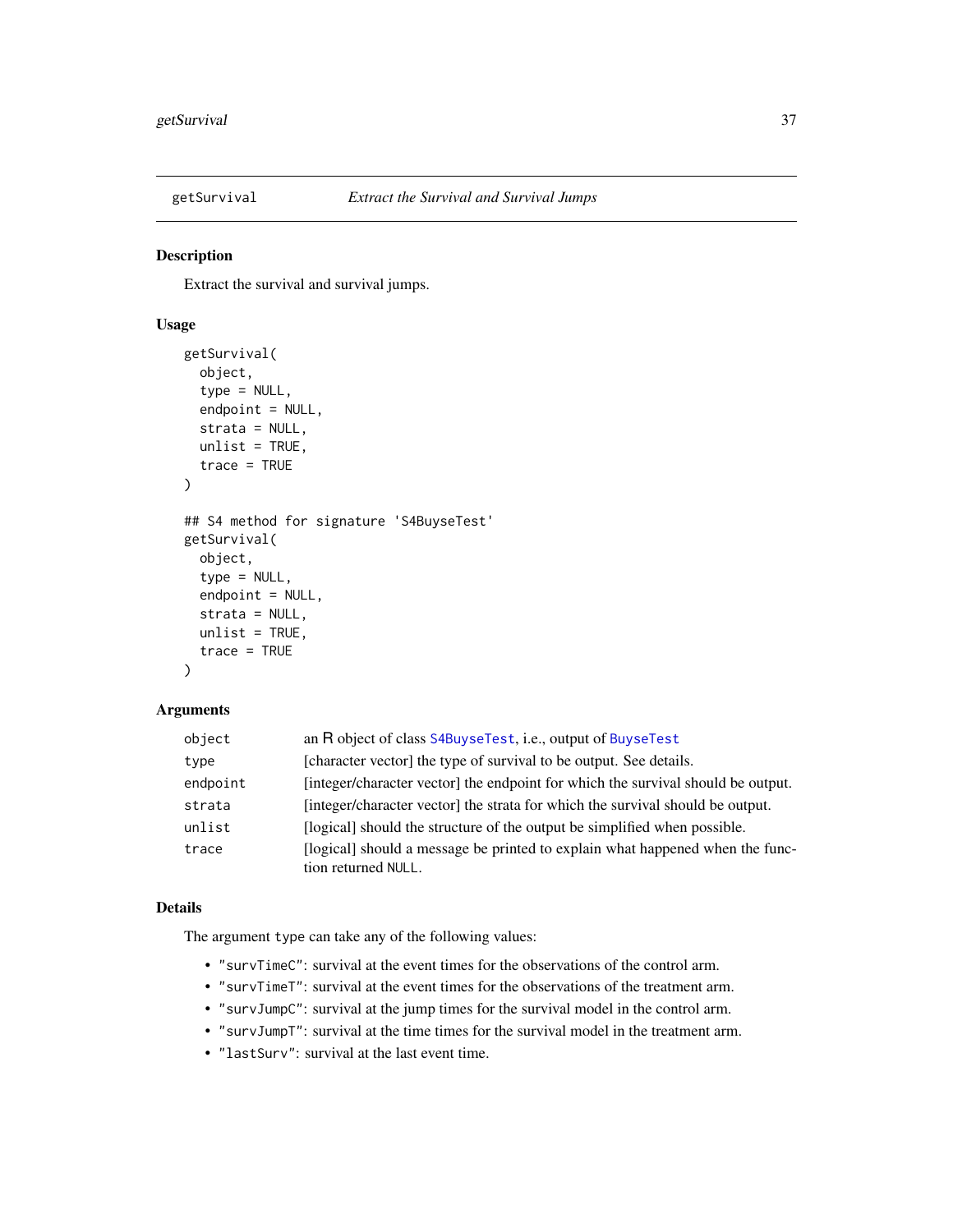### <span id="page-37-0"></span>Author(s)

Brice Ozenne

GPC\_cpp *C++ function performing the pairwise comparison over several endpoints.*

#### Description

GPC\_cpp call for each endpoint and each strata the pairwise comparison function suited to the type of endpoint and store the results.

### Usage

GPC\_cpp( endpoint, status, indexC, posC, indexT, posT, threshold, restriction, weight, method, op, D, D\_UTTE, n\_strata, nUTTE\_analyzedPeron\_M1, index\_endpoint, index\_status, index\_UTTE, list\_survTimeC, list\_survTimeT, list\_survJumpC, list\_survJumpT, list\_lastSurv, p\_C,  $p_T$ , iid\_survJumpC, iid\_survJumpT, zeroPlus, correctionUninf, hierarchical, hprojection,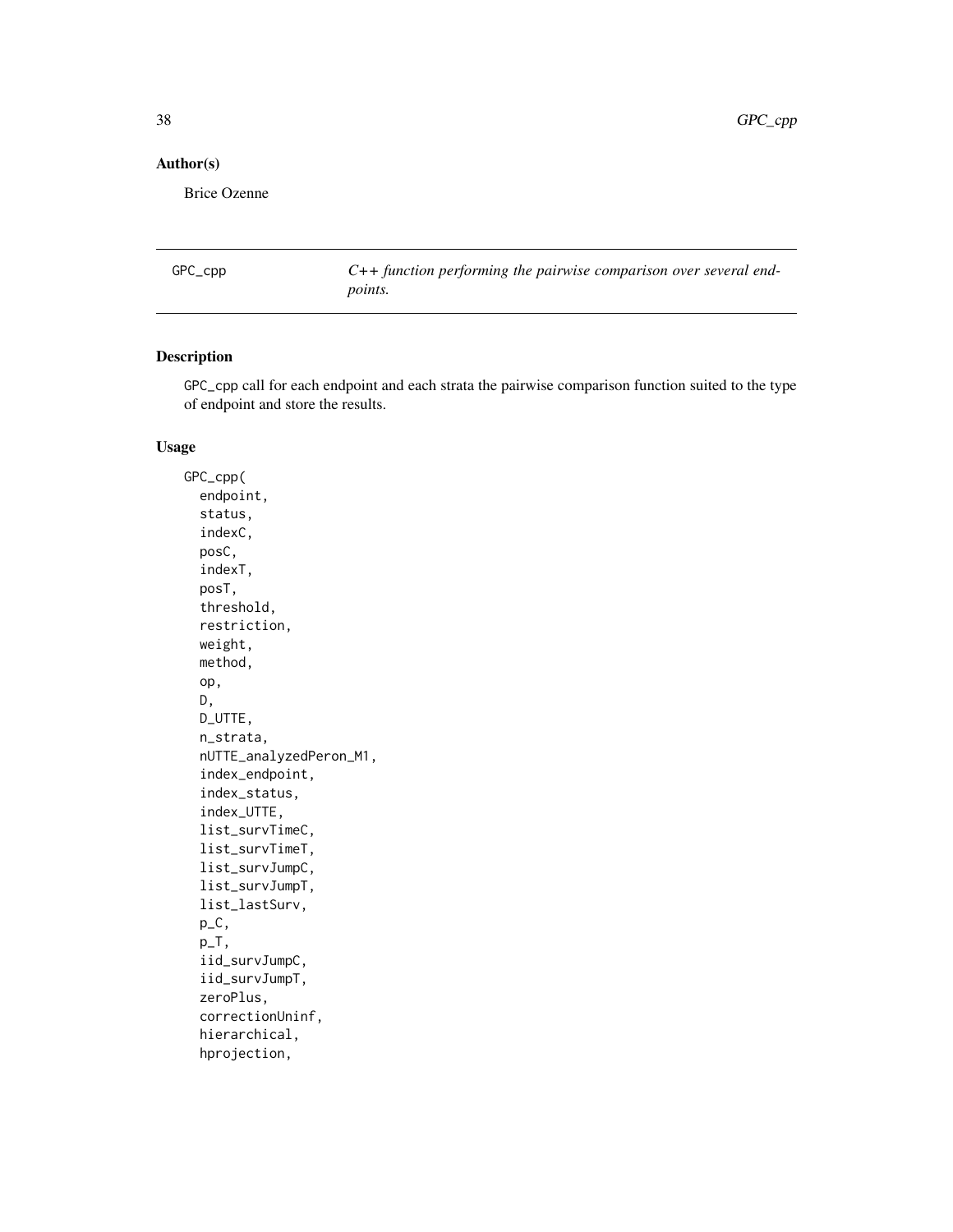```
neutralAsUninf,
  addHalfNeutral,
  keepScore,
 precompute,
  returnIID,
  debug
\mathcal{L}GPC2_cpp(
  endpoint,
  status,
  indexC,
  posC,
  indexT,
  posT,
  threshold,
  restriction,
 weight,
 method,
  op,
 D,
  D_UTTE,
  n_strata,
  nUTTE_analyzedPeron_M1,
  index_endpoint,
  index_status,
  index_UTTE,
  list_survTimeC,
  list_survTimeT,
  list_survJumpC,
  list_survJumpT,
  list_lastSurv,
  p_C,
 p_T,
  iid_survJumpC,
  iid_survJumpT,
  zeroPlus,
  correctionUninf,
  hierarchical,
  hprojection,
  neutralAsUninf,
  addHalfNeutral,
  keepScore,
  precompute,
  returnIID,
  debug
```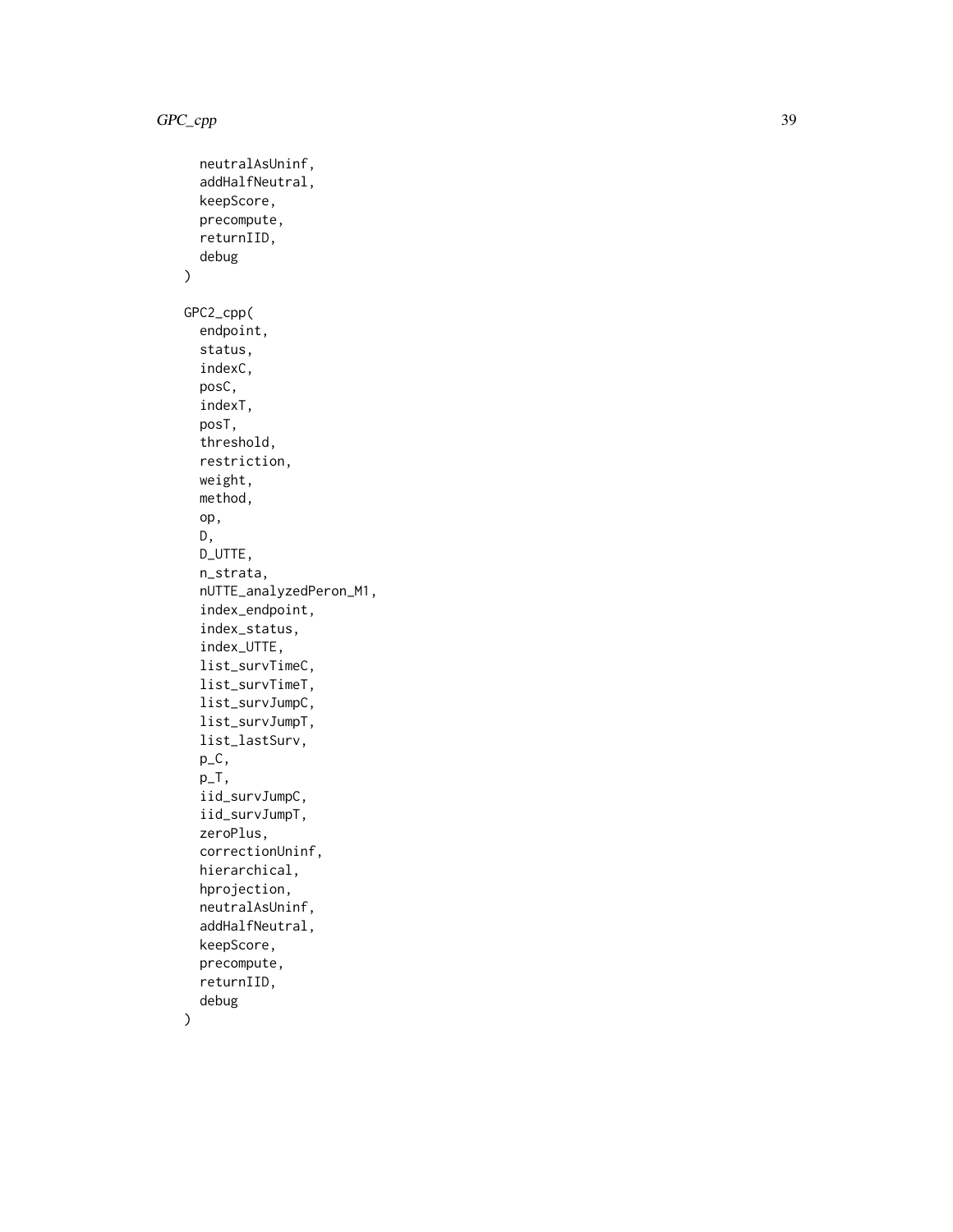| endpoint                           | A matrix containing the values of each endpoint (in columns) for each observa-<br>tion (in rows).                                                                                                                             |
|------------------------------------|-------------------------------------------------------------------------------------------------------------------------------------------------------------------------------------------------------------------------------|
| status                             | A matrix containing the values of the status variables relative to each endpoint<br>(in columns) for each observation (in rows).                                                                                              |
| indexC                             | A list containing, for each strata, which rows of the endpoint and status matrices<br>corresponds to the control observations. Not unique when bootstraping.                                                                  |
| posC                               | A list containing, for each strata, the unique identifier of each control observa-<br>tions.                                                                                                                                  |
| indexT                             | A list containing, for each strata, which rows of the endpoint and status matrices<br>corresponds to the treatment observations. Not unique when bootstraping.                                                                |
| posT                               | A list containing, for each strata, the unique identifier of each treatment obser-<br>vations.                                                                                                                                |
| threshold                          | Store the thresholds associated to each endpoint. Must have length D. The<br>threshold is ignored for binary endpoints.                                                                                                       |
| restriction                        | Store the restriction time associated to each endpoint. Must have length D.                                                                                                                                                   |
| weight                             | Store the weight associated to each endpoint. Must have length D.                                                                                                                                                             |
| method                             | The index of the method used to score the pairs. Must have length D. 1 for<br>binary/continuous, 2 for Gaussian, 3/4 for Gehan (left or right-censoring), and<br>5/6 for Peron (right-censoring survival or competing risks). |
| op                                 | The index of the operator used to score the pairs. Must have length D. 1 for<br>larger is beter, -1 for smaller is better.                                                                                                    |
| D                                  | The number of endpoints.                                                                                                                                                                                                      |
| <b>D_UTTE</b>                      | The number of distinct time to event endpoints.                                                                                                                                                                               |
| n_strata<br>nUTTE_analyzedPeron_M1 | The number of strata.                                                                                                                                                                                                         |
|                                    | The number of unique time-to-event endpoints that have been analyzed the<br>Peron scoring rule before the current endpoint. Must have length D.                                                                               |
| index_endpoint                     | The position of the endpoint at each priority in the argument endpoint. Must<br>have length D.                                                                                                                                |
| index_status                       | The position of the status at each priority in the argument status. Must have<br>length D.                                                                                                                                    |
| index_UTTE                         | The position, among all the unique tte endpoints, of the TTE endpoints. Equals<br>-1 for non tte endpoints. Must have length n_TTE.                                                                                           |
| list_survTimeC                     | A list of matrix containing the survival estimates (-threshold, 0, +threshold )<br>for each event of the control group (in rows).                                                                                             |
| list_survTimeT                     | A list of matrix containing the survival estimates (-threshold, 0, +threshold )<br>for each event of the treatment group (in rows).                                                                                           |
| list_survJumpC                     | A list of matrix containing the survival estimates and survival jumps when the<br>survival for the control arm jumps.                                                                                                         |
| list_survJumpT                     | A list of matrix containing the survival estimates and survival jumps when the<br>survival for the treatment arm jumps.                                                                                                       |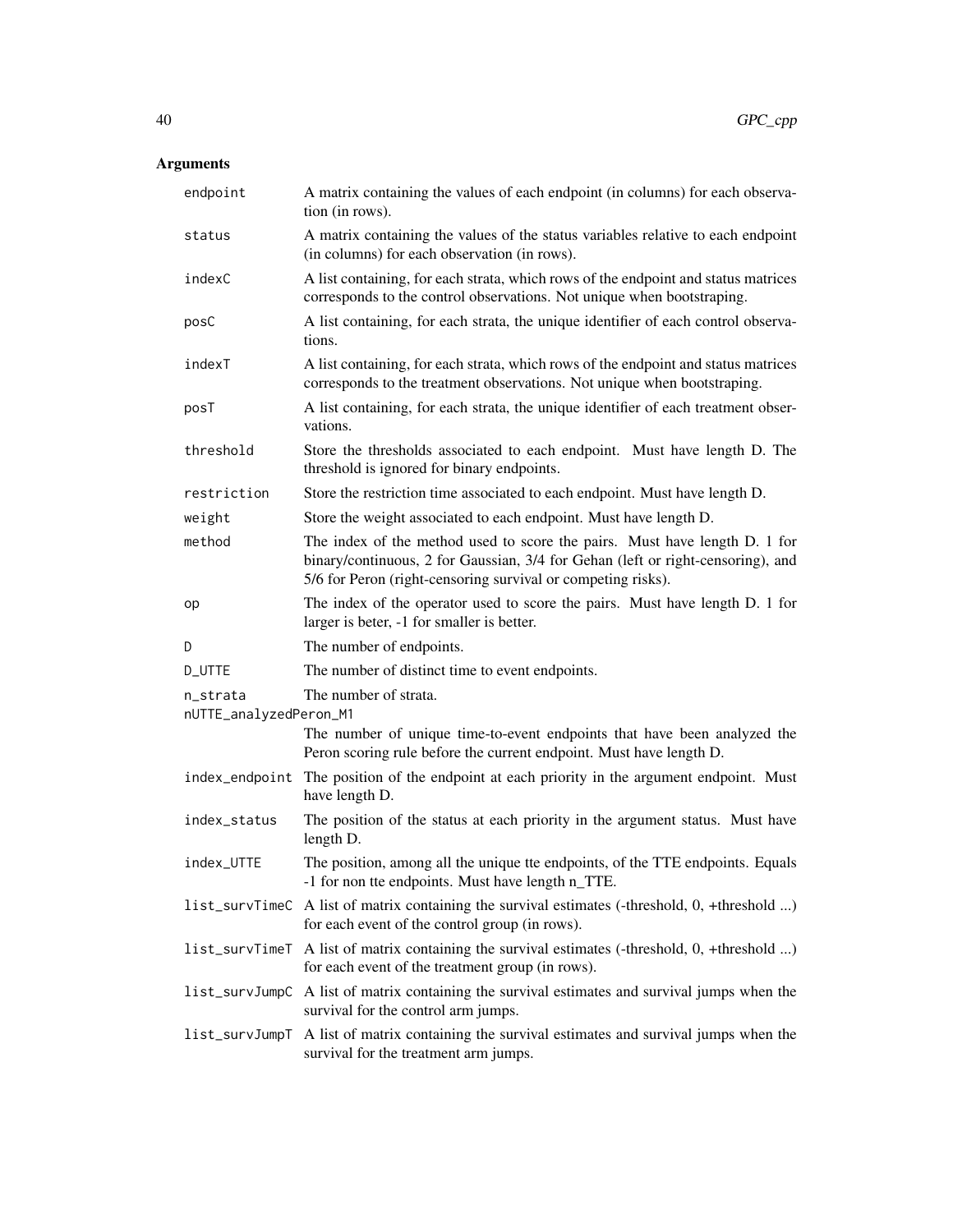| list_lastSurv   | A list of matrix containing the last survival estimate in each strata (rows) and<br>treatment group (columns).                                                               |
|-----------------|------------------------------------------------------------------------------------------------------------------------------------------------------------------------------|
| $p_C$           | Number of nuisance parameter in the survival model for the control group, for<br>each endpoint and strata                                                                    |
| $p_T$           | Number of nuisance parameter in the survival model for the treatment group, for<br>each endpoint and strata                                                                  |
| iid_survJumpC   | A list of matrix containing the iid of the survival estimates in the control group.                                                                                          |
| iid_survJumpT   | A list of matrix containing the iid of the survival estimates in the treatment<br>group.                                                                                     |
| zeroPlus        | Value under which doubles are considered 0?                                                                                                                                  |
| correctionUninf |                                                                                                                                                                              |
|                 | Should the uninformative weight be re-distributed to favorable and unfavorable?                                                                                              |
| hierarchical    | Should only the uninformative pairs be analyzed at the lower priority endpoints<br>(hierarchical GPC)? Otherwise all pairs will be compaired for all endpoint (full<br>GPC). |
| hprojection     | Order of the H-projection used to compute the variance.                                                                                                                      |
| neutralAsUninf  | Should paired classified as neutral be re-analyzed using endpoints of lower pri-<br>ority?                                                                                   |
| addHalfNeutral  | Should half of the neutral score be added to the favorable and unfavorable<br>scores?                                                                                        |
| keepScore       | Should the result of each pairwise comparison be kept?                                                                                                                       |
| precompute      | Have the integrals relative to the survival be already computed and stored in<br>list_survTimeC/list_survTimeT and list_survJumpC/list_survJumpT (derivatives)               |
| returnIID       | Should the iid be computed?                                                                                                                                                  |
| debug           | Print messages tracing the execution of the function to help debugging. The<br>amount of messages increase with the value of debug $(0-5)$ .                                 |

### Details

GPC\_cpp implements GPC looping first over endpoints and then over pairs. To handle multiple endpoints, it stores some of the results which can be memory demanding when considering large sample - especially when computing the iid decomposition. GPC2\_cpp implements GPC looping first over pairs and then over endpoints. It has rather minimal memory requirement but does not handle correction for uninformative pairs.

### Author(s)

Brice Ozenne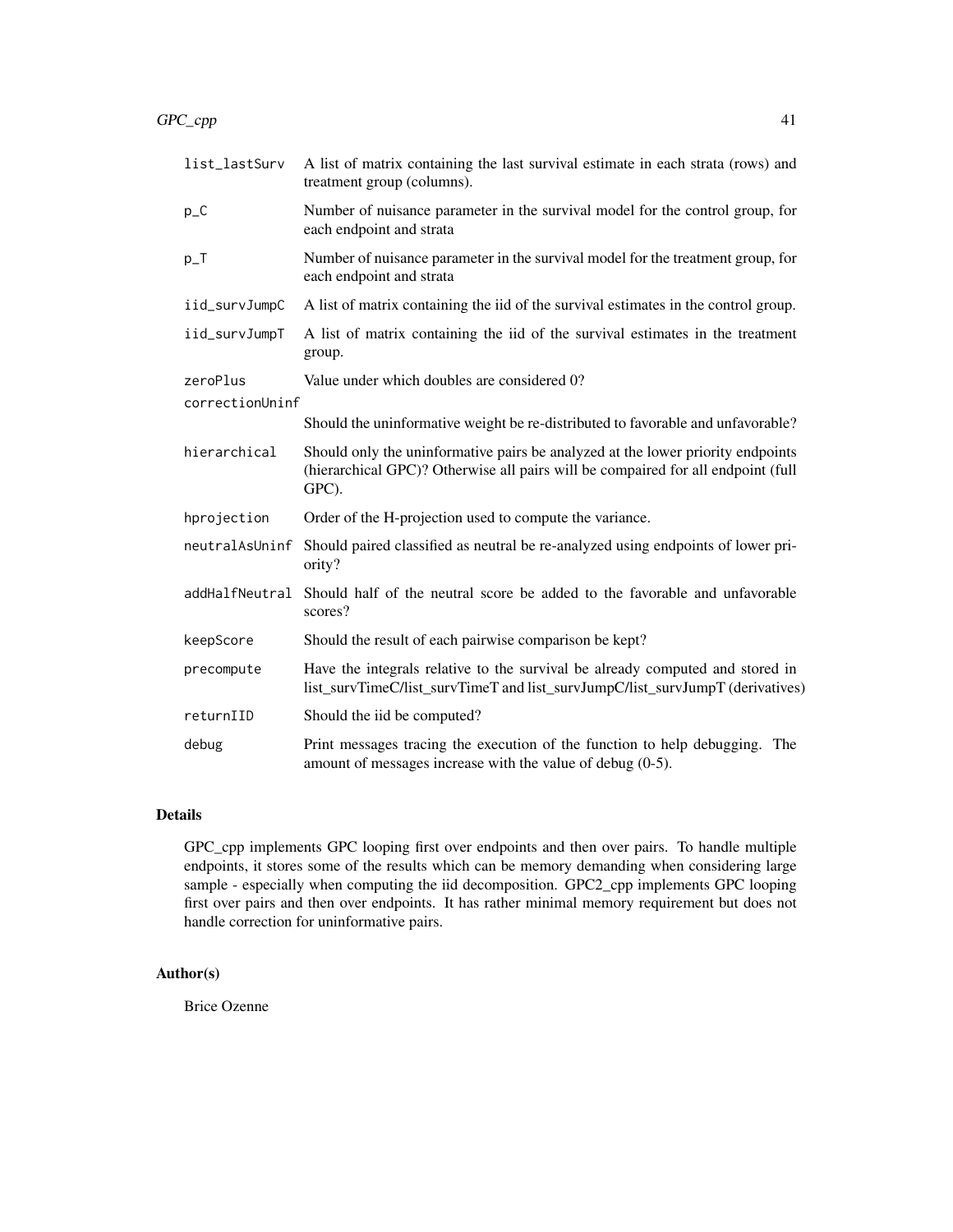<span id="page-41-0"></span>iid.BuyseTestAuc *Extract the idd Decomposition for the AUC*

### Description

Extract the iid decompotion relative to AUC estimate.

### Usage

```
## S3 method for class 'BuyseTestAuc'
iid(object, ...)
```
### Arguments

| object  | object of class Buyse TestAUC (output of the auc function). |
|---------|-------------------------------------------------------------|
| $\cdot$ | not used. For compatibility with the generic function.      |

#### Value

A column vector.

iid.BuyseTestBrier *Extract the idd Decomposition for the Brier Score*

### Description

Extract the iid decompotion relative to Brier score estimate.

### Usage

```
## S3 method for class 'BuyseTestBrier'
iid(object, ...)
```
### Arguments

| object | object of class BuyseTestBrier (output of the brier function). |
|--------|----------------------------------------------------------------|
| .      | not used. For compatibility with the generic function.         |

### Value

A column vector.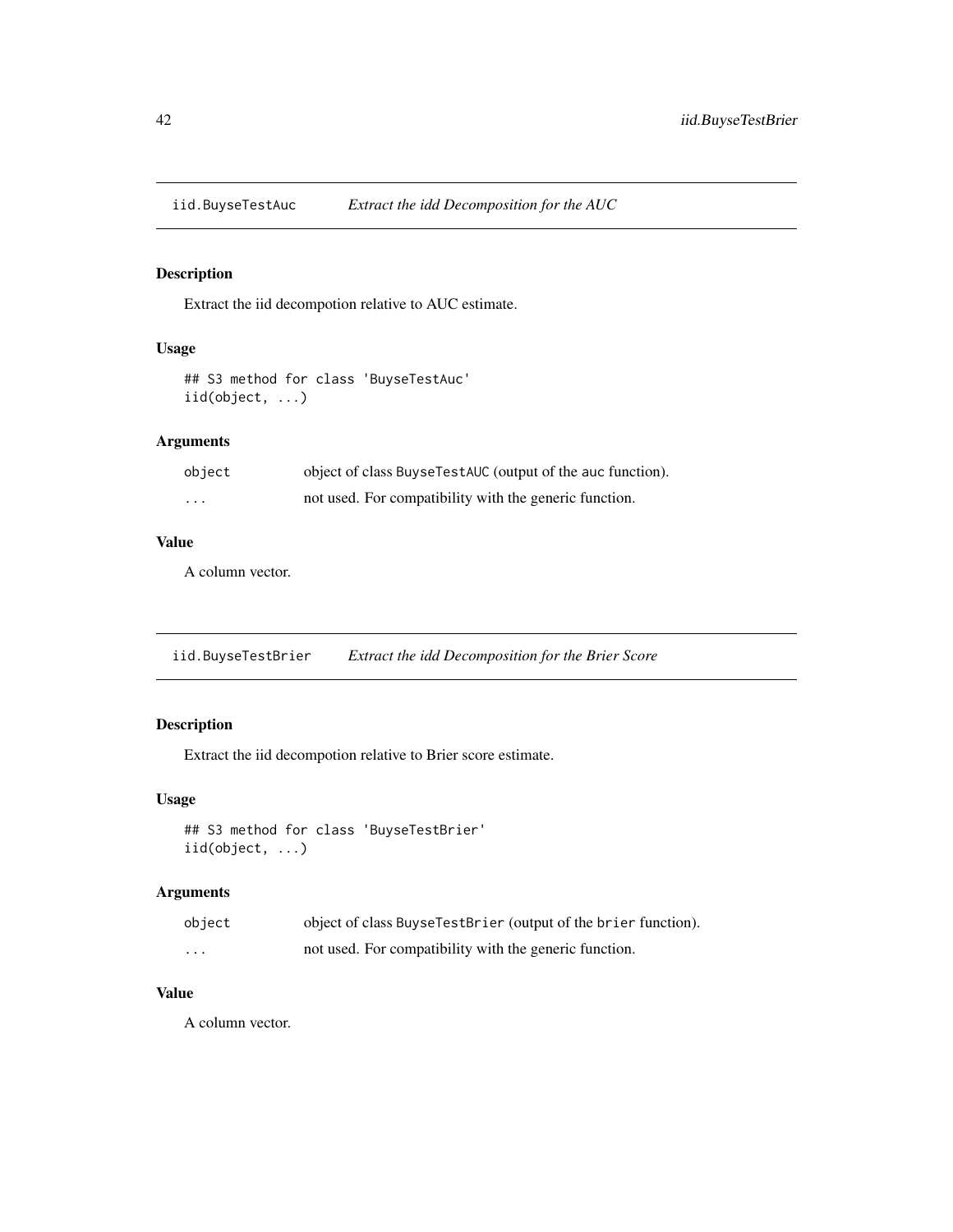<span id="page-42-0"></span>

### Description

Compute the influence function for each observation used to estimate the model

### Usage

```
## S3 method for class 'prodlim'
iid(object, add0 = FALSE, ...)
```
### Arguments

| object                  | A prodlim object.                                    |
|-------------------------|------------------------------------------------------|
| add0                    | [logical] add the 0 to vector of relevant times.     |
| $\cdot$ $\cdot$ $\cdot$ | not used. For compatibility with the generic method. |

### Details

This function is a simplified version of the iidCox function of the riskRegression package. Formula for the influence function can be found in (Ozenne et al., 2017).

### Author(s)

Brice Ozenne

### References

Brice Ozenne, Anne Lyngholm Sorensen, Thomas Scheike, Christian Torp-Pedersen and Thomas Alexander Gerds. riskRegression: Predicting the Risk of an Event using Cox Regression Models. The R Journal (2017) 9:2, pages 440-460.

### Examples

```
library(data.table)
library(prodlim)
```

```
set.seed(10)
dt <- simBuyseTest(10)
setkeyv(dt, "treatment")
```

```
e.KM <- prodlim(Hist(eventtime,status)~treatment, data = dt)
lava::iid(e.KM)
```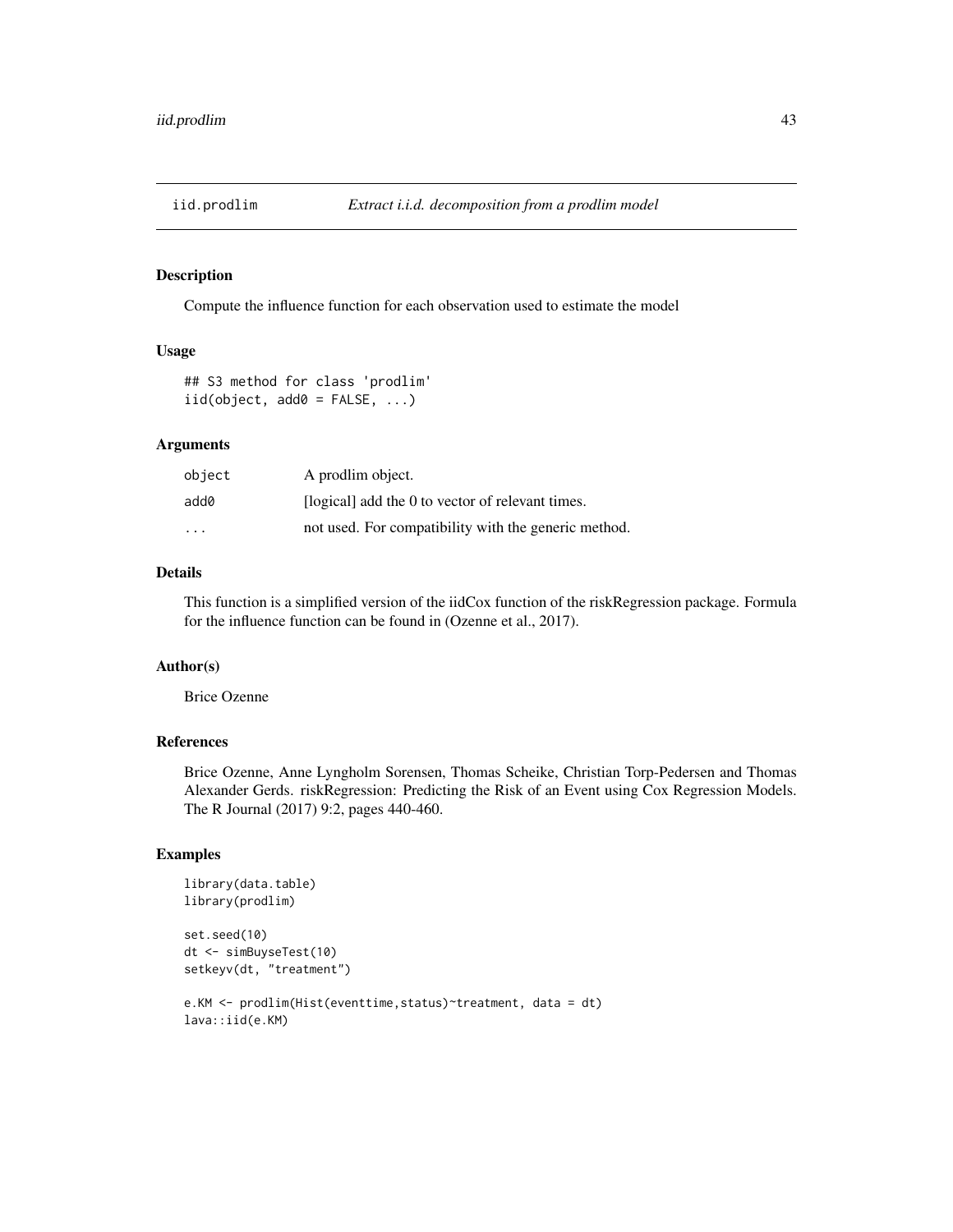<span id="page-43-1"></span><span id="page-43-0"></span>

### Description

Assess the performance in term of AUC and brier score of one or several binary classifiers. Currently limited to logistic regressions and random forest.

### Usage

```
performance(
  object,
 data = NULL,
 newdata = NA,
  fold.size = 1/10,
  fold.number = 0,
  individual.fit = FALSE,
  name.response = NULL,
 null = c(brier = NA, AUC = 0.5),
  conf.level = NA,
  transformation = TRUE,
  auc.type = "classical",
  simplify = TRUE,
  trace = TRUE,
  seed = NULL
\mathcal{L}
```

| object        | a glm or range object, or a list of such object.                                                                                                                        |
|---------------|-------------------------------------------------------------------------------------------------------------------------------------------------------------------------|
| data          | [data.frame] the training data.                                                                                                                                         |
| newdata       | [data.frame] an external data used to assess the performance.                                                                                                           |
| fold.size     | [double, $>0$ ] Either the size of the test dataset (when $>1$ ) or the fraction of the<br>dataset (when $\leq 1$ ) to be used for testing when using cross-validation. |
| fold.number   | [integer] When strictly positive, the number of folds used in the cross-validation.<br>If 0 then no cross validation is performed.                                      |
|               | individual fit [logical] If TRUE the predictive model is refit for each individual using only the<br>predictors with non missing values.                                |
| name.response | [character] The name of the response variable (i.e. the one containing the cate-<br>gories).                                                                            |
| null          | [numeric vector of length 2] the right-hand side of the null hypothesis relative<br>to each metric.                                                                     |
| conf.level    | [numeric] confidence level for the confidence intervals.                                                                                                                |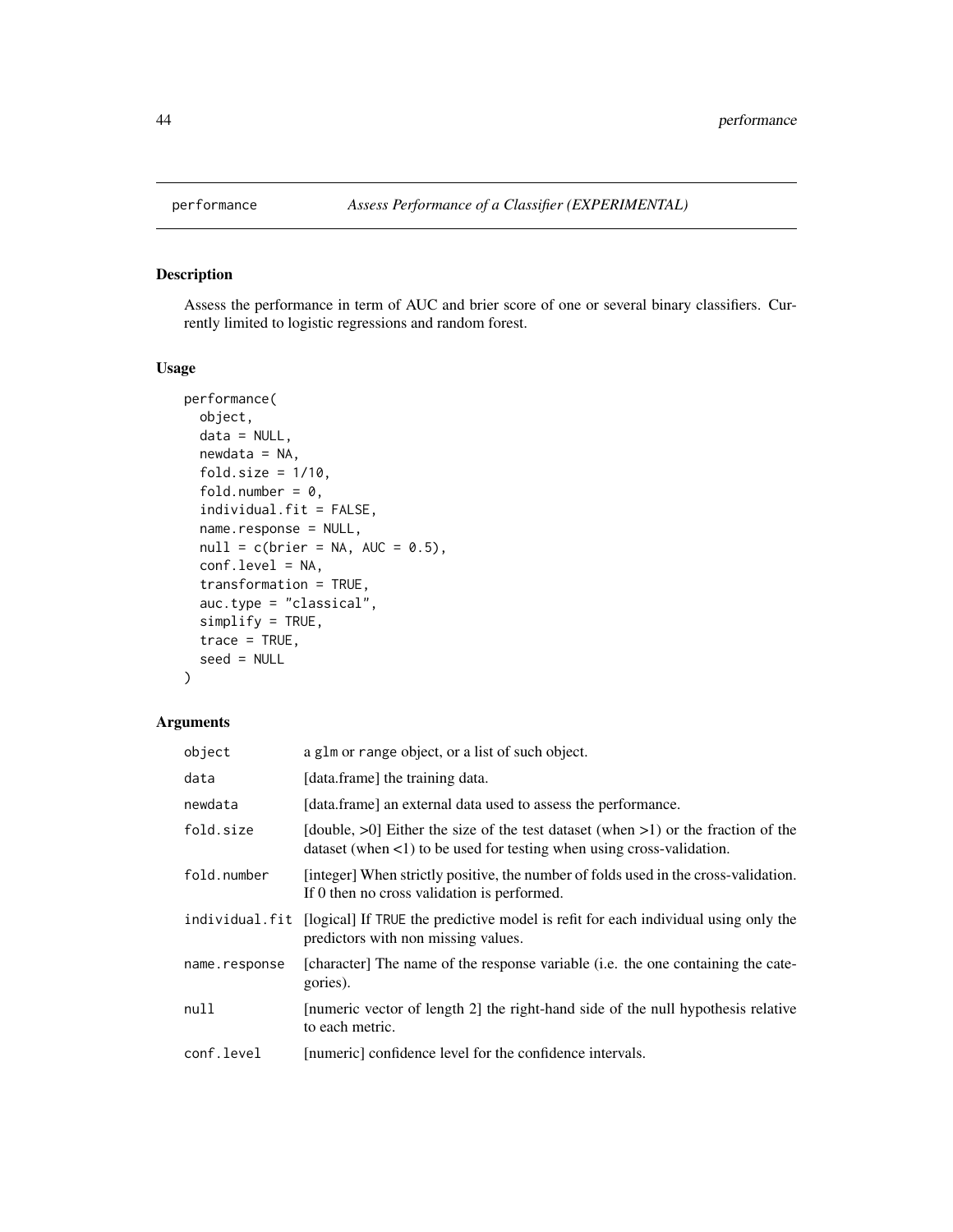<span id="page-44-0"></span>

| transformation | [logical] should the CI be computed on the logit scale / log scale for the net<br>benefit / win ratio and backtransformed. Otherwise they are computed without<br>any transformation.                 |
|----------------|-------------------------------------------------------------------------------------------------------------------------------------------------------------------------------------------------------|
| auc.type       | [character] should the auc be computed approximating the predicted probability<br>by a dirac ("classical", usual AUC formula) or approximating the predicted<br>probability by a normal distribution. |
| simplify       | [logical] Should the number of fold and the size of the fold used for the cross<br>validation be removed from the output?                                                                             |
| trace          | [logical] Should the execution of the function be traced.                                                                                                                                             |
| seed           | [integer, $>0$ ] seed used to ensure reproducibility.                                                                                                                                                 |

### Details

WARNING: this function is still in development. In particular standard errors, confidence intervals, and p-values should not be trusted.

### Examples

```
## Simulate data
set.seed(10)
n < -100df.train <- data.frame(Y = rbinom(n, prob = 0.5, size = 1), X1 = rnorm(n), X2 = rnorm(n))
df.test <- data.frame(Y = rbinom(n, prob = 0.5, size = 1), X1 = rnorm(n), X2 = rnorm(n))
## fit logistic model
e.null <- glm(Y~1, data = df.train, family = binomial(link="logit"))
e.logit <- glm(Y~X1+X2, data = df.train, family = binomial(link="logit"))
## assess performance on the training set (biased)
## and external dataset
performance(e.logit, newdata = df.test)
performance(list(null = e.null, prop = e.logit), newdata = df.test)
## assess performance using cross validation
## Not run:
set.seed(10)
performance(e.logit, fold.number = 10, conf.level = NA)
set.seed(10)
performance(list(null = e.null, prop = e.logit), fold.number = 10)
performance(e.logit, fold.number = c(50,20,10))
## End(Not run)
```
performanceResample *Uncertainty About Performance of a Classifier (EXPERIMENTAL)*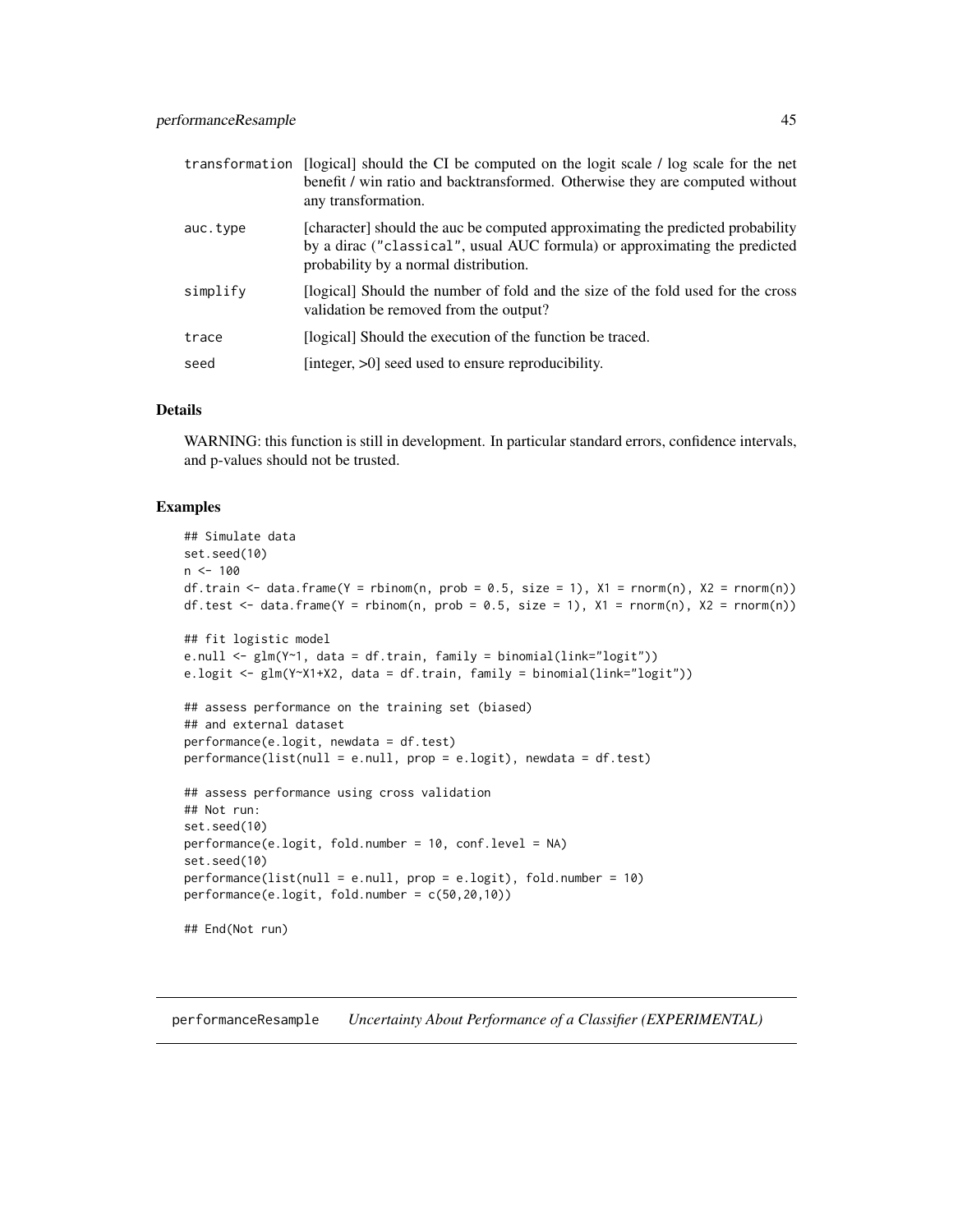### <span id="page-45-0"></span>Description

Use resampling to quantify uncertainties about the performance of one or several binary classifiers evaluated via cross-validation.

### Usage

```
performanceResample(
 object,
 data = NULL,name.response = NULL,
  type.resampling,
 n.resampling = 1000,
 fold.number = 100,conf.level = 0.95,cpus = 1,seed = NULL,
 trace = TRUE,filename = NULL,
  ...
)
```

| object          | a g1m or range object, or a list of such object.                                                                    |
|-----------------|---------------------------------------------------------------------------------------------------------------------|
| data            | [data.frame] the training data.                                                                                     |
| name.response   | [character] The name of the response variable (i.e. the one containing the cate-<br>gories).                        |
| type.resampling |                                                                                                                     |
|                 | [character] Should non-parametric bootstrap ("bootstrap") or permutation of<br>the outcome ("permutation") be used. |
| n.resampling    | [integer, >0] Nnumber of bootstrap samples or permutations.                                                         |
| fold.number     | [integer, >0] Nnumber of folds used in the cross-validation. Should be strictly<br>positive.                        |
| conf.level      | [numeric, 0-1] confidence level for the confidence intervals.                                                       |
| cpus            | [integer, >0] the number of CPU to use. If strictly greater than 1, resampling is<br>perform in parallel.           |
| seed            | [integer, >0] seed used to ensure reproducibility.                                                                  |
| trace           | [logical] Should the execution of the function be traced.                                                           |
| filename        | [character] Prefix for the files containing each result.                                                            |
| $\cdots$        | arguments passed to performance.                                                                                    |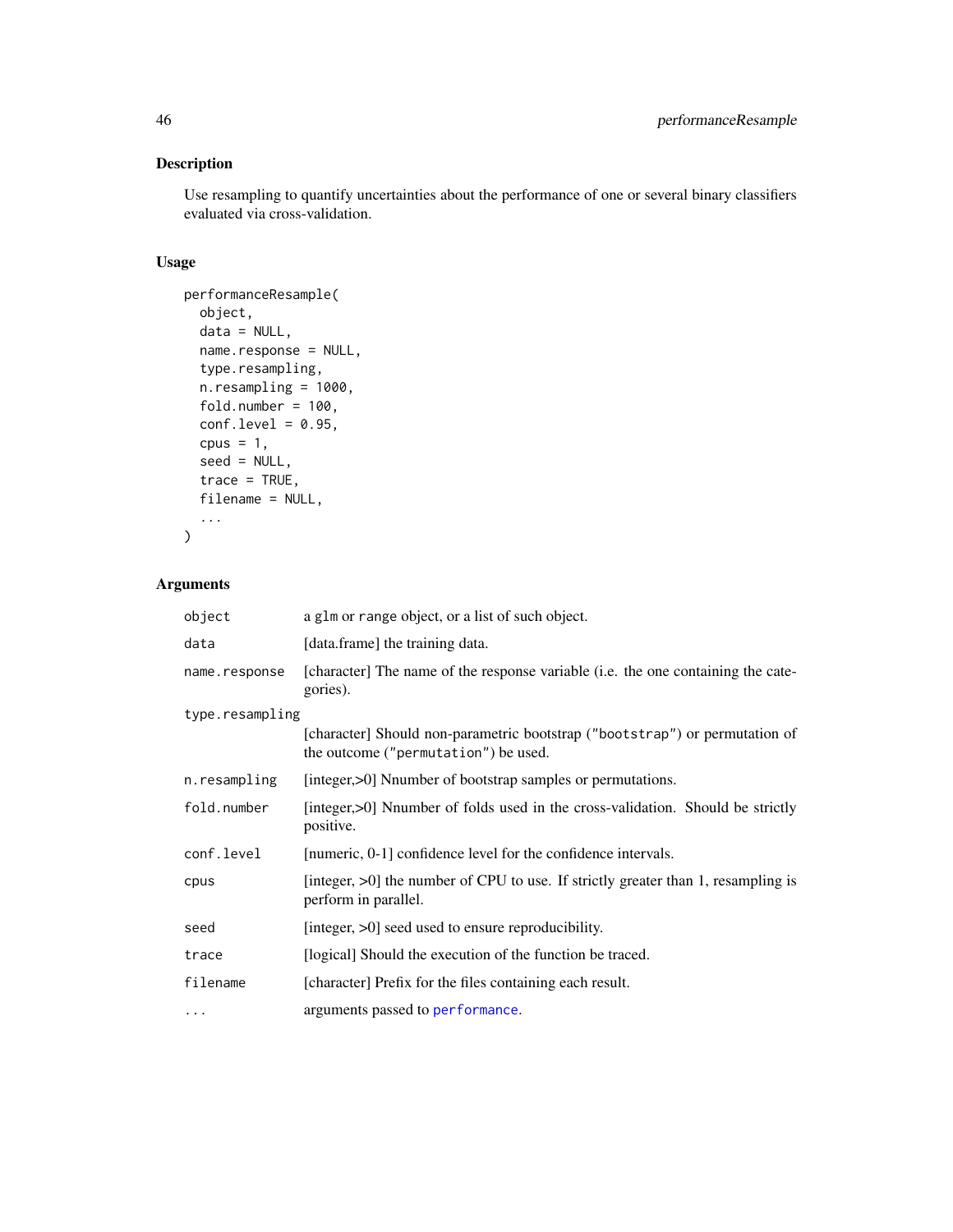<span id="page-46-1"></span><span id="page-46-0"></span>

### Description

Performs a simulation studies for several sample sizes. Returns estimates, standard errors, confidence intervals and p.values.

### Usage

```
powerBuyseTest(
  sim,
  sample.size,
  sample.sizeC = NULL,
  sample.sizeT = NULL,
 n.rep,
  null = c(netBenefit = 0),
  cpus = 1,seed = NULL,
  conf.level = NULL,
  alternative = NULL,
 order.Hprojection = NULL,
  transformation = NULL,
  trace = 1,
  ...
\mathcal{L}
```

| sim          | [function] take two arguments: the sample size in the control group (n.C) and<br>the sample size in the treatment group (n.C) and generate datasets. The datasets<br>must be data.table objects. |
|--------------|--------------------------------------------------------------------------------------------------------------------------------------------------------------------------------------------------|
| sample.size  | [integer vector, $>0$ ] the various sample sizes at which the simulation should be<br>perform. Disregarded if any of the arguments sample.sizeC or sample.sizeT<br>are specified.                |
| sample.sizeC | [integer vector, $>0$ ] the various sample sizes in the control group.                                                                                                                           |
| sample.sizeT | [integer vector, $>0$ ] the various sample sizes in the treatment group.                                                                                                                         |
| n.rep        | [integer, $>0$ ] the number of simulations.                                                                                                                                                      |
| null         | [numeric vector] For each statistic of interest, the null hypothesis to be tested.<br>The vector should be named with the names of the statistics.                                               |
| cpus         | [integer, >0] the number of CPU to use. Default value is 1.                                                                                                                                      |
| seed         | [integer, $>0$ ] the seed to consider for the simulation study.                                                                                                                                  |
| conf.level   | [numeric] confidence level for the confidence intervals. Default value read from<br>BuyseTest.options().                                                                                         |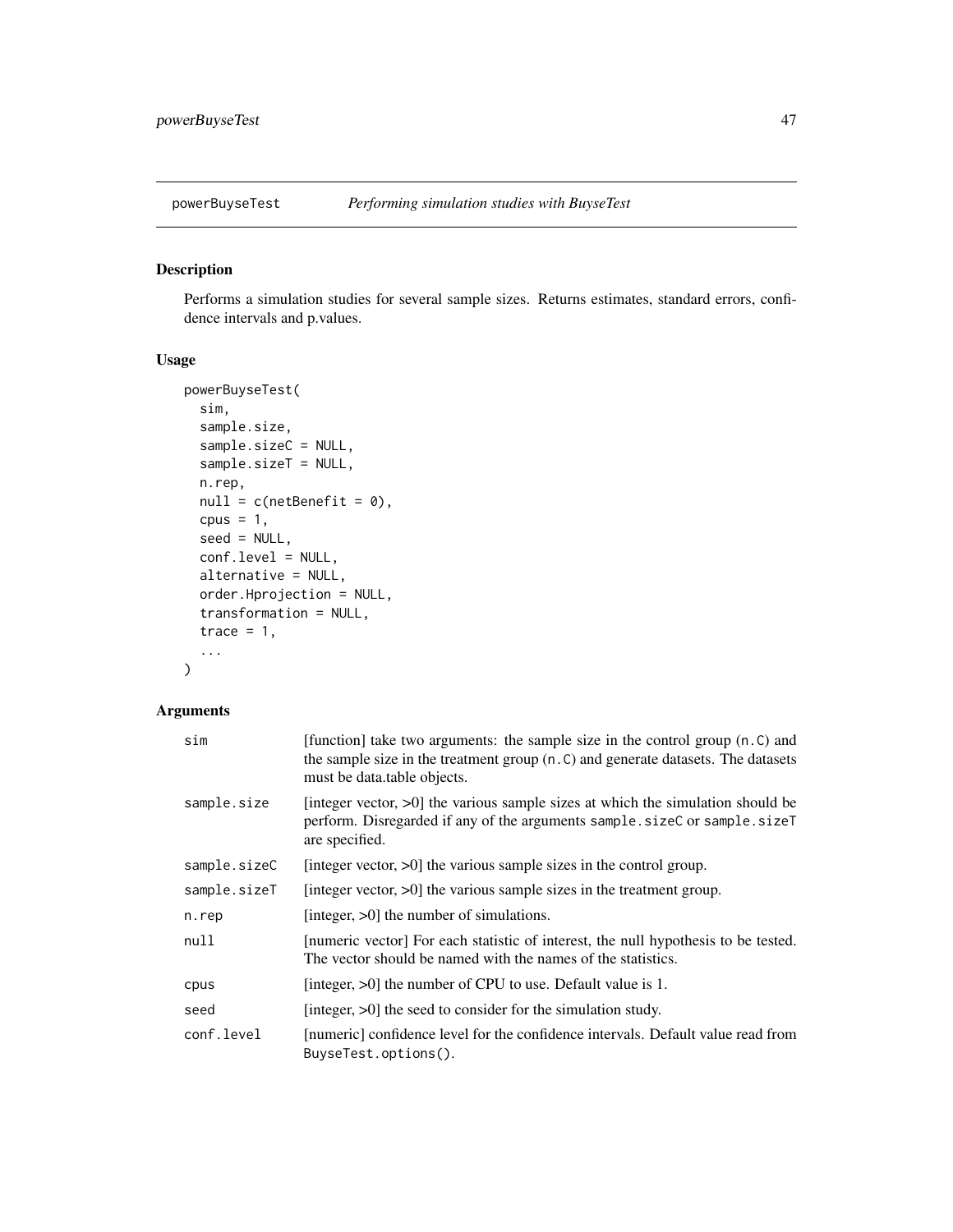| alternative       | [character] the type of alternative hypothesis: "two.sided", "greater", or<br>"less". Default value read from BuyseTest.options().                                                                                                 |
|-------------------|------------------------------------------------------------------------------------------------------------------------------------------------------------------------------------------------------------------------------------|
| order.Hprojection |                                                                                                                                                                                                                                    |
|                   | [integer 1,2] the order of the H-project to be used to compute the variance of the<br>net benefit/win ratio. Default value read from BuyseTest.options().                                                                          |
| transformation    | [logical] should the CI be computed on the logit scale / log scale for the net<br>benefit / win ratio and backtransformed. Otherwise they are computed without<br>any transformation. Default value read from BuyseTest.options(). |
| trace             | [integer] should the execution of the function be traced?                                                                                                                                                                          |
| $\cdots$          | other arguments (e.g. scoring.rule, method.inference) to be passed to initializeArgs.                                                                                                                                              |
|                   |                                                                                                                                                                                                                                    |

#### Author(s)

Brice Ozenne

#### Examples

library(data.table)

```
#### Using simBuyseTest ####
## only point estimate
powerBuyseTest(sim = simBuyseTest, sample.size = c(10, 25, 50, 75, 100), n.rep = 10,
               formula = treatment \sim bin(toxicity), seed = 10,
               method.inference = "none", trace = 2, keep.pairScore = FALSE)
## point estimate with rejection rate
powerBuyseTest(sim = simBuyseTest, sample.size = c(10, 50, 100), n.rep = 10,
               formula = treatment \sim bin(toxicity), seed = 10,
               method.inference = "u-statistic", trace = 4)
#### Using user defined simulation function ####
## Example of power calculation for Wilcoxon test
simFCT <- function(n.C, n.T){
    out <- rbind(cbind(Y=stats::rt(n.C, df = 5), group=0),
                 cbind(Y=stats::rt(n.T, df = 5), group=1) + 1)return(data.table::as.data.table(out))
}
## Not run:
powerW <- powerBuyseTest(sim = simFCT, sample.size = c(5, 10,20,30,50,100),
                         n.rep = 1000, formula = group \sim cont(Y), cpus = "all")
summary(powerW)
## End(Not run)
```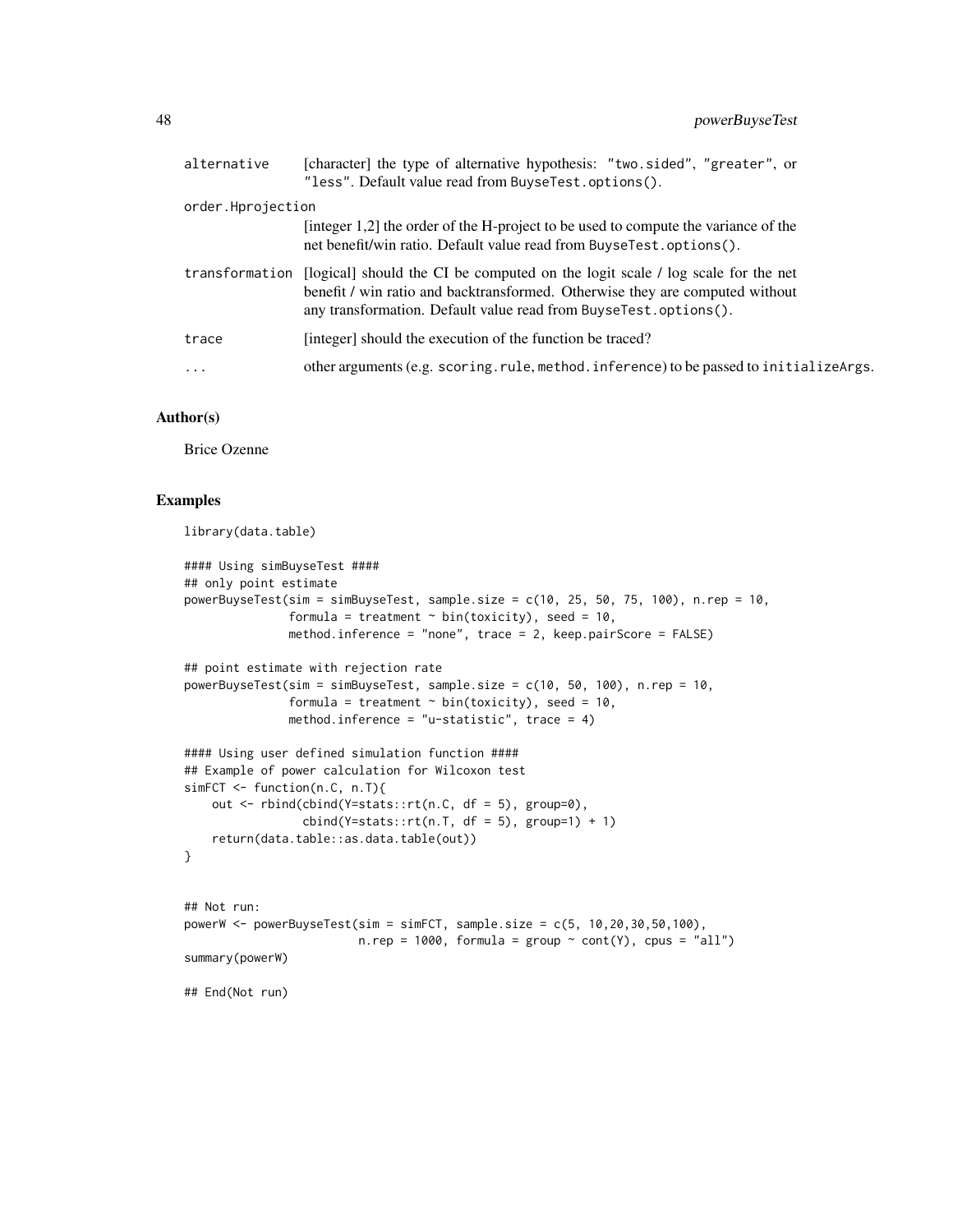<span id="page-48-0"></span>predict.BuyseTTEM *Prediction with Time to Event Model*

#### Description

Evaluate the cumulative incidence function (cif) / survival in one of the treatment groups.

### Usage

```
## S3 method for class 'BuyseTTEM'
predict(object, time, treatment, strata, cause = 1, iid = FALSE, ...)
```
### Arguments

| object    | time to event model.                                                                     |
|-----------|------------------------------------------------------------------------------------------|
| time      | [numeric vector] time at which to evaluate the cif/survival.                             |
| treatment | [character/integer] Treatment or index of the treatment group.                           |
| strata    | [character/integer] Strata or index of the strata.                                       |
| cause     | [integer] The cause relative to which the cif will be evaluated.                         |
| iid       | [logical] Should the influence function associated with the cif/survival be out-<br>put? |
| $\cdots$  | not used, for compatibility with the generic method.                                     |

S4BuysePower-class *Class "S4BuysePower" (output of BuyseTest)*

#### Description

A [powerBuyseTest](#page-46-1) output is reported in a S4BuysePower object.

### Author(s)

Brice Ozenne

### See Also

[powerBuyseTest](#page-46-1) for the function computing generalized pairwise comparisons. [S4BuysePower-summary](#page-49-1) for the summary of the BuyseTest function results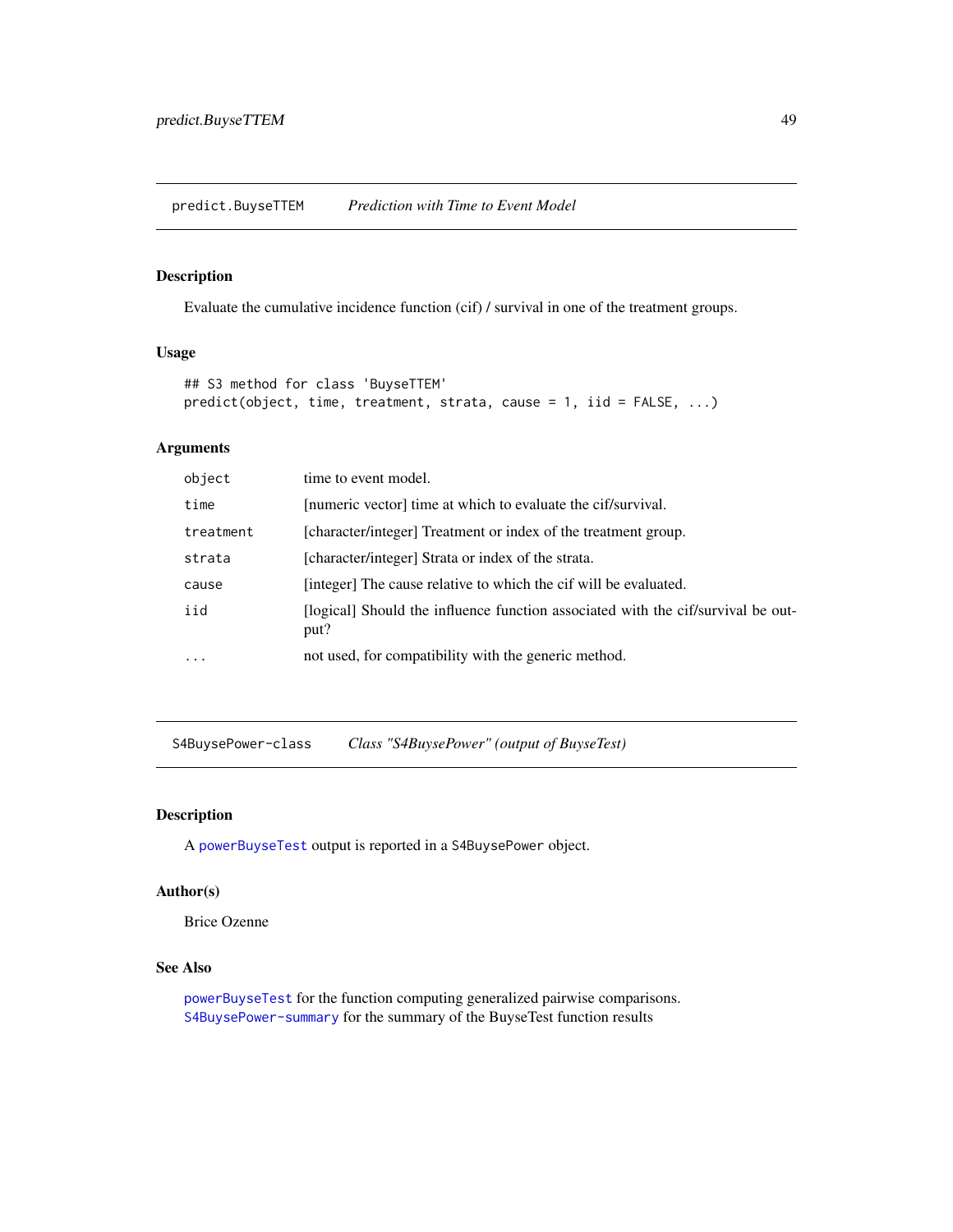<span id="page-49-0"></span>S4BuysePower-show *Show Method for Class "S4BuysePower"*

### Description

Display the main results stored in a S4BuysePower object.

#### Usage

```
## S4 method for signature 'S4BuysePower'
show(object)
```
#### Arguments

object an R object of class S4BuysePower, i.e., output of [BuyseTest](#page-15-1)

### Author(s)

Brice Ozenne

### See Also

[BuyseTest](#page-15-1) for performing a generalized pairwise comparison. [S4BuysePower-summary](#page-49-1) for a more detailed presentation of the S4BuysePower object.

<span id="page-49-1"></span>S4BuysePower-summary *Summary Method for Class "S4BuysePower"*

### Description

Summarize the results from the [powerBuyseTest](#page-46-1) function.

```
## S4 method for signature 'S4BuysePower'
summary(
 object,
 print = TRUE,
  statistic = NULL,
  endpoint = NULL,
  order.Hprojection = NULL,
  transformation = NULL,
  legend = TRUE,
 col.rep = FALSE,
  digit = 4)
```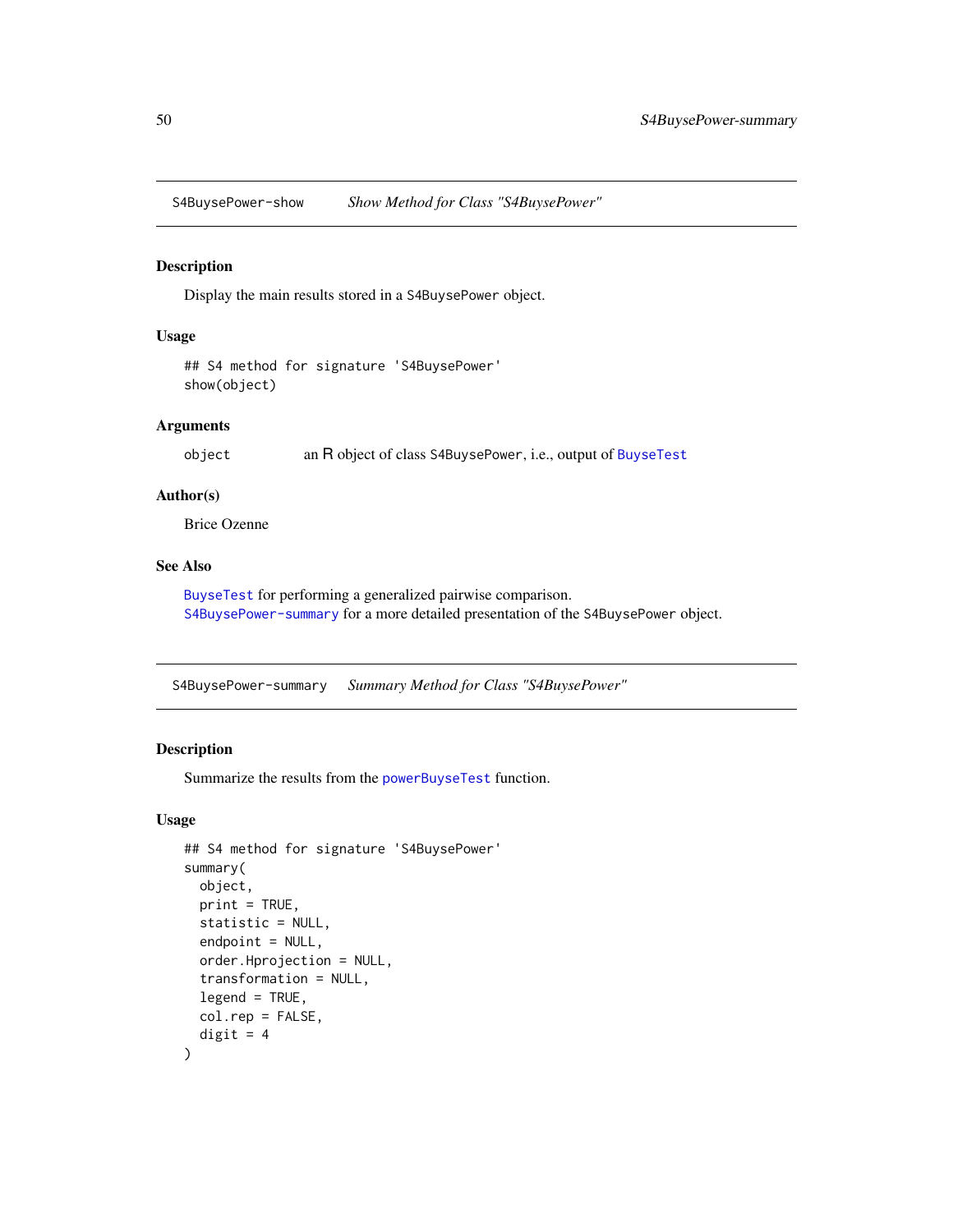#### <span id="page-50-0"></span>Arguments

| object            | output of powerBuyseTest                                                                                                                                                                                                                                                                                                                                                                                                                       |  |
|-------------------|------------------------------------------------------------------------------------------------------------------------------------------------------------------------------------------------------------------------------------------------------------------------------------------------------------------------------------------------------------------------------------------------------------------------------------------------|--|
| print             | [logical] Should the table be displayed?.                                                                                                                                                                                                                                                                                                                                                                                                      |  |
| statistic         | [character] statistic relative to which the power should be computed: "netBenefit"<br>displays the net benefit, as described in Buyse (2010) and Peron et al. (2016)),<br>"winRatio" displays the win ratio, as described in Wang et al. (2016), "mannWhitney"<br>displays the proportion in favor of the treatment (also called Mann-Whitney pa-<br>rameter), as described in Fay et al. (2018). Default value read from BuyseTest.options(). |  |
| endpoint          | [character vector] the endpoints to be displayed: must be the name of the end-<br>point followed by an underscore and then by the threshold.                                                                                                                                                                                                                                                                                                   |  |
| order.Hprojection |                                                                                                                                                                                                                                                                                                                                                                                                                                                |  |
|                   | [integer 1,2] the order of the H-project to be used to compute the variance of the<br>net benefit/win ratio.                                                                                                                                                                                                                                                                                                                                   |  |
|                   | transformation [logical] should the CI be computed on the logit scale / log scale for the net<br>benefit / win ratio and backtransformed.                                                                                                                                                                                                                                                                                                      |  |
| legend            | [logical] should explainations about the content of each column be displayed?                                                                                                                                                                                                                                                                                                                                                                  |  |
| col.rep           | [logical] should the number of successful simulations be displayed?                                                                                                                                                                                                                                                                                                                                                                            |  |
| digit             | [integer vector] the number of digit to use for printing the counts and the delta.                                                                                                                                                                                                                                                                                                                                                             |  |

### Author(s)

Brice Ozenne

### References

On the GPC procedure: Marc Buyse (2010). Generalized pairwise comparisons of prioritized endpoints in the two-sample problem. *Statistics in Medicine* 29:3245-3257 On the win ratio: D. Wang, S. Pocock (2016). A win ratio approach to comparing continuous non-normal outcomes in clinical trials. *Pharmaceutical Statistics* 15:238-245 On the Mann-Whitney parameter: Fay, Michael P. et al (2018). Causal estimands and confidence intervals asscoaited with Wilcoxon-Mann-Whitney tests in randomized experiments. *Statistics in Medicine* 37:2923-2937 \

### See Also

[powerBuyseTest](#page-46-1) for performing a simulation study for generalized pairwise comparison.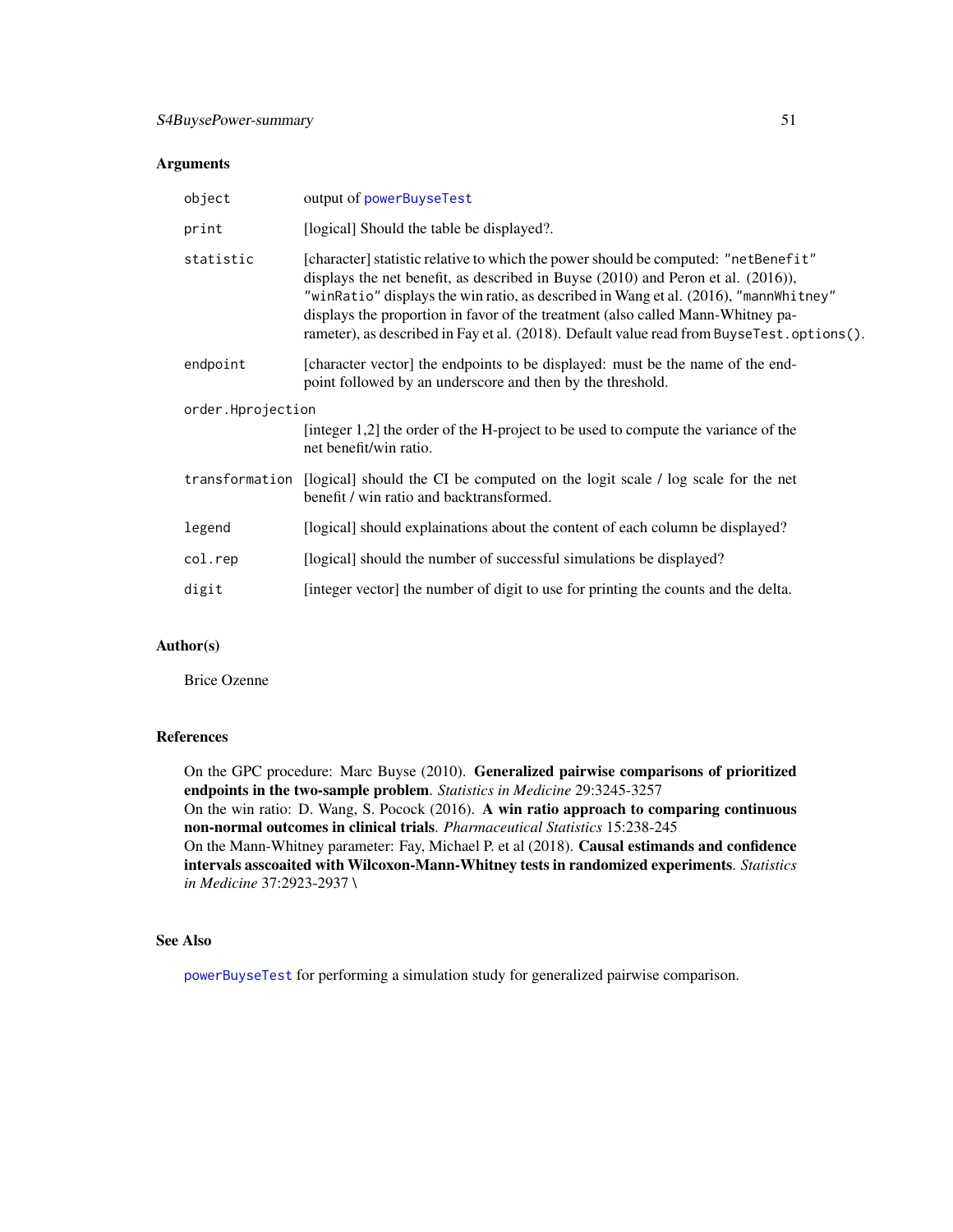<span id="page-51-1"></span><span id="page-51-0"></span>S4BuyseTest-class *Class "S4BuyseTest" (output of BuyseTest)*

### Description

A [BuyseTest](#page-15-1) output is reported in a S4BuyseTest object.

### Author(s)

Brice Ozenne

### See Also

[BuyseTest](#page-15-1) for the function computing generalized pairwise comparisons. [S4BuyseTest-summary](#page-55-1) for the summary of the BuyseTest function results

S4BuyseTest-coef *Coef Method for Class "S4BuyseTest"*

### Description

Extract summary statistics from the result of a [BuyseTest](#page-15-1) function.

### Usage

```
## S4 method for signature 'S4BuyseTest'
coef(
  object,
  endpoint = NULL,
  statistic = NULL,
  stratified = FALSE,
  cumulative = TRUE,
  ...
)
```

| object              | output of BuyseTest                                                                                                                   |
|---------------------|---------------------------------------------------------------------------------------------------------------------------------------|
| endpoint            | [character] for which endpoint(s) the summary statistic should be output? If<br>NULL returns the summary statistic for all endpoints. |
| statistic           | [character] the type of summary statistic. See the detail section.                                                                    |
| stratified          | [logical] should the summary statistic be strata-specific? Otherwise a summary<br>statistic over all strata is returned.              |
| cumulative          | [logical] should the summary statistic be cumulated over endpoints? Otherwise<br>display the contribution of each endpoint.           |
| $\cdot \cdot \cdot$ | ignored.                                                                                                                              |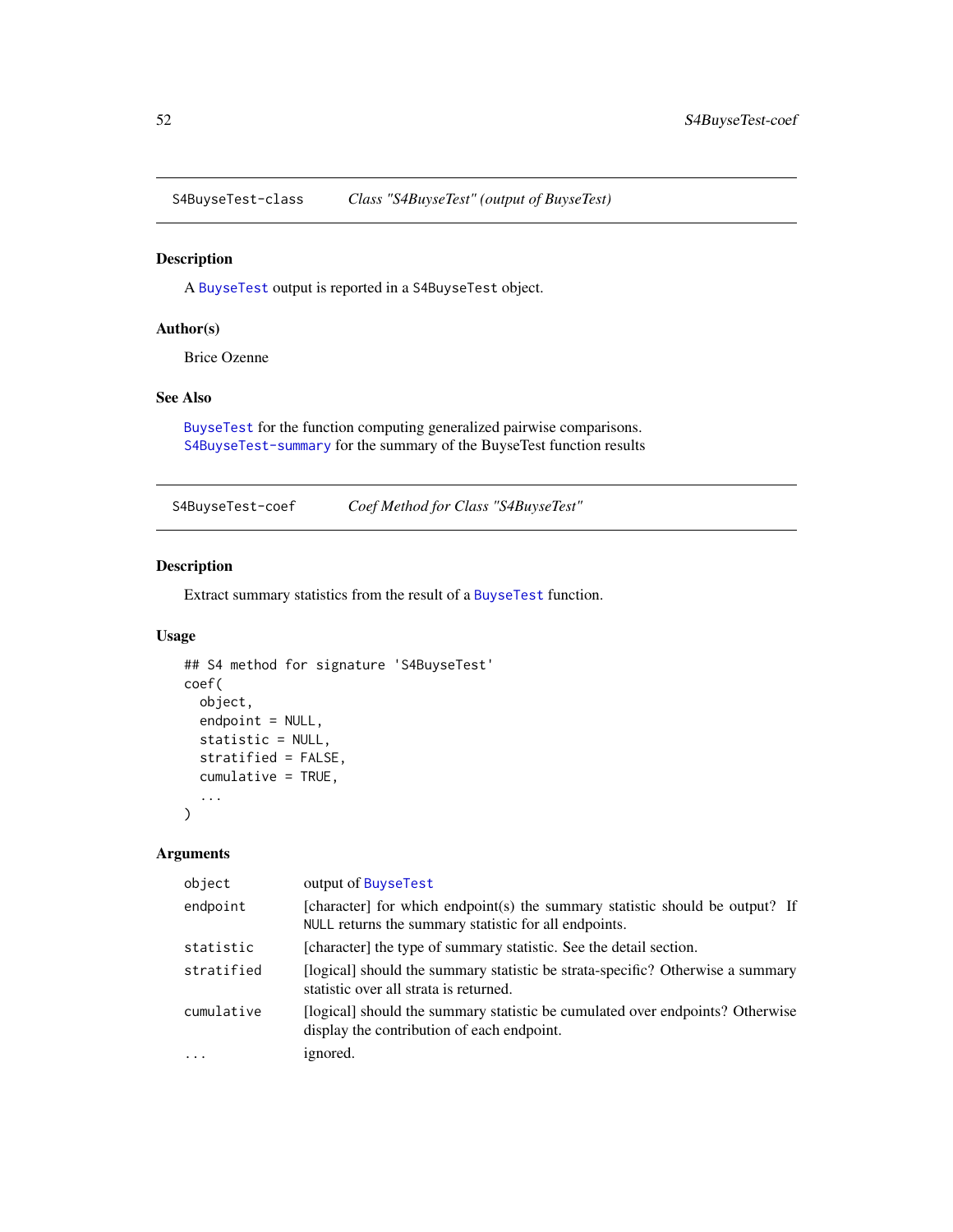### <span id="page-52-0"></span>S4BuyseTest-confint 53

#### Details

One of the following statistic can be specified:

- "netBenefit": returns the net benefit.
- "winRatio": returns the win ratio.
- "favorable": returns the proportion in favor of the treatment (also called Mann-Whitney parameter).
- "unfavorable": returns the proportion in favor of the control.
- "count.favorable": returns the number of pairs in favor of the treatment.
- "count.unfavorable": returns the number of pairs in favor of the control.
- "count.neutral": returns the number of neutral pairs.
- "count.uninf": returns the number of uninformative pairs.
- "pc. favorable": returns the percentage of pairs in favor of the treatment, i.e.  $P[X \ge Y + \tau]$ .
- "pc.unfavorable": returns the percentage of pairs in favor of the control, i.e.  $P[Y \ge X + \tau]$ .
- "pc.neutral": returns the percentage of neutral pairs.
- "pc.uninf": returns the percentage of uninformative pairs.

#### Author(s)

Brice Ozenne

<span id="page-52-1"></span>S4BuyseTest-confint *Confidence Intervals for Model Parameters*

#### **Description**

Computes confidence intervals for net benefit statistic or the win ratio statistic.

```
## S4 method for signature 'S4BuyseTest'
confint(
  object,
  endpoint = NULL,statistic = NULL,
  cumulative = TRUE,
  null = NULL,conf.level = NULL,
  alternative = NULL,
 method.ci.resampling = NULL,
 order.Hprojection = NULL,
  transformation = NULL,
  cluster = NULL
)
```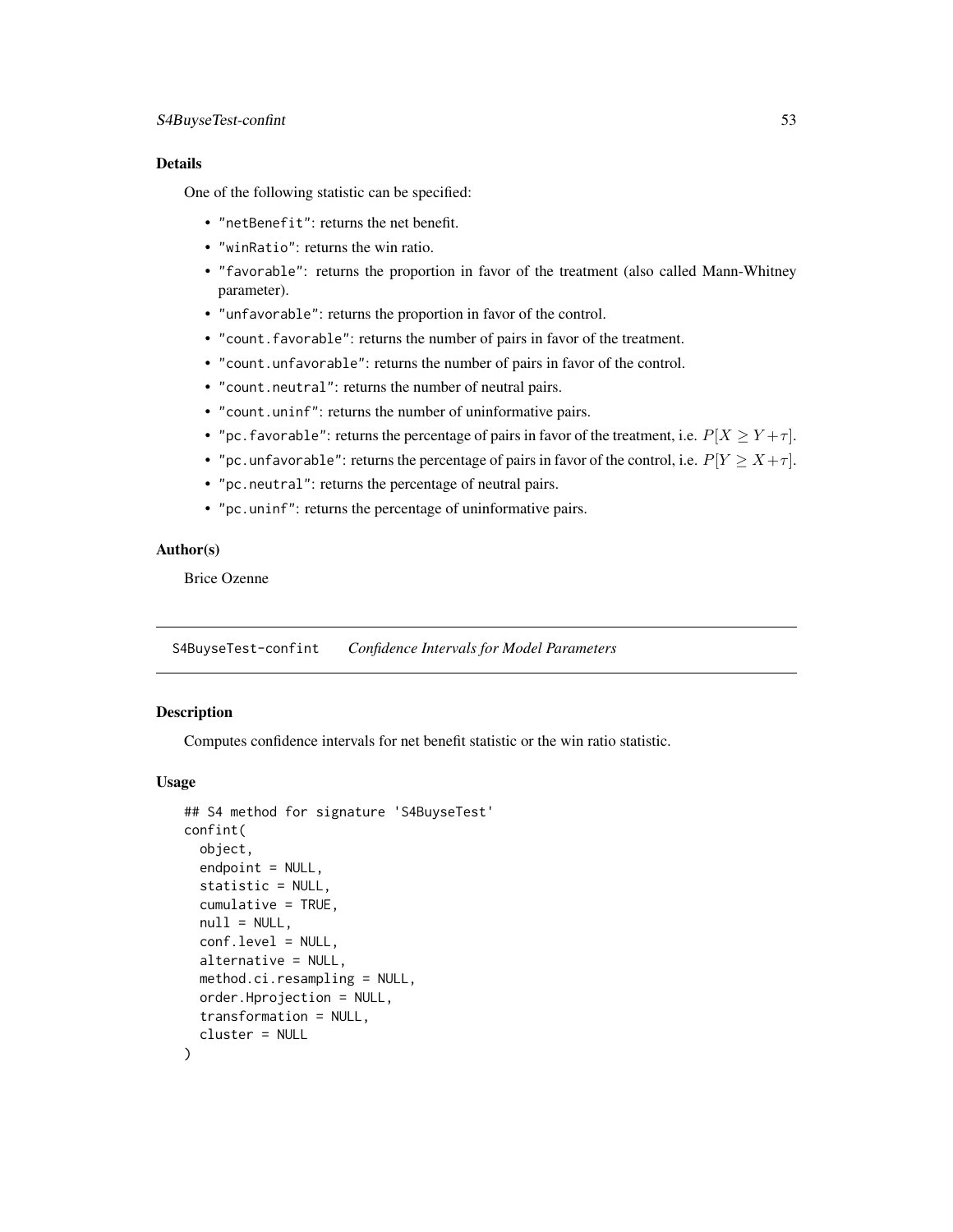#### <span id="page-53-0"></span>Arguments

| object               | an R object of class S4BuyseTest, i.e., output of BuyseTest                                                                                                                                                                                                                                                                                                                                                                                                                                               |
|----------------------|-----------------------------------------------------------------------------------------------------------------------------------------------------------------------------------------------------------------------------------------------------------------------------------------------------------------------------------------------------------------------------------------------------------------------------------------------------------------------------------------------------------|
| endpoint             | [character] for which endpoint(s) the confidence intervals should be output? If<br>NULL returns the confidence intervals for all endpoints.                                                                                                                                                                                                                                                                                                                                                               |
| statistic            | [character] the statistic summarizing the pairwise comparison: "netBenefit"<br>displays the net benefit, as described in Buyse (2010) and Peron et al. (2016)),<br>"winRatio" displays the win ratio, as described in Wang et al. (2016), "favorable"<br>displays the proportion in favor of the treatment (also called Mann-Whitney pa-<br>rameter), as described in Fay et al. (2018). "unfavorable" displays the propor-<br>tion in favor of the control. Default value read from BuyseTest.options(). |
| cumulative           | [logical] should the summary statistic be cumulated over endpoints? Otherwise<br>display the contribution of each endpoint.                                                                                                                                                                                                                                                                                                                                                                               |
| null                 | [numeric] right hand side of the null hypothesis (used for the computation of the<br>p-value).                                                                                                                                                                                                                                                                                                                                                                                                            |
| conf.level           | [numeric] confidence level for the confidence intervals. Default value read from<br>BuyseTest.options().                                                                                                                                                                                                                                                                                                                                                                                                  |
| alternative          | [character] the type of alternative hypothesis: "two.sided", "greater", or<br>"less". Default value read from BuyseTest.options().                                                                                                                                                                                                                                                                                                                                                                        |
| method.ci.resampling |                                                                                                                                                                                                                                                                                                                                                                                                                                                                                                           |
|                      | [character] the method used to compute the confidence intervals and p-values<br>when using bootstrap or permutation ("percentile", "gaussian", "student").<br>See the details section.                                                                                                                                                                                                                                                                                                                    |
| order.Hprojection    |                                                                                                                                                                                                                                                                                                                                                                                                                                                                                                           |
|                      | [integer, 1-2] order of the H-decomposition used to compute the variance.                                                                                                                                                                                                                                                                                                                                                                                                                                 |
| transformation       | [logical] should the CI be computed on the logit scale / log scale for the net ben-<br>efit / win ratio and backtransformed. Otherwise they are computed without any<br>transformation. Default value read from BuyseTest.options(). Not relevant<br>when using permutations or percentile bootstrap.                                                                                                                                                                                                     |
| cluster              | [numeric vector] Group of observations for which the iid assumption holds.                                                                                                                                                                                                                                                                                                                                                                                                                                |

#### Details

statistic: when considering a single endpoint and denoting Y the endpoint in the treatment group, X the endpoint in the control group, and  $\tau$  the threshold of clinical relevance, the net benefit is  $P[Y \ge X + \tau] - P[X \ge Y + \tau]$ , the win ratio is  $\frac{P[Y \ge X + \tau]}{P[X \ge Y + \tau]}$ , the proportion in favor of treatment is  $P[Y \ge X + \tau]$ , the proportion in favor of control is  $P[X \ge Y + \tau]$ .

method.ci.resampling: when using bootstrap/permutation, p-values and confidence intervals are computing as follow:

- percentile (bootstrap): compute the confidence interval using the quantiles of the bootstrap estimates. Compute the p-value by finding the confidence level at which a bound of the confidence interval equals the null hypothesis.
- percentile (permutation): apply the selected transformation to the estimate and permutation estimates. Compute the confidence interval by (i) shfiting the estimate by the quantiles of the centered permutation estimates and (ii) back-transforming . Compute the p-value as the relative frequency at which the estimate are less extreme than the permutation estimates.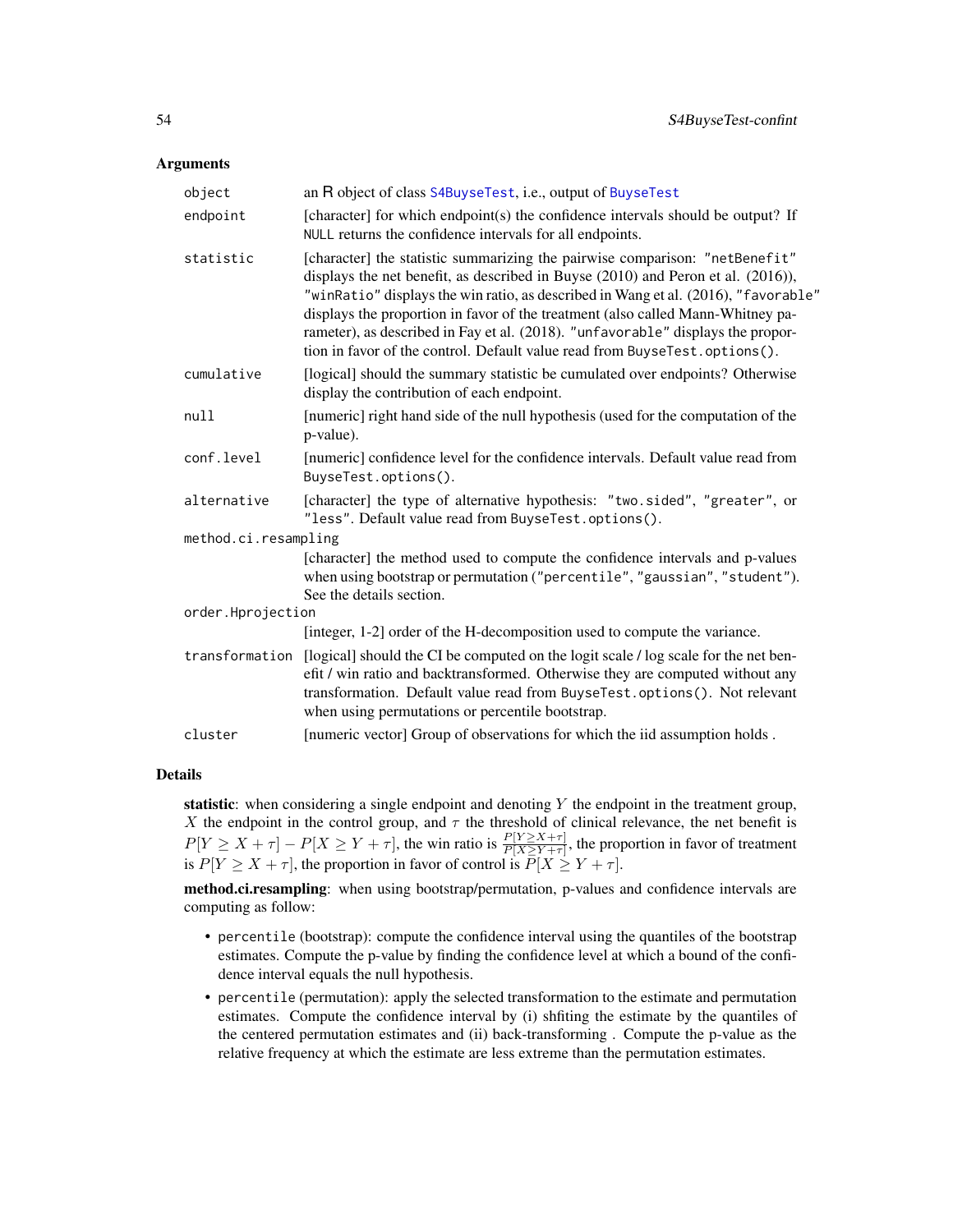- gaussian (bootstrap and permutation): apply the selected transformation to the estimate and bootstrap/permutation estimates. Estimate the variance of the estimator using the empirical variance of the transformed boostrap/permutation estimates. Compute confidence intervals and p-values under the normality assumption and back-transform the confidence intervals.
- student (bootstrap): apply the selected transformation to the estimate, its standard error, the bootstrap estimates, and their standard error. Compute the studentized bootstrap estimates by dividing the centered bootstrap estimates by their standard error. Compute the confidence interval based on the standard error of the estimate and the quantiles of the studentized bootstrap estimates, and back-transform. Compute the p-value by finding the confidence level at which a bound of the confidence interval equals the null hypothesis.
- student (permutation): apply the selected transformation to the estimate, its standard error, the permutation estimates, and their standard error. Compute the studentized permutation estimates by dividing the centered permutation estimates by their standard error. Compute the confidence interval based on the standard error of the estimate and the quantiles of the studentized permutation estimates, and back-transform. Compute the p-value as the relative frequency at which the studentized estimate are less extreme than the permutation studentized estimates.

WARNING: when using a permutation test, the uncertainty associated with the estimator is computed under the null hypothesis. Thus the confidence interval may not be valid if the null hypothesis is false.

#### Value

A matrix containing a column for the estimated statistic (over all strata), the lower bound and upper bound of the confidence intervals, and the associated p-values. When using resampling methods:

- an attribute n.resampling specified how many samples have been used to compute the confidence intervals and the p-values.
- an attribute method.ci.resampling method used to compute the confidence intervals and p-values.

#### Author(s)

Brice Ozenne

#### References

On the GPC procedure: Marc Buyse (2010). Generalized pairwise comparisons of prioritized endpoints in the two-sample problem. *Statistics in Medicine* 29:3245-3257 On the win ratio: D. Wang, S. Pocock (2016). A win ratio approach to comparing continuous non-normal outcomes in clinical trials. *Pharmaceutical Statistics* 15:238-245 On the Mann-Whitney parameter: Fay, Michael P. et al (2018). Causal estimands and confidence intervals asscoaited with Wilcoxon-Mann-Whitney tests in randomized experiments. *Statistics in Medicine* 37:2923-2937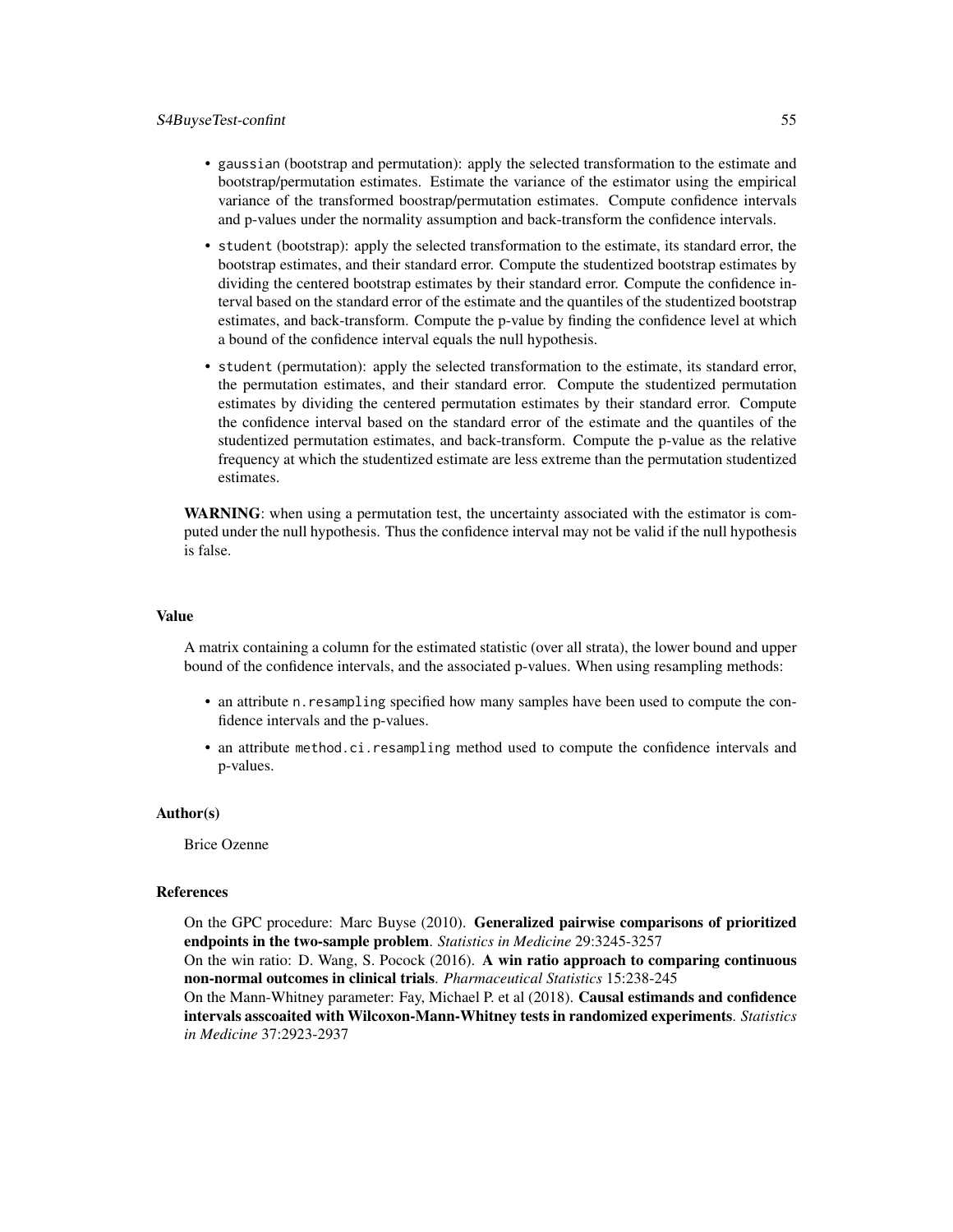### <span id="page-55-0"></span>See Also

[BuyseTest](#page-15-1) for performing a generalized pairwise comparison. [S4BuyseTest-summary](#page-55-1) for a more detailed presentation of the S4BuyseTest object.

S4BuyseTest-show *Show Method for Class "S4BuyseTest"*

### Description

Display the main results stored in a S4BuyseTest object.

### Usage

```
## S4 method for signature 'S4BuyseTest'
show(object)
```
### Arguments

object an R object of class S4BuyseTest, i.e., output of [BuyseTest](#page-15-1)

### Author(s)

Brice Ozenne

#### See Also

[BuyseTest](#page-15-1) for performing a generalized pairwise comparison. [S4BuyseTest-summary](#page-55-1) for a more detailed presentation of the S4BuyseTest object.

<span id="page-55-1"></span>S4BuyseTest-summary *Summary Method for Class "S4BuyseTest"*

### Description

Summarize the results from the [BuyseTest](#page-15-1) function.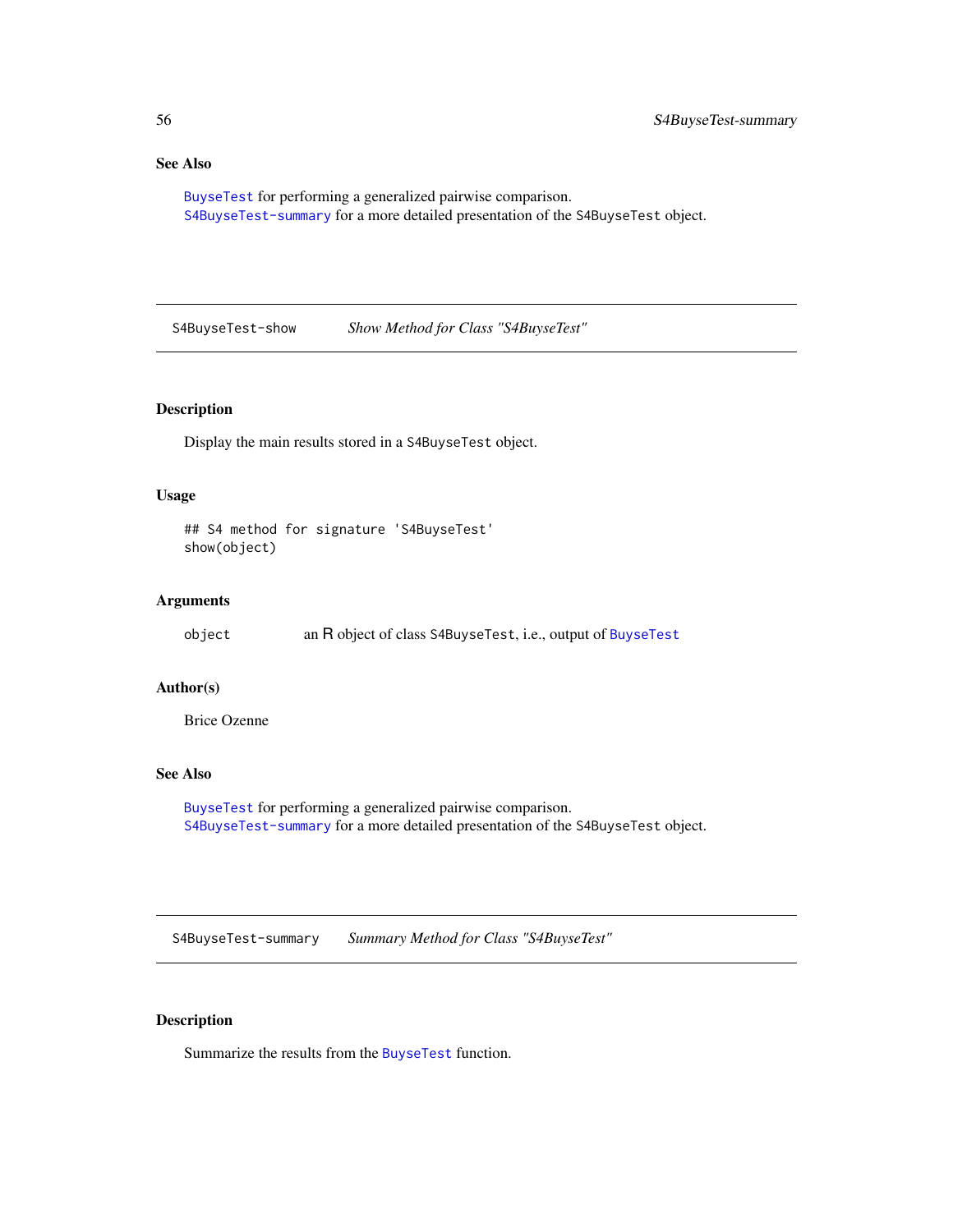### <span id="page-56-0"></span>S4BuyseTest-summary 57

### Usage

```
## S4 method for signature 'S4BuyseTest'
summary(
 object,
 print = TRUE,
 percentage = TRUE,
 statistic = NULL,
 conf.level = NULL,
 strata = if (length(object@level.strata) == 1) { "global" } else { NULL },
  type.display = 1,
 digit = c(2, 4, 5),
  ...
\mathcal{L}
```
### Arguments

| object       | output of BuyseTest                                                                                                                                                                                                                                                                                                                                                                                                                                                                                            |
|--------------|----------------------------------------------------------------------------------------------------------------------------------------------------------------------------------------------------------------------------------------------------------------------------------------------------------------------------------------------------------------------------------------------------------------------------------------------------------------------------------------------------------------|
| print        | [logical] Should the table be displayed?.                                                                                                                                                                                                                                                                                                                                                                                                                                                                      |
| percentage   | [logical] Should the percentage of pairs of each type be displayed ? Otherwise<br>the number of pairs is displayed.                                                                                                                                                                                                                                                                                                                                                                                            |
| statistic    | [character] the statistic summarizing the pairwise comparison: "netBenefit"<br>displays the net benefit, as described in Buyse $(2010)$ and Peron et al. $(2016)$ ),<br>"winRatio" displays the win ratio, as described in Wang et al. (2016), "favorable"<br>displays the proportion in favor of the treatment (also called Mann-Whitney pa-<br>rameter), as described in Fay et al. (2018). "unfavorable" displays the propor-<br>tion in favor of the control. Default value read from BuyseTest.options(). |
| conf.level   | [numeric] confidence level for the confidence intervals. Default value read from<br>BuyseTest.options().                                                                                                                                                                                                                                                                                                                                                                                                       |
| strata       | [character vector] the name of the strata to be displayed. Can also be "global"<br>to display the average over all strata.                                                                                                                                                                                                                                                                                                                                                                                     |
| type.display | [numeric or character] the results/summary statistics to be displayed. Either an<br>integer indicating refering to a type of display in BuyseTest.options() or the<br>name of the column to be output (e.g. c("strata", "Delta", "p. value")).                                                                                                                                                                                                                                                                 |
| digit        | [integer vector] the number of digit to use for printing the counts and the delta.                                                                                                                                                                                                                                                                                                                                                                                                                             |
| $\ddots$     | arguments to be passed to S4BuyseTest-confint                                                                                                                                                                                                                                                                                                                                                                                                                                                                  |
|              |                                                                                                                                                                                                                                                                                                                                                                                                                                                                                                                |

### Details

### Content of the output

The "results" table in the output show the result of the GPC at each endpoint, as well as its contribution to the global statistics. More precisely, the column:

- endpoint lists the endpoints, by order of priority.
- threshold lists the threshold associated to each endpoint.
- weight: lists the weight of each priority.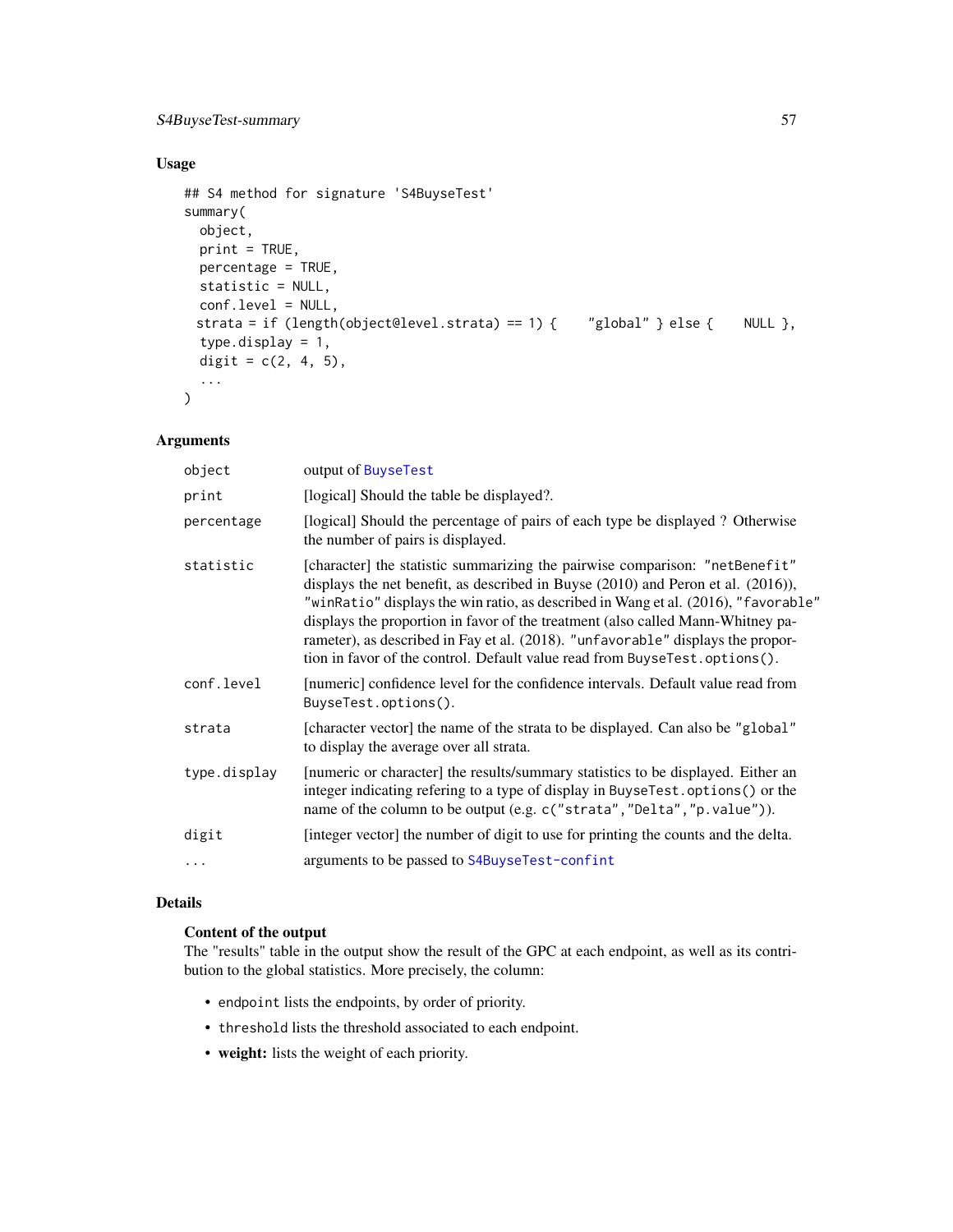- strata: list the strata relative to which the results of the priority are displayed. If "global", then the results are over all strata at a given priority.
- total lists the number of pairs to be analyzed at the current priority (or strata).
- total(%) lists the percentage of pairs to be analyzed at the current priority (or strata).
- favorable lists the number of pairs classified in favor of the treatment group at the current priority (or strata).
- favorable(%) lists the number of pairs classified in favor of the treatment group at the current priority (or strata).
- unfavorable lists the number of pairs classified in favor of the control group at the current priority (or strata).
- unfavorable(%) lists the percentage of pairs classified in favor of the control group at the current priority (or strata).
- neutral lists the number of pairs classified as neither in favor of the treatment group nor in favor of the control group at the current priority (or strata).
- neutral(%) lists the percentage of pairs classified as neither in favor of the treatment group nor in favor of the control group at the current priority (or strata).
- uninf lists the number of pairs that could not be classified at the current priority (or strata) due to missing values/censoring.
- uninf(%) lists the percentage of pairs that could not be classified at the current priority (or strata) due to missing values/censoring.
- delta lists the value of the priority-specific statistic (e.g. net benefit or win ratio), i.e. computed on the pairs analyzed at the current priority only.
- Delta lists the value of the cumulative statistic (e.g. net benefit or win ratio), i.e. computed on all the pairs analyzed up to the current priority.
- Delta(%) lists the relative statistic (i.e. statistic up to the current priority divided by the final statistic).
- information(%) lists the information fraction (i.e. number of favorable and unfavorable pairs up to the current priority divided by the final number of favorable and unfavorable pairs).
- CI lists the confidence intervals for Delta (not adjusted for multiple comparison).
- null lists the null hypothesis (Delta=null).
- p.value p-value relative to the null hypothesis (no adjustment for multiple comparison).
- resampling number of samples used to compute the confidence intervals or p-values from permutations or bootstrap samples. Only displayed if some bootstrap samples have been discarded, for example, they did not lead to sample any case or control.

Note: when using the Peron scoring rule or a correction for uninformative pairs, the columns total, favorable, unfavorable, neutral, and uninf are computing by summing the contribution of the pairs. This may lead to a decimal value.

statistic: when considering a single endpoint and denoting Y the endpoint in the treatment group, X the endpoint in the control group, and  $\tau$  the threshold of clinical relevance, the net benefit is  $P[Y \ge X + \tau] - P[X \ge Y + \tau]$ , the win ratio is  $\frac{P[Y \ge X + \tau]}{P[X \ge Y + \tau]}$ , the proportion in favor of treatment is  $P[Y \ge X + \tau]$ , the proportion in favor of control is  $\overline{P}[X \ge Y + \tau]$ .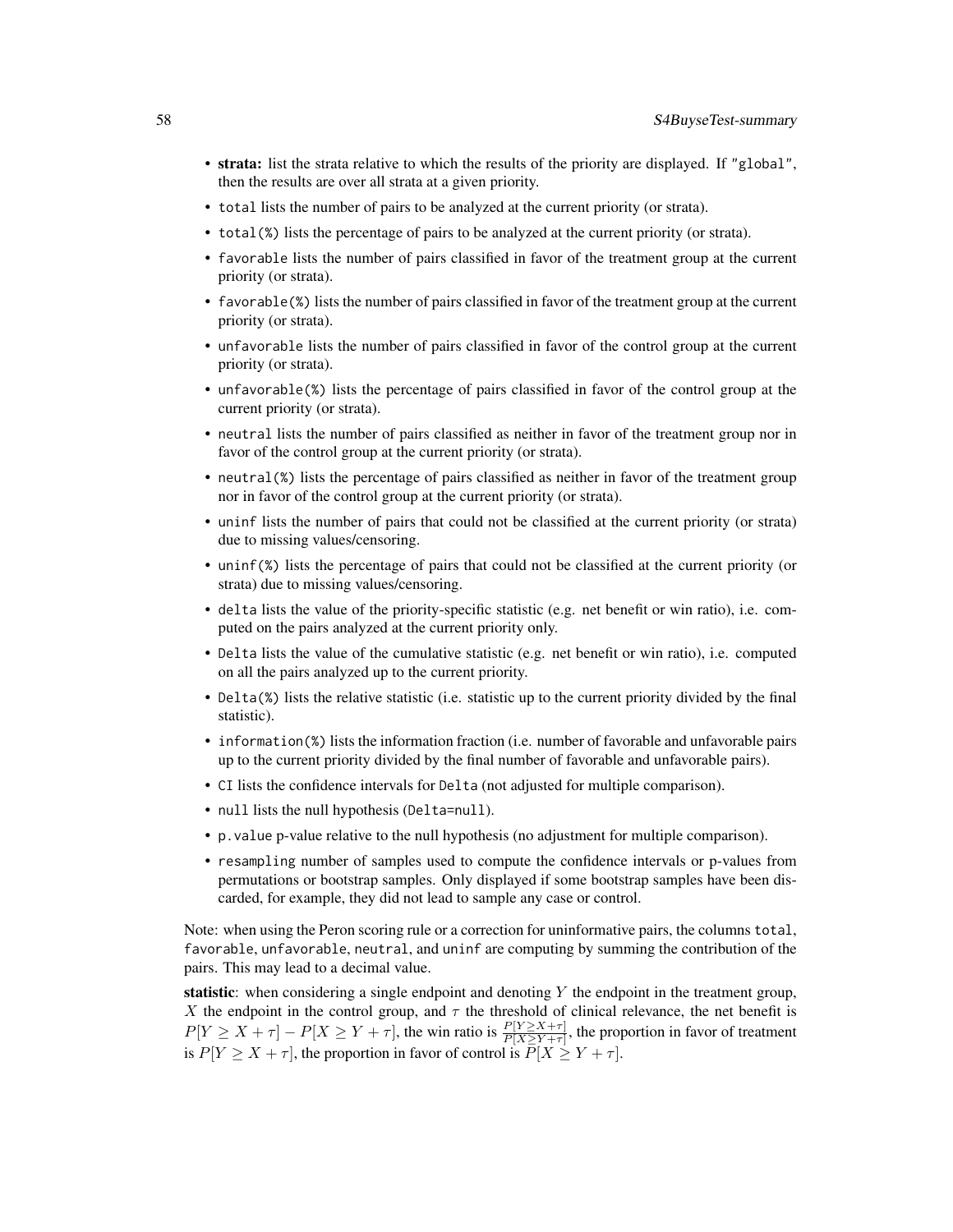#### <span id="page-58-0"></span>Statistical inference

When the interest is in obtaining p-values, we recommand the use of a permutation test. However, when using a permutation test confidence intervals are not displayed in the summary. This is because there is no (to the best of our knowledge) straightforward way to obtain good confidence intervals with permutations. An easy way consist in using the quantiles of the permutation distribution and then shift by the point estimate of the statistic. This is what is output by [S4BuyseTest-confint](#page-52-1). However this approach leads to a much too high coverage when the null hypothesis is false. The limits of the confidence interval can also end up being outside of the interval of definition of the statistic (e.g. outside [-1,1] for the proportion in favor of treatment). Therefore, for obtaining confidence intervals, we recommand the boostrap method or the u-statistic method.

#### Win ratio

For the win ratio, the proposed implementation enables the use of thresholds and endpoints that are not time to events as well as the correction proposed in Peron et al. (2016) to account for censoring. These development have not been examined by Wang et al. (2016), or in other papers (to the best of our knowledge). They are only provided here by implementation convenience.

#### Competing risks

In presence of competing risks, looking at the net benefit/win ratio computed with respect to the event of interest will likely not give a full picture of the difference between the two groups. For instance a treatment may decrease the risk of the event of interest (i.e. increase the net benefit for this event) by increasing the risk of the competing event. If the competing event is death, this is not desirable. It is therefore advised to taking into consideration the risk of the competing event, e.g. by re-running BuyseTest where cause 1 and 2 have been inverted.

#### Author(s)

Brice Ozenne

#### References

On the GPC procedure: Marc Buyse (2010). Generalized pairwise comparisons of prioritized endpoints in the two-sample problem. *Statistics in Medicine* 29:3245-3257 On the win ratio: D. Wang, S. Pocock (2016). A win ratio approach to comparing continuous non-normal outcomes in clinical trials. *Pharmaceutical Statistics* 15:238-245 On the Mann-Whitney parameter: Fay, Michael P. et al (2018). Causal estimands and confidence intervals asscoaited with Wilcoxon-Mann-Whitney tests in randomized experiments. *Statistics in Medicine* 37:2923-2937 \

### See Also

[BuyseTest](#page-15-1) for performing a generalized pairwise comparison. [S4BuyseTest-class](#page-51-1) for a presentation of the S4BuyseTest object. [S4BuyseTest-confint](#page-52-1) to output confidence interval and p-values in a matrix format.

#### Examples

library(data.table)

dt <- simBuyseTest(1e2, n.strata = 3)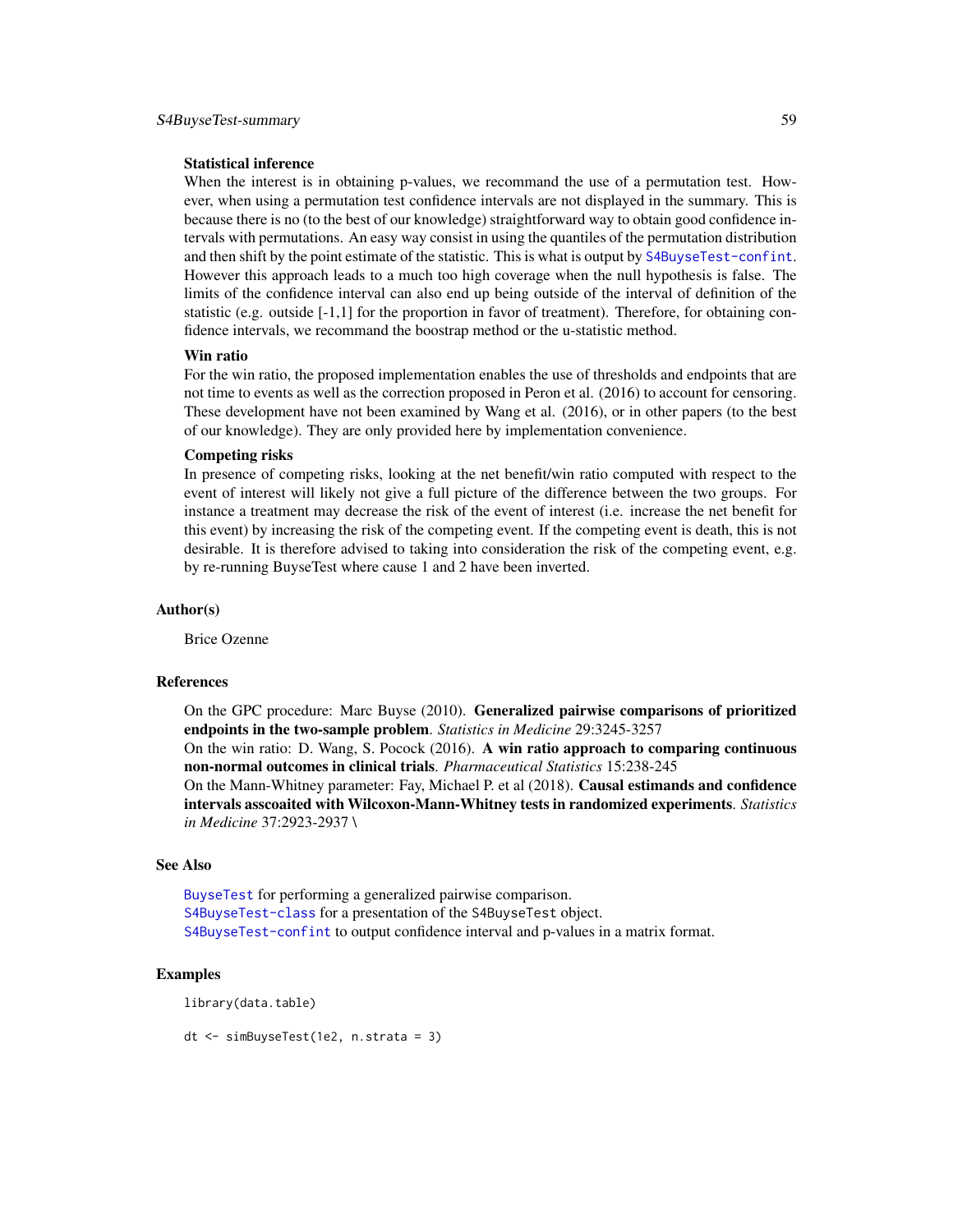```
## Not run:
BT <- BuyseTest(treatment ~ TTE(eventtime, status = status) + Bin(toxicity), data=dt)
## End(Not run)
summary(BT)
summary(BT, percentage = FALSE)
summary(BT, statistic = "winRatio")
```
sensitivity *Sensitivity Analysis for the Choice of the Thresholds*

### <span id="page-59-1"></span>Description

Evaluate the statistic of interest along various thresholds of clinical relevance.

### Usage

```
## S4 method for signature 'S4BuyseTest'
sensitivity(
 object,
 threshold,
 statistic = NULL,
 band = FALSE,conf.level = NULL,
 null = NULL,transformation = NULL,
 alternative = NULL,
 adj.p.value = FALSE,
 trace = TRUE,cpus = 1,...
\mathcal{L}
```
sensitivity(object, ...)

| object    | an R object of class S4BuyseTest, i.e., output of BuyseTest                                                                                                                                                                                                |
|-----------|------------------------------------------------------------------------------------------------------------------------------------------------------------------------------------------------------------------------------------------------------------|
| $\cdots$  | argument passsed to the function transformCIBP of the riskRegression pack-<br>age.                                                                                                                                                                         |
| threshold | [list] a list containing for each endpoint the thresholds to be considered.                                                                                                                                                                                |
| statistic | [character] the statistic summarizing the pairwise comparison: "netBenefit"<br>displays the net benefit, as described in Buyse $(2010)$ and Peron et al. $(2016)$ ),<br>"winRatio" displays the win ratio, as described in Wang et al. (2016), "favorable" |

<span id="page-59-0"></span>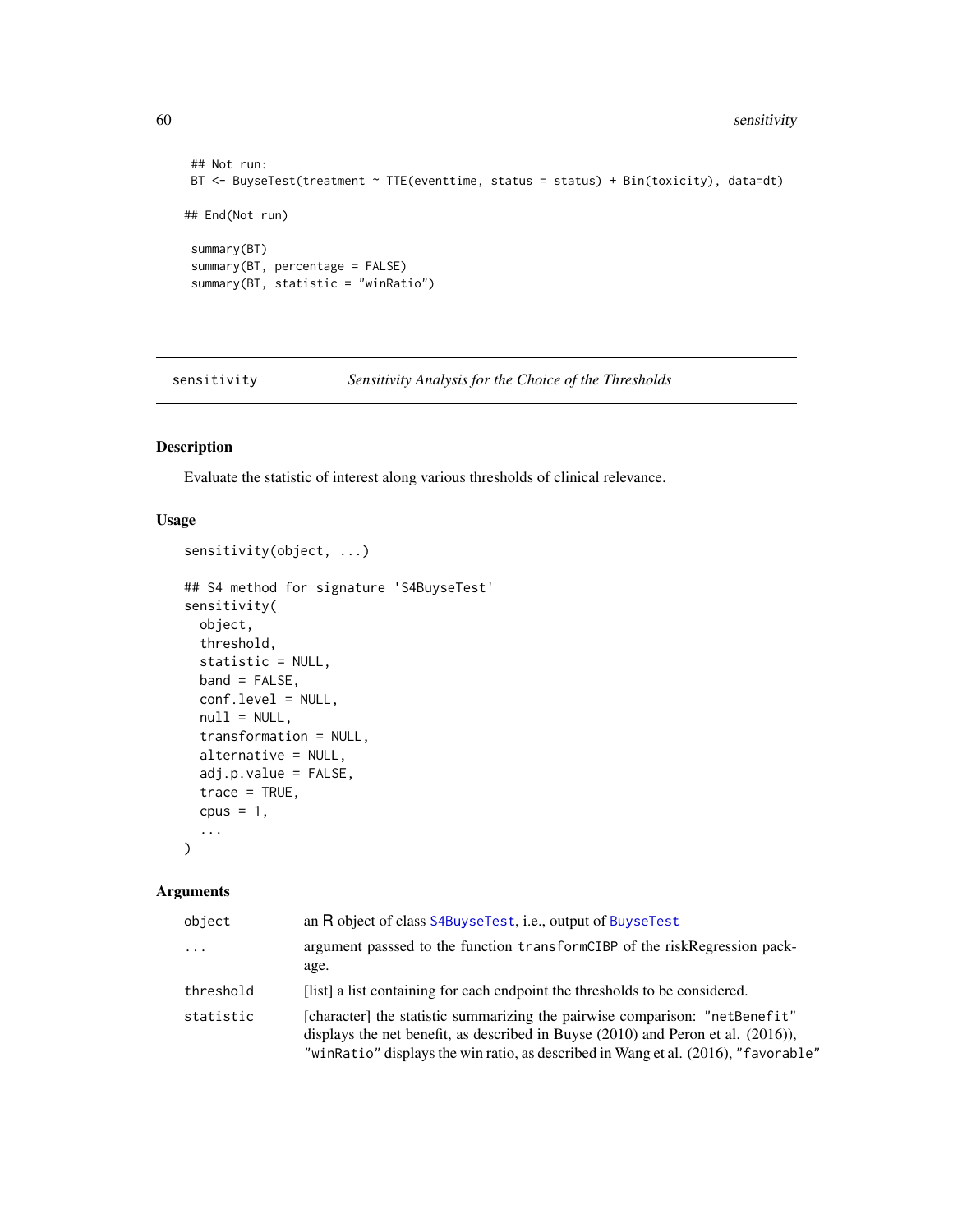|                | displays the proportion in favor of the treatment (also called Mann-Whitney pa-<br>rameter), as described in Fay et al. (2018). "unfavorable" displays the propor-<br>tion in favor of the control. Default value read from BuyseTest.options().                                                      |
|----------------|-------------------------------------------------------------------------------------------------------------------------------------------------------------------------------------------------------------------------------------------------------------------------------------------------------|
| band           | [logical] should simulate neous confidence intervals be computed?                                                                                                                                                                                                                                     |
| conf.level     | [numeric] confidence level for the confidence intervals. Default value read from<br>BuyseTest.options().                                                                                                                                                                                              |
| null           | [numeric] right hand side of the null hypothesis (used for the computation of the<br>p-value).                                                                                                                                                                                                        |
| transformation | [logical] should the CI be computed on the logit scale / log scale for the net ben-<br>efit / win ratio and backtransformed. Otherwise they are computed without any<br>transformation. Default value read from BuyseTest.options(). Not relevant<br>when using permutations or percentile bootstrap. |
| alternative    | [character] the type of alternative hypothesis: "two.sided", "greater", or<br>"less". Default value read from BuyseTest.options().                                                                                                                                                                    |
| adj.p.value    | [logical] should p-value adjusted for multiple comparisons be computed?                                                                                                                                                                                                                               |
| trace          | [logical] Should the execution of the function be traced?                                                                                                                                                                                                                                             |
| cpus           | [integer, $>0$ ] the number of CPU to use. Default value is 1.                                                                                                                                                                                                                                        |

### Details

Simulateneous confidence intervals and adjusted p-values are computed using a single-step max-test approach via the function transformCIBP of the riskRegression package.

### Examples

```
## Not run:
require(ggplot2)
## simulate data
set.seed(10)
df.data <- simBuyseTest(1e2, n.strata = 2)
## with one endpoint
ff1 \le treatment \sim TTE(eventtime, status = status, threshold = 0.1)
BT1 <- BuyseTest(ff1, data= df.data)
se.BT1 \le sensitivity(BT1, threshold = seq(0,2,0.25), band = TRUE)
autoplot(se.BT1)
## with two endpoints
ff2 <- update(ff1, \therefore + cont(score, threshold = 1))
BT2 <- BuyseTest(ff2, data= df.data)
se.BT2 <- sensitivity(BT2, threshold = list(eventtime = seq(0, 2, 0.25), score = 0:2),
                      band = TRUE)
autoplot(se.BT2)
autoplot(se.BT2, col = NA)
## End(Not run)
```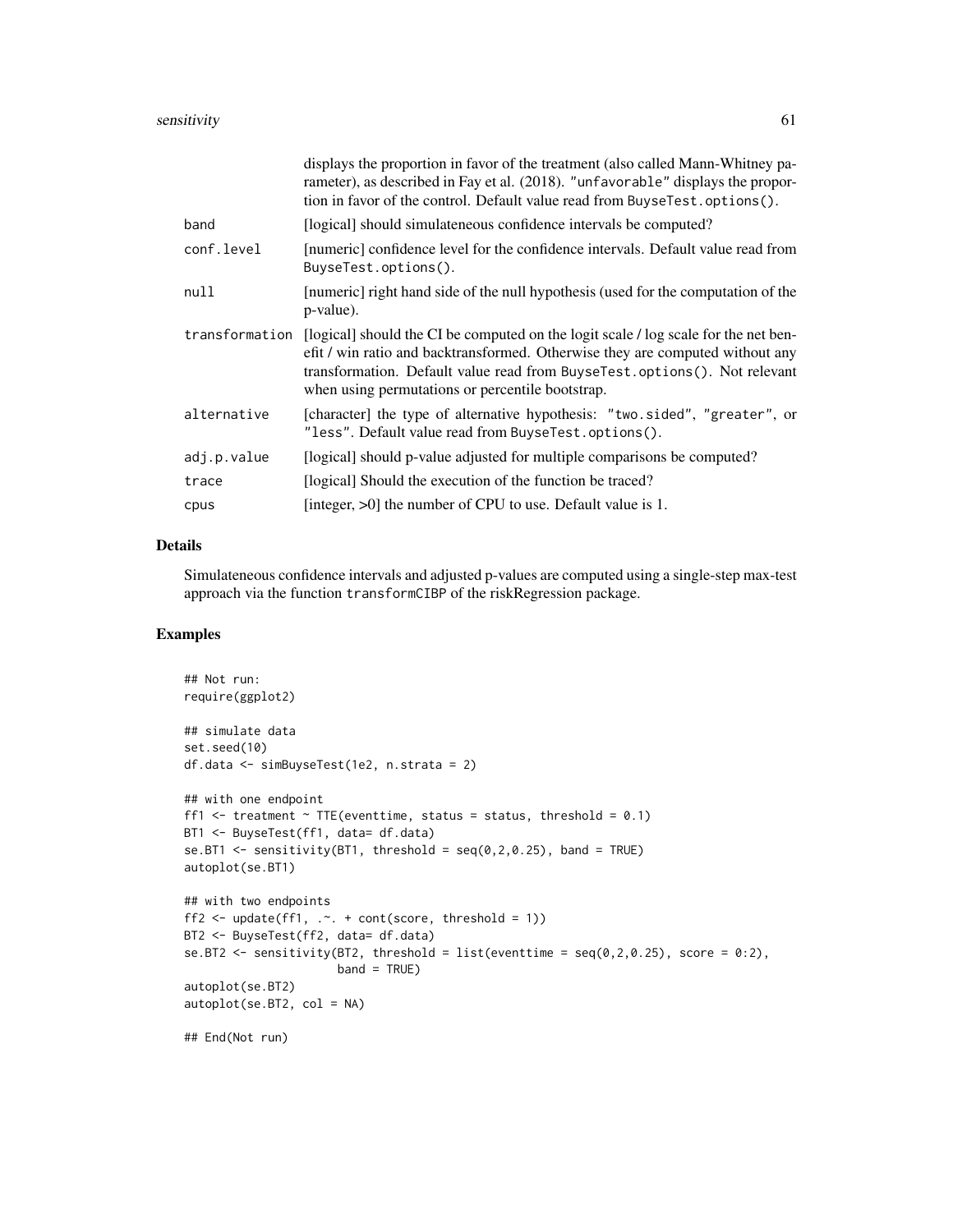<span id="page-61-0"></span>

### Description

Simulate Gompertz competing risks data with proportional (via prespecified sub-distribution hazard ratio) or non-proportional sub-distribution hazards. A treatment variable with two groups (treatment and control) is created.

#### Usage

```
simCompetingRisks(
 n.T,
 n.C,
 p.1C = NULL,v.1C,
 v.1T,
 v.2C,
 v.2T,
 SHR = NULL,b.1T = NULL,b.1C = NULL,b.2T = NULL,b.2C = NULL,cens.distrib = NULL,
 param.cens = NULL,
 latent = NULL
)
```

| n.T                    | [integer, $>0$ ] number of patients in the treatment arm                                                                                                                                                                                                              |
|------------------------|-----------------------------------------------------------------------------------------------------------------------------------------------------------------------------------------------------------------------------------------------------------------------|
| n.C                    | [integer, $>0$ ] number of patients in the control arm                                                                                                                                                                                                                |
| p.1C                   | [integer, >0] proportion of events of interest in the control group. Can be NULL<br>if and only if $(b.1T, b.1C, b.2T, b.2C)$ are provided.                                                                                                                           |
| v.1C, v.1T, v.2C, v.2T |                                                                                                                                                                                                                                                                       |
|                        | [double, $\langle 0 $ shape parameters for Gompertz distribution of time to event of<br>interest in control/treatment (C/T) group and of time to competing event in con-<br>trol/treatment $(C/T)$ group respectively                                                 |
| sHR                    | (double, >0) pre-specified sub-distribution hazard ratio for event of interest. Can<br>be NULL if and only if $(b.1T, b.1C, b.2T, b.2C)$ are provided.                                                                                                                |
| b.1C, b.1T, b.2C, b.2T |                                                                                                                                                                                                                                                                       |
|                        | (double, >0) rate parameters for Gompertz distribution of time to event of in-<br>terest in control/treatment (C/T) group and of time to competing event in con-<br>trol/treatment (C/T) group respectively. Can be NULL if and only if (p. 1C, sHR)<br>are provided. |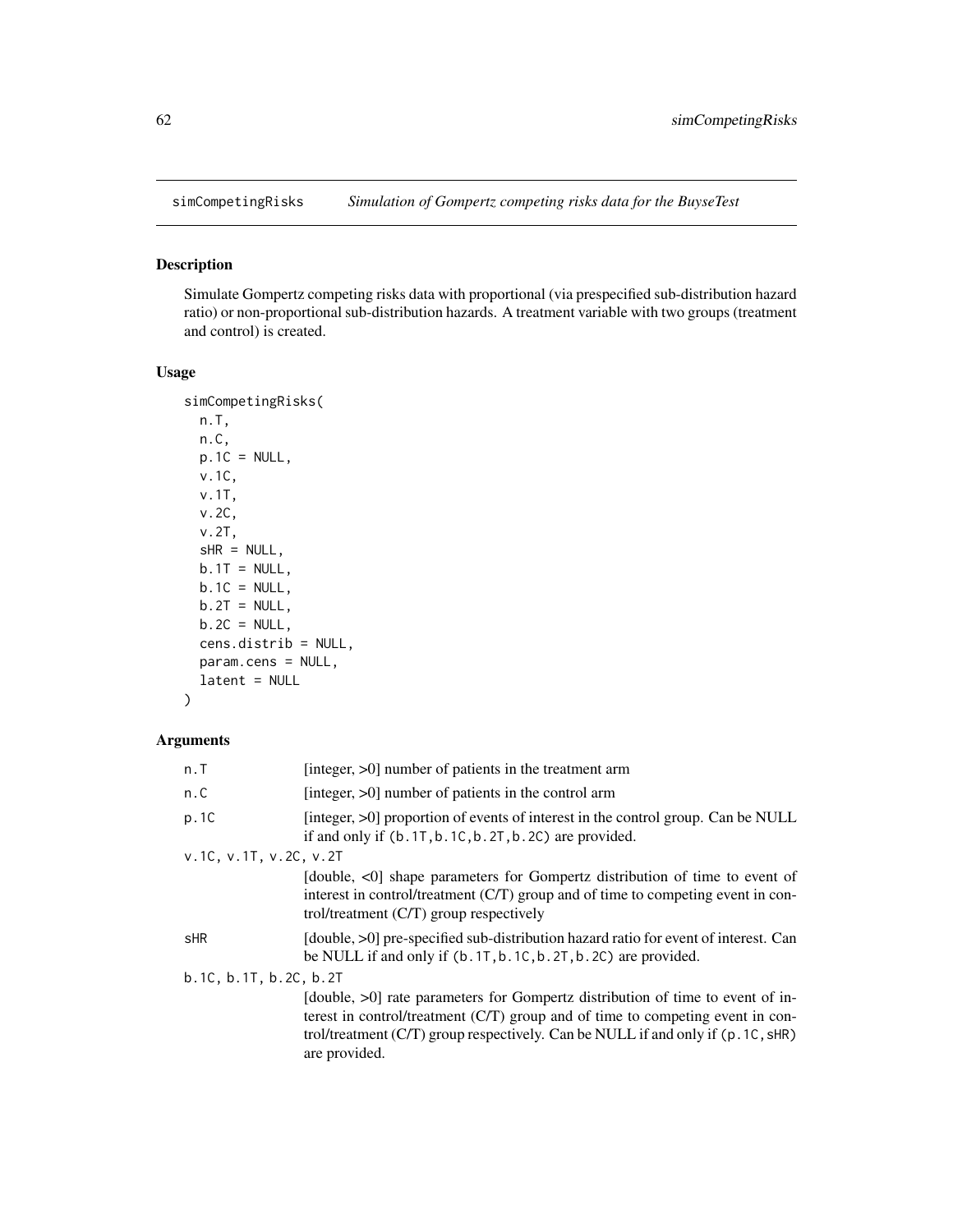| cens.distrib | [character] censoring distribution. Can be "exponential" for exponential cen-<br>soring or "uniform" for uniform censoring. NULL means no censoring.                                                                                                |
|--------------|-----------------------------------------------------------------------------------------------------------------------------------------------------------------------------------------------------------------------------------------------------|
| param.cens   | $\approx$ [>0] parameter for censoring distribution. Should be a double for rate parameter<br>of exponential censoring distribution or a vector of doubles for lower and upper<br>bounds of uniform censoring distribution. NULL means no censoring |
| latent       | [logical] If TRUE, also export the latent variables (e.g. true event times, true event<br>types and censoring times). NULL sets this parameter to FALSE.                                                                                            |

### Details

The times to the event of interest and to the competing event in each group follow an improper Gompertz distribution (see Jeong and Fine, 2006), whose cumulative distribution function is

 $F(t; b, v) = 1 - exp(b (1 - exp (v t))/v)$ 

and hazard functions is

h(t; b, v) = b  $exp(v t)$ 

The shape parameters must be negative to have improper distributions for the times to the two events in each group. Note however that in each group, the overall cumulative incidence function must be proper (i.e. the maximum values of the cumulative incidence of each event type sum up to 1 in each group). When only providing the shape parameters, the rate parameters are computed to fulfill this condition. In case you whish to provide the rate parameters too, make sure that the condition is met.

#### Author(s)

Eva Cantagallo

#### References

Jeong J-H. and Fine J. (2006) Direct parametric inference for the cumulative incidence function. *Journal of the Royal Statistical Society* 55: 187-200

#### Examples

```
#### Providing p.1C and sHR ####
d <- simCompetingRisks(n.T = 100, n.C = 100, p.1C = 0.55, v.1C = -0.30,
v.1T = -0.30, v.2C = -0.30, v.2T = -0.30, sHR = 0.5, b.1T = NULL,
b.1C = NULL, b.2T = NULL, b.2C = NULL
```
#### Providing the rate parameters #### d <- simCompetingRisks(n.T = 100, n.C = 100, p.1C = NULL, v.1C =  $-0.30$ ,  $v.1T = -0.30$ ,  $v.2C = -0.30$ ,  $v.2T = -0.30$ ,  $SHR = NULL$ ,  $b.1T = 0.12$ , b.1C =  $0.24$ , b.2T =  $0.33$ , b.2C =  $0.18$ )

```
#### With exponential censoring ####
d <- simCompetingRisks(n.T = 100, n.C = 100, p.1C = 0.55, v.1C = -0.30,
v.1T = -0.30, v.2C = -0.30, v.2T = -0.30, SHR = 0.5, b.1T = NULL,
```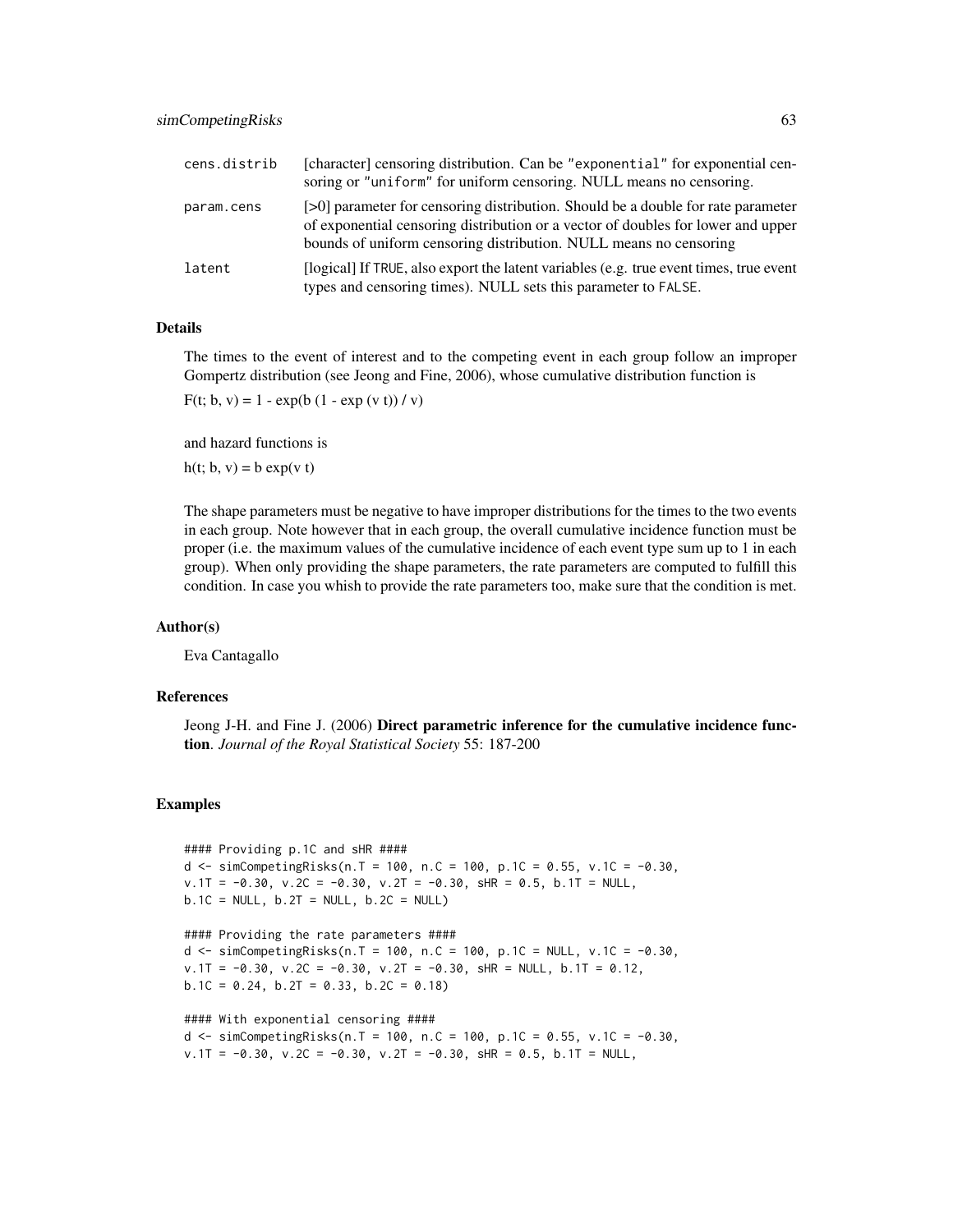```
b.1C = NULL, b.2T = NULL, b.2C = NULL, cens.distrib = "exponential",
param.cens = 0.8, latent = TRUE)### With uniform censoring ####
d <- simCompetingRisks(n.T = 100, n.C = 100, p.1C = 0.55, v.1C = -0.30,
v.1T = -0.30, v.2C = -0.30, v.2T = -0.30, SHR = 0.5, b.1T = NULL,
b.1C = NULL, b.2T = NULL, b.2C = NULL, cens.distrib = "uniform",
param.cens = c(0, 7), laterETRUE)
```
Simulate endpoints for GPC

*Simulation of data for the BuyseTest*

#### Description

Simulate categorical, continuous or time to event endpoints, possibly along with a strata variable. Categorical endpoints are simulated by thresholding a latent Gaussian variable (tobit model), continuous endpoints are simulated using a Gaussian distribution, and time to event endpoints are simulated using Weibull distributions for the event of interest, competing events, and censoring. This function is built upon the lvm and sim functions from the lava package.

### Usage

```
simBuyseTest(
 n.T,
 n.C = NULL,argsBin = list(),
  argsCont = list(),
  argsITE = list(),n.strata = NULL,
 names.strata = NULL,
  format = "data.table",
  latent = FALSE
)
```

| n.T      | [integer, $>0$ ] number of patients in the treatment arm                                                                           |
|----------|------------------------------------------------------------------------------------------------------------------------------------|
| n.C      | [integer, $>0$ ] number of patients in the control arm                                                                             |
| argsBin  | [list] arguments to be passed to simBuyseTest_bin. They specify the distribu-<br>tion parameters of the categorical endpoints.     |
| argsCont | [list] arguments to be passed to simBuyseTest_continuous. They specify the<br>distribution parameters of the continuous endpoints. |
| argsTTE  | [list] arguments to be passed to simbuy select_TTE. They specify the distribu-<br>tion parameters of the time to event endpoints.  |

<span id="page-63-0"></span>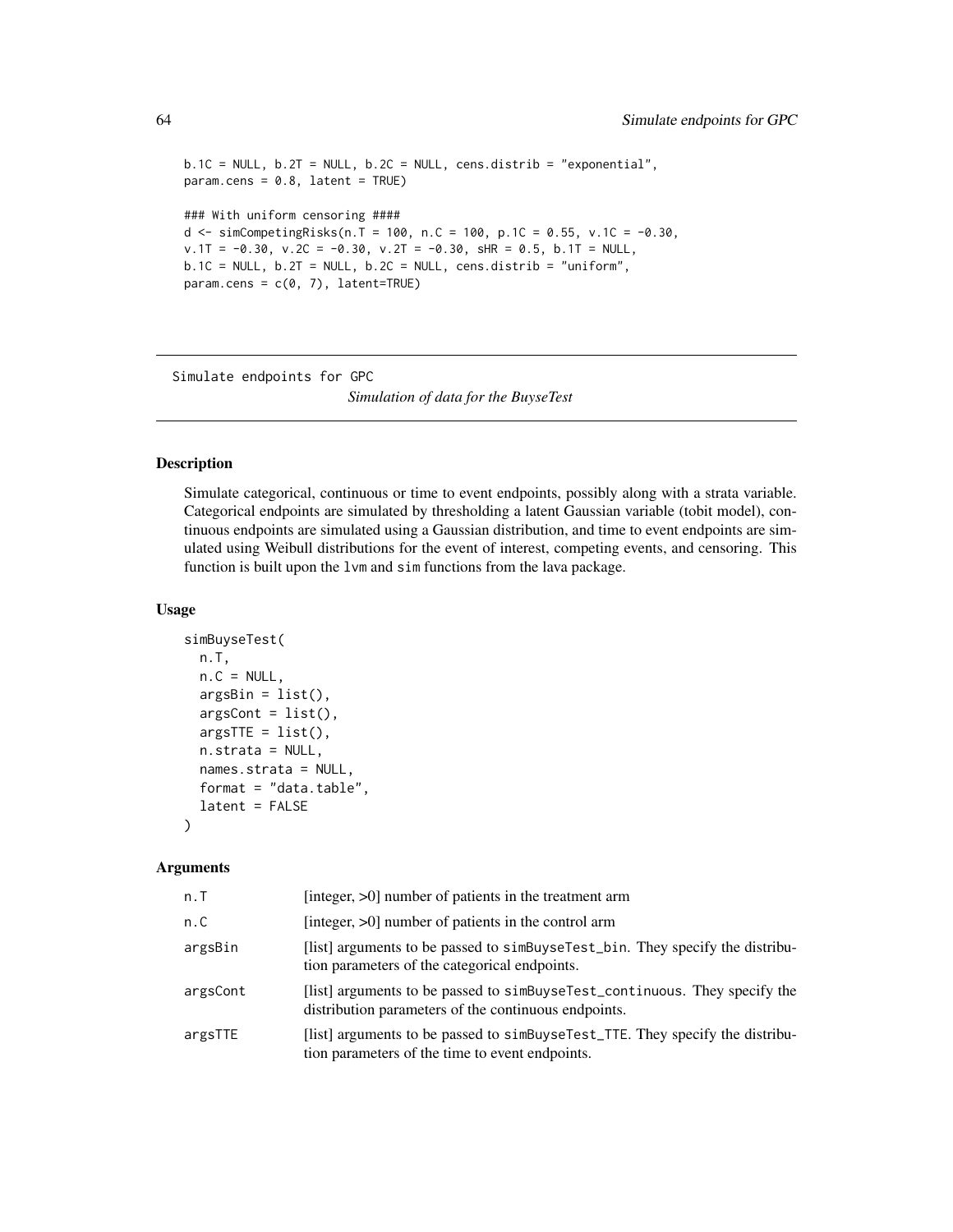| n.strata     | [integer, >0] number of strata. NULL indicates no strata.                                    |
|--------------|----------------------------------------------------------------------------------------------|
| names.strata | [character vector] name of the strata variables. Must have same length as n. strata.         |
| format       | [character] the format of the output. Can be "data.table", "data.frame" or<br>"matrix".      |
| latent       | [logical] If TRUE also export the latent variables (e.g. censoring times or event<br>times). |

#### Details

Endpoints are simulated independently of the strata variable and independently of each other, with the exception of categorical endpoint and the time to event endpoints that can be correlated by specifying a non-0 value for the rho. T and rho. C elements of the argument argsBin.

Arguments in the list argsBin:

- p.T list of probabilities for the values taken by each endpoint (categorical endpoint, treatment group).
- p.C same as p.T but for the control group.
- rho.T value of the regression coefficient between the underlying latent variable and the survival time.
- rho. C same as rho. T but for the control group.
- name names of the binary variables.

Arguments in the list argsCont:

- mu.T expected value of each endpoint (continuous endpoint, treatment group).
- mu.C same as mu.C but for the control group.
- sigma.T standard deviation of the values of each endpoint (continuous endpoint, treatment group).
- sigma.C same as sigma.T but for the control group.
- name names of the continuous variables.

Arguments in the list argsTTE:

- CR should competing risks be simulated?
- scale.T,scale.C,scale.CR,scale.Censoring.T,scale.Censoring.C scale parameter of the Weibull distribution for, respectively, the event of interest in the treatment group, the event of interest in the control group, the competing event in both groups, the censoring mechanism in the treatment group, the censoring mechanism in the control group
- shape.T,shape.C,shape.CR,shape.Censoring.T,shape.Censoring.C shape parameter of the Weibull distribution for, respectively, the event of interest in the treatment group, the event of interest in the control group, the competing event in both groups, the censoring mechanism in the treatment group, the censoring mechanism in the control group
- name names of the time to event variables.
- nameCensoring names of the event type indicators.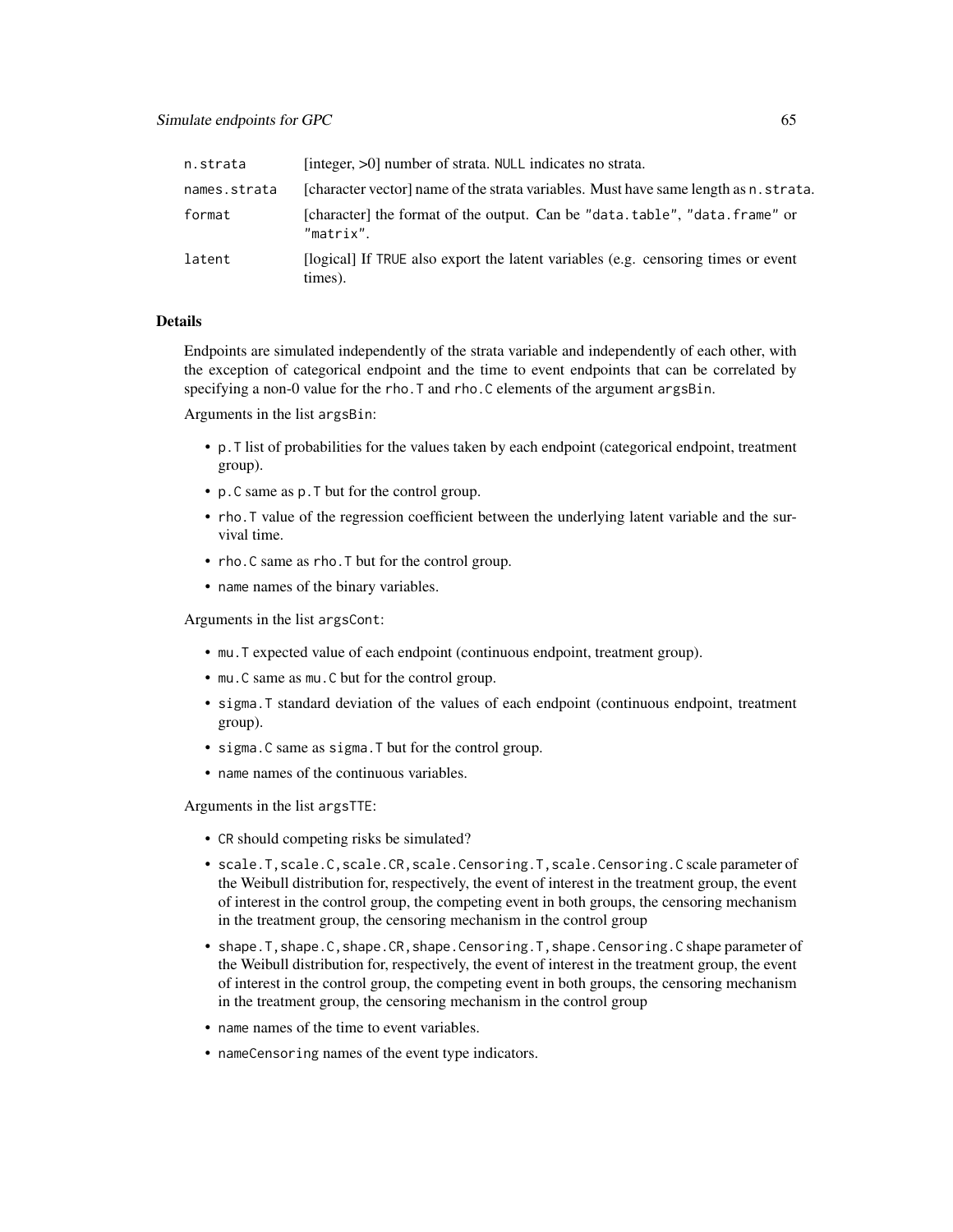#### Author(s)

Brice Ozenne

#### Examples

library(data.table)

 $n < -1e2$ 

#### by default #### simBuyseTest(n)

```
## with a strata variable having 5 levels
simBuyseTest(n, n.strata = 5)
## with a strata variable named grade
simBuyseTest(n, n.strata = 5, names.strata = "grade")
## several strata variables
simBuyseTest(1e3, n.strata = c(2,4), names.strata = c("Gender", "AgeCategory"))
```

```
#### only categorical endpoints ####
args \leftarrow list(p.T = list(c(low=0.1, moderate=0.5, high=0.4)))dt.bin <- simBuyseTest(n, argsBin = args, argsCont = NULL, argsTTE = NULL)
table(dt.bin$toxicity)/NROW(dt.bin)
```

```
args \leq list(p.T = list(c(low=0.1,moderate=0.5,high=0.4), c(0.1,0.9)))dt.bin <- simBuyseTest(n, argsBin = args, argsCont = NULL, argsTTE = NULL)
table(dt.bin$toxicity1)/NROW(dt.bin)
table(dt.bin$toxicity2)/NROW(dt.bin)
```

```
#### only continuous endpoints ####
args <- list(mu.T = c(3:5/10), sigma.T = rep(1,3))
dt.cont <- simBuyseTest(n, argsBin = NULL, argsCont = args, argsTTE = NULL)
c(mean(dt.cont$score1), mean(dt.cont$score2), mean(dt.cont$score3))
c(sd(dt.cont$score1), sd(dt.cont$score2), sd(dt.cont$score3))
```

```
#### only TTE endpoints ####
args \le list(scale.T = c(3:5/10), scale.Censoring.T = rep(1,3))
dt.tte <- simBuyseTest(n, argsBin = NULL, argsCont = NULL, argsTTE = args)
1/c(sum(dt.tte$eventtime1)/sum(dt.tte$status1),
 sum(dt.tte$eventtime2)/sum(dt.tte$status2),
 sum(dt.tte$eventtime3)/sum(dt.tte$status3))
```

```
1/c(sum(dt.tte$eventtime1)/sum(dt.tte$status1==0),
 sum(dt.tte$eventtime2)/sum(dt.tte$status2==0),
 sum(dt.tte$eventtime3)/sum(dt.tte$status3==0))
```

```
#### correlated categorical / time to event endpoint ####
args. \text{bin} < -\text{list}(p.T = \text{list}(c(\text{low=0.1}, \text{moderate=0.5}, \text{high=0.4})), \text{rho.T = 1})args. tte \leftarrow list(scale.T = 2, scale.Censoring.T = 1)dt.corr <- simBuyseTest(n, argsBin = args.bin, argsCont = NULL, argsTTE = args.tte)
```

```
1/(sum(dt.corr$eventtime)/sum(dt.corr$status))
```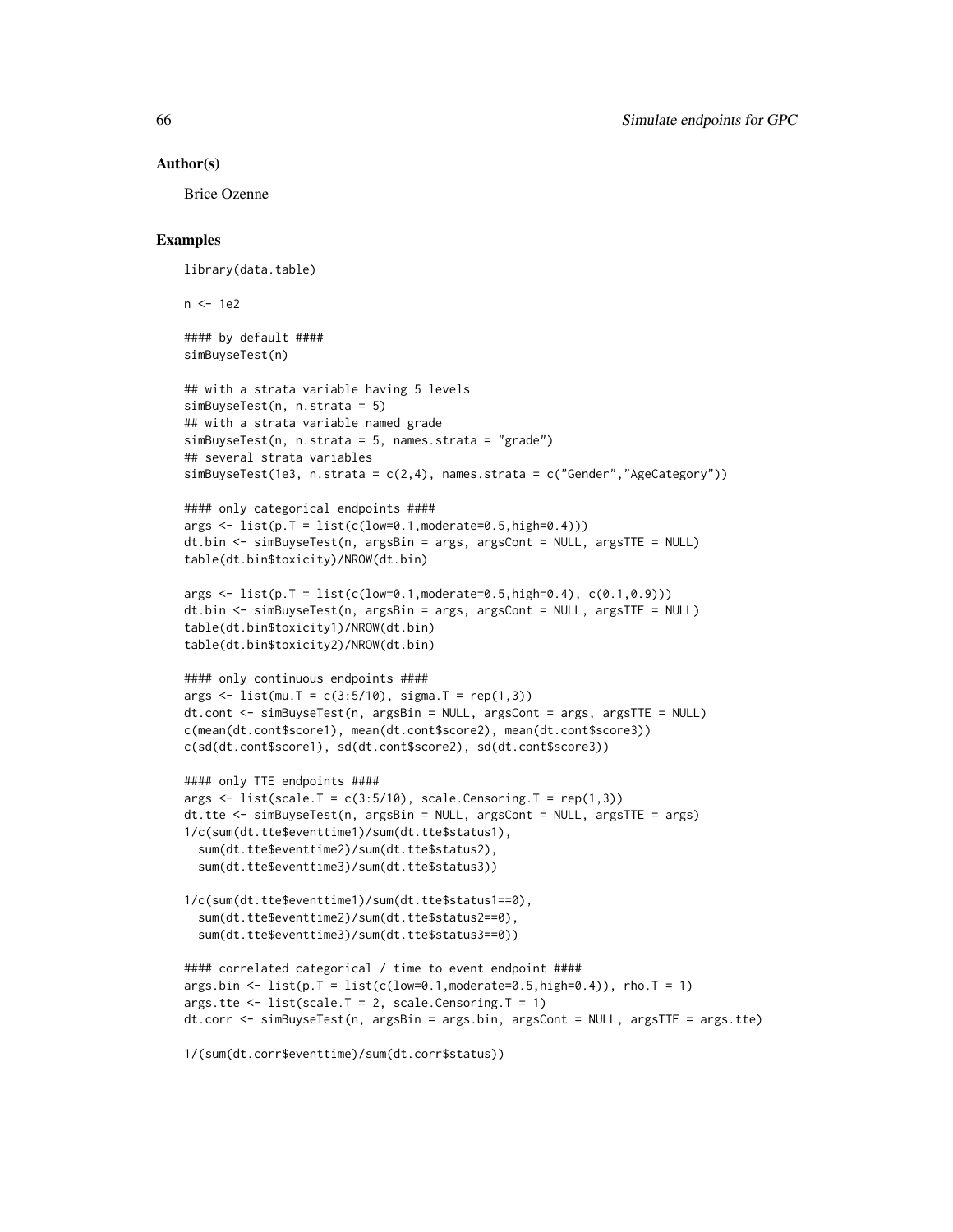### Simulate endpoints for GPC 67

```
1/(sum(dt.corr$eventtime)/sum(dt.corr$status==0))
table(dt.corr$toxicity)/NROW(dt.corr)
```
boxplot(eventtime  $\sim$  toxicity, data = dt.corr)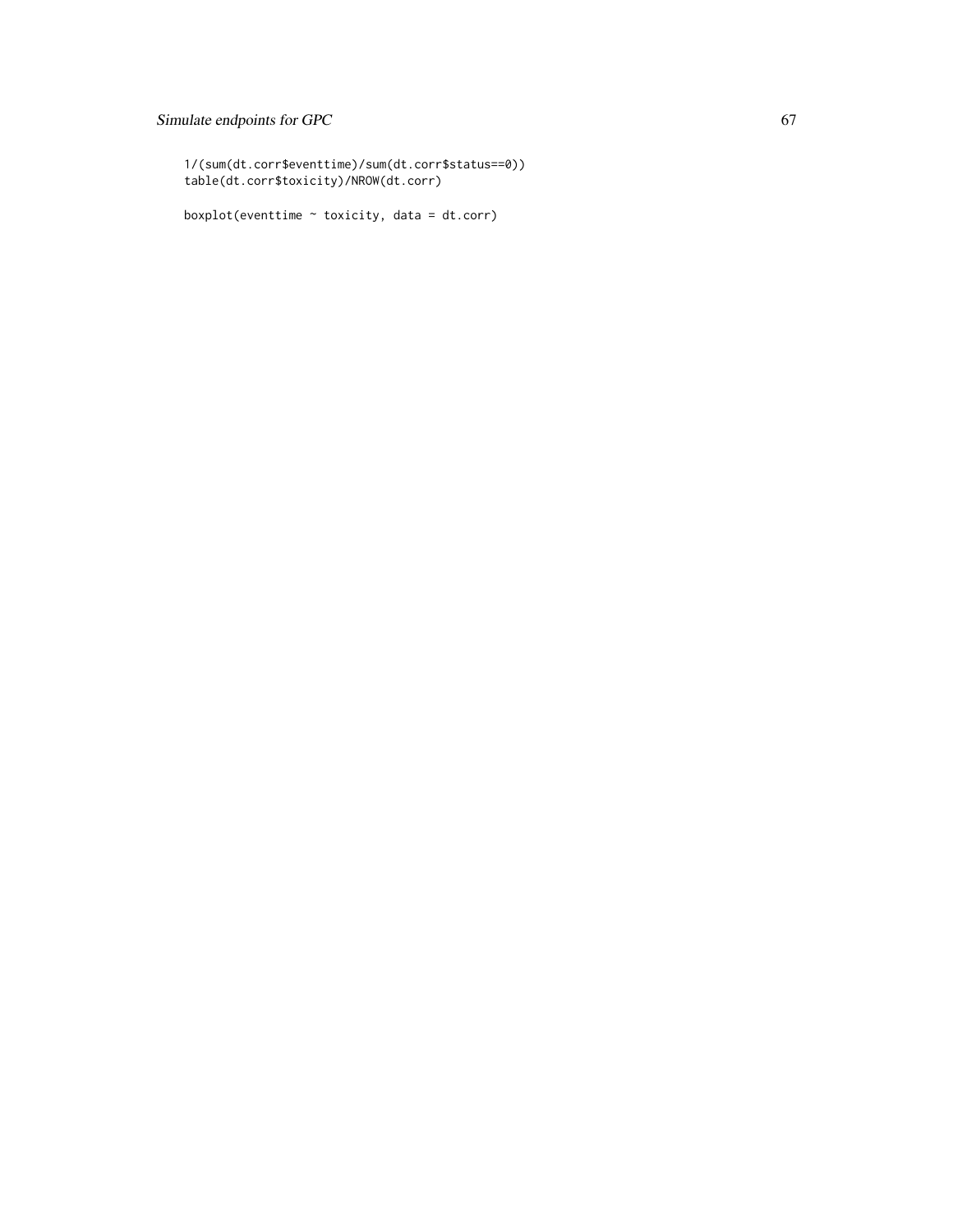# <span id="page-67-0"></span>**Index**

∗ BuyseTest.options-class BuyseTest.options-class, [24](#page-23-0) ∗ BuyseTest BuyseTest, [16](#page-15-0) GPC\_cpp, [38](#page-37-0) ∗ Cpp GPC\_cpp, [38](#page-37-0) ∗ S4BuysePower-class S4BuysePower-class, [49](#page-48-0) ∗ S4BuysePower-method S4BuysePower-show, [50](#page-49-0) S4BuysePower-summary, [50](#page-49-0) ∗ S4BuyseTest-class S4BuyseTest-class, [52](#page-51-0) ∗ S4BuyseTest-method getCount, [30](#page-29-0) getIid, [31](#page-30-0) getPairScore, [32](#page-31-0) getPseudovalue, [35](#page-34-0) getSurvival, [37](#page-36-0) S4BuyseTest-coef, [52](#page-51-0) S4BuyseTest-confint, [53](#page-52-0) S4BuyseTest-show, [56](#page-55-0) S4BuyseTest-summary, [56](#page-55-0) ∗ classes BuyseTest.options-class, [24](#page-23-0) S4BuysePower-class, [49](#page-48-0) S4BuyseTest-class, [52](#page-51-0) ∗ coef S4BuyseTest-coef, [52](#page-51-0) ∗ confint S4BuyseTest-confint, [53](#page-52-0) ∗ function BuyseTest, [16](#page-15-0) constStrata, [28](#page-27-0) GPC\_cpp, [38](#page-37-0) simCompetingRisks, [62](#page-61-0) Simulate endpoints for GPC, [64](#page-63-0) ∗ get

getCount, [30](#page-29-0) getPairScore, [32](#page-31-0) getSurvival, [37](#page-36-0) ∗ options BuyseTest.options-class, [24](#page-23-0) ∗ simulations simCompetingRisks, [62](#page-61-0) Simulate endpoints for GPC, [64](#page-63-0) ∗ summary S4BuysePower-show, [50](#page-49-0) S4BuysePower-summary, [50](#page-49-0) S4BuyseTest-show, [56](#page-55-0) S4BuyseTest-summary, [56](#page-55-0) .colCenter\_cpp, [5](#page-4-0) .colMultiply\_cpp, [5](#page-4-0) .colScale\_cpp, [6](#page-5-0) .rowCenter\_cpp, [6](#page-5-0) .rowCumProd\_cpp, [7](#page-6-0) .rowCumSum\_cpp, [7](#page-6-0) .rowMultiply\_cpp, [8](#page-7-0) .rowScale\_cpp, [8](#page-7-0) alloc,BuyseTest.options-method

*(*BuyseTest.options-methods*)*, [24](#page-23-0) as.data.table.performance, [9](#page-8-0) auc, [9](#page-8-0) autoplot.sensitivity, [11](#page-10-0)

```
boot2pvalue, 12
BuyseMultComp, 14
BuyseTest, 3, 16, 31–33, 35–37, 50, 52, 54,
        56, 57, 59, 60
BuyseTest-package, 3
BuyseTest.options, 23, 24
BuyseTest.options-class, 24
BuyseTest.options-methods, 24
BuyseTTEM, 25
```

```
coef,S4BuyseTest-method
        (S4BuyseTest-coef), 52
```